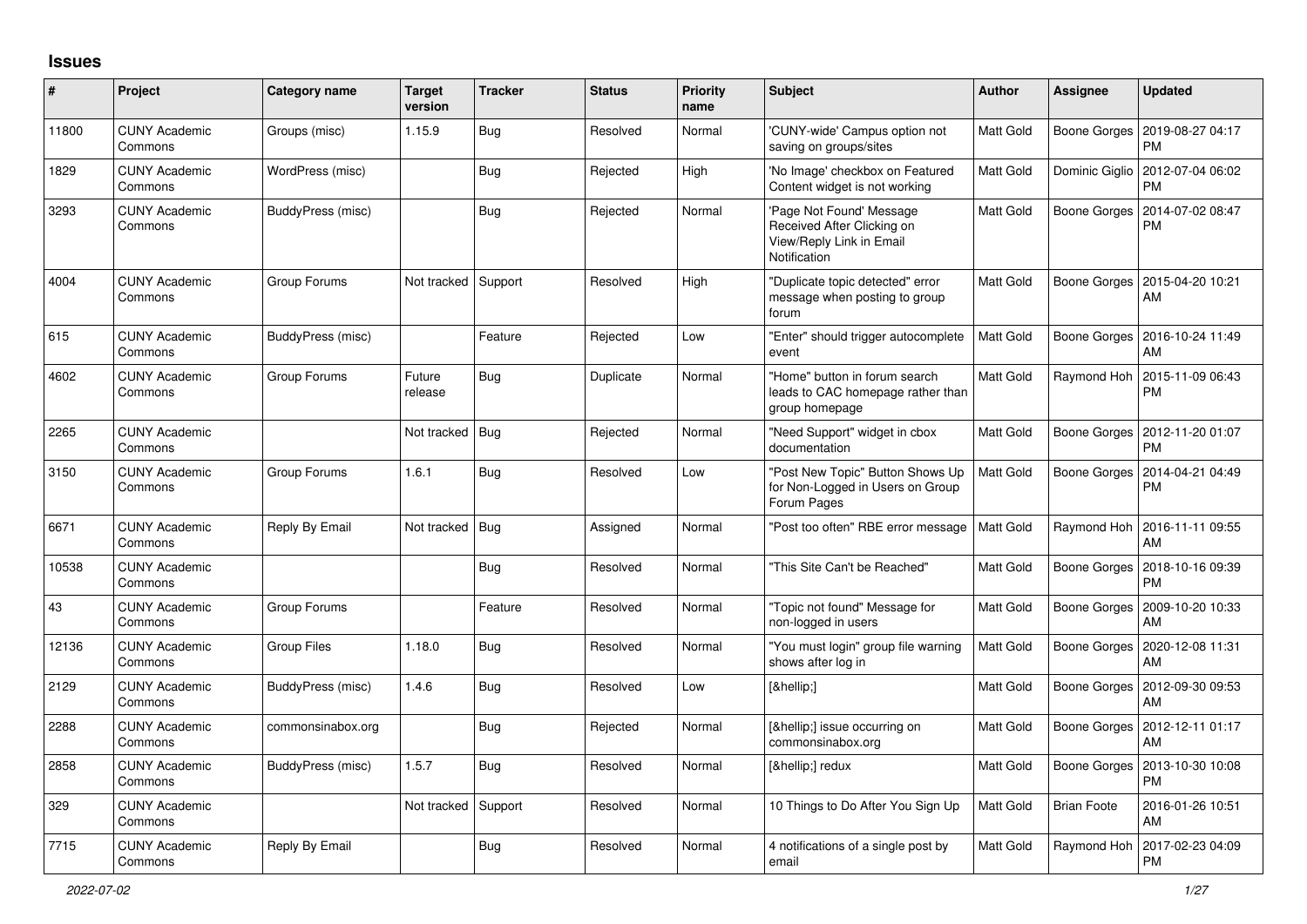| #     | Project                         | <b>Category name</b>     | <b>Target</b><br>version | <b>Tracker</b> | <b>Status</b> | <b>Priority</b><br>name | Subject                                                                                                                      | Author           | <b>Assignee</b>    | <b>Updated</b>                              |
|-------|---------------------------------|--------------------------|--------------------------|----------------|---------------|-------------------------|------------------------------------------------------------------------------------------------------------------------------|------------------|--------------------|---------------------------------------------|
| 35    | <b>CUNY Academic</b><br>Commons | Group Forums             |                          | <b>Bug</b>     | Resolved      | Normal                  | 404 Email Notification Settings<br>Links                                                                                     | Matt Gold        | Boone Gorges       | 2009-12-10 09:24<br>PM                      |
| 10164 | <b>CUNY Academic</b><br>Commons | Group Forums             | 1.13.8                   | Bug            | Resolved      | Normal                  | A few oddities related to a<br>cross-posted forum post                                                                       | Matt Gold        | Boone Gorges       | 2018-08-17 10:12<br>AM                      |
| 705   | <b>CUNY Academic</b><br>Commons | WordPress (misc)         | 1.2.1                    | Feature        | Resolved      | Normal                  | A way to mass upload files?                                                                                                  | <b>Matt Gold</b> | Boone Gorges       | 2011-04-27 12:04<br>AM                      |
| 10263 | <b>CUNY Academic</b><br>Commons | Groups (misc)            | 1.17.0                   | Feature        | Resolved      | Normal                  | Accept multiple group membership<br>requests                                                                                 | Matt Gold        | Boone Gorges       | 2020-07-28 11:09<br>AM                      |
| 8899  | <b>CUNY Academic</b><br>Commons | Accessibility            | 1.13                     | Feature        | Resolved      | Normal                  | <b>Accessibility Fixes</b>                                                                                                   | Matt Gold        | Boone Gorges       | 2018-04-23 10:55<br>AM                      |
| 2161  | <b>CUNY Academic</b><br>Commons | WordPress (misc)         | 1.5                      | Support        | Resolved      | Normal                  | <b>Account Confirmation Email Edits</b>                                                                                      | Matt Gold        | Chris Stein        | 2013-08-21 04:54<br><b>PM</b>               |
| 266   | <b>CUNY Academic</b><br>Commons | BuddyPress (misc)        | 1.0.1                    | Bug            | Resolved      | Normal                  | <b>Account Deletion Process</b>                                                                                              | Matt Gold        | Boone Gorges       | 2010-07-19 11:07<br>AM                      |
| 9977  | <b>CUNY Academic</b><br>Commons | <b>WordPress Plugins</b> | 1.13.5                   | <b>Bug</b>     | Rejected      | High                    | ACERT website down                                                                                                           | Matt Gold        | Boone Gorges       | 2018-07-03 02:09<br>PM                      |
| 15123 | <b>CUNY Academic</b><br>Commons | BuddyPress (misc)        | 1.19.1                   | Feature        | Resolved      | Low                     | Actions in notification list unclear?                                                                                        | Matt Gold        | Boone Gorges       | 2022-01-11 04:41<br><b>PM</b>               |
| 1344  | <b>CUNY Academic</b><br>Commons | BuddyPress (misc)        | 1.3                      | Bug            | Resolved      | Normal                  | Activity Feed Items not Appearing in<br>Group                                                                                | Matt Gold        | Boone Gorges       | 2011-11-14 11:26<br>AM                      |
| 360   | <b>CUNY Academic</b><br>Commons | BuddyPress (misc)        | 1.0.3                    | Bug            | Resolved      | High                    | <b>Activity Feed Problems</b>                                                                                                | Matt Gold        | Boone Gorges       | 2010-09-28 11:45<br>AM                      |
| 1672  | <b>CUNY Academic</b><br>Commons | BuddyPress (misc)        | 1.3.11                   | Bug            | Resolved      | Normal                  | Activity replies in groups                                                                                                   | <b>Matt Gold</b> | Boone Gorges       | 2012-04-04 09:37<br>AM                      |
| 11209 | <b>CUNY Academic</b><br>Commons | BuddyPress (misc)        | 1.14.11                  | Bug            | Resolved      | Normal                  | Activity timestamp errors                                                                                                    | Matt Gold        |                    | Raymond Hoh   2019-04-23 12:27<br><b>PM</b> |
| 11016 | <b>CUNY Academic</b><br>Commons | Home Page                | 1.14.7                   | Bug            | Resolved      | Normal                  | Activity timestamps on homepage<br>are borked                                                                                | Matt Gold        | Raymond Hoh        | 2019-02-26 02:04<br>PM                      |
| 3729  | <b>CUNY Academic</b><br>Commons | WordPress (misc)         | 1.7.11                   | Feature        | Resolved      | Normal                  | Add 'contact us' line to failed login<br>screen                                                                              | Matt Gold        | Daniel Jones       | 2015-02-02 01:16<br>AM                      |
| 1178  | <b>CUNY Academic</b><br>Commons | WordPress (misc)         | 1.2.5                    | Feature        | Resolved      | Normal                  | Add "Chunk" Theme to the<br>Commons                                                                                          | Matt Gold        | Boone Gorges       | 2011-11-14 08:25<br><b>PM</b>               |
| 119   | <b>CUNY Academic</b><br>Commons | Upgrades                 |                          | Bug            | Resolved      | Normal                  | Add "Create a Group" to BP Admin<br>bar at bottom of My Groups listing                                                       | <b>Matt Gold</b> | <b>CIC Michael</b> | 2010-05-11 04:40<br>PM                      |
| 261   | <b>CUNY Academic</b><br>Commons | BuddyPress (misc)        |                          | Feature        | Resolved      | Normal                  | Add "more groups" and "more<br>blogs" and "more members" links to<br>homepage under lists of recently<br>active groups/blogs | Matt Gold        | Boone Gorges       | 2010-06-24 03:44<br>PM                      |
| 486   | <b>CUNY Academic</b><br>Commons | BuddyPress (misc)        | 1.1.4                    | Feature        | Resolved      | Normal                  | Add "Post Topic" to Group Forum<br>pages                                                                                     | Matt Gold        |                    | Boone Gorges   2010-12-16 11:13<br>AM       |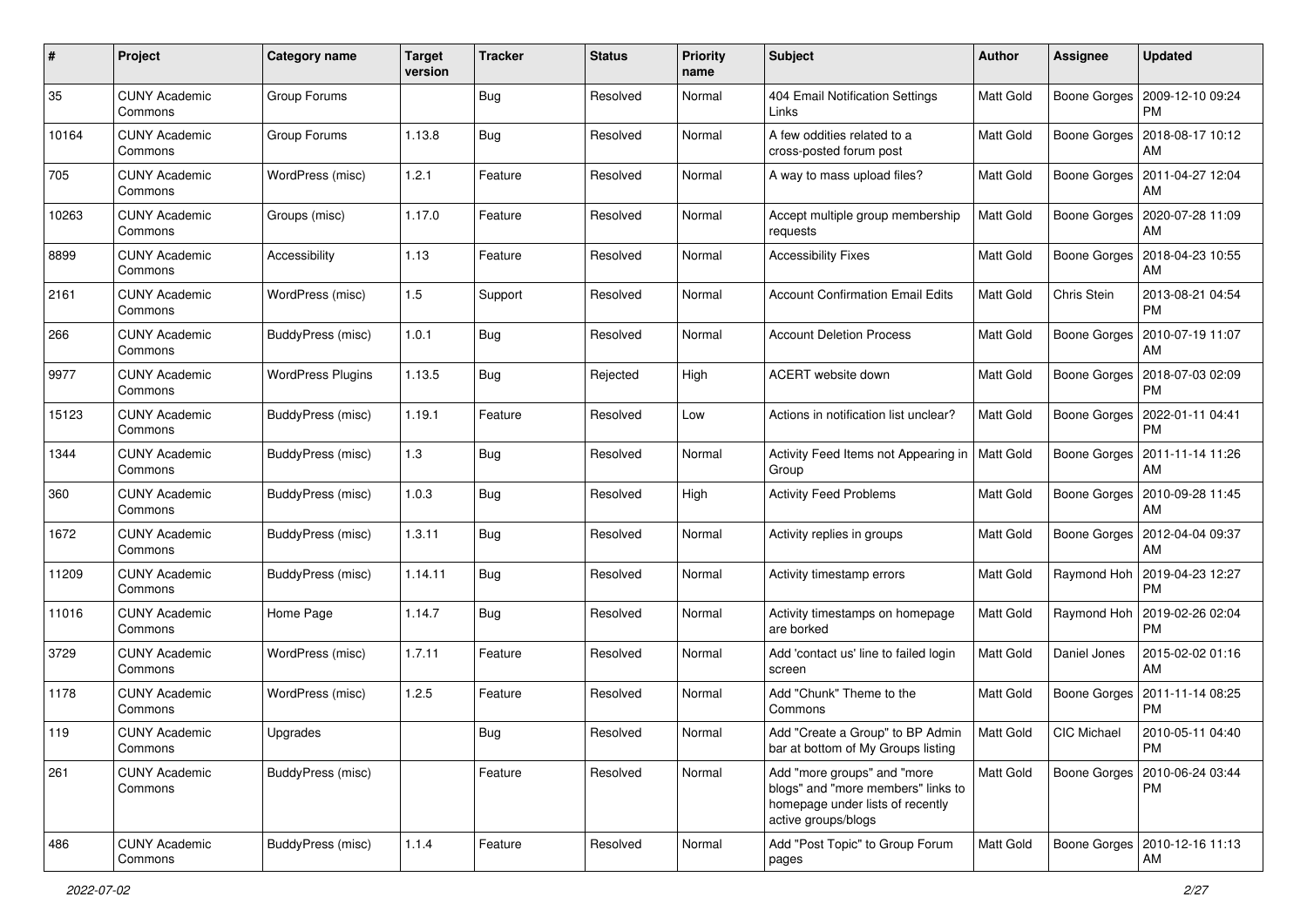| #     | Project                         | <b>Category name</b>       | <b>Target</b><br>version | <b>Tracker</b> | <b>Status</b> | <b>Priority</b><br>name | <b>Subject</b>                                                                             | <b>Author</b> | Assignee     | <b>Updated</b>                |
|-------|---------------------------------|----------------------------|--------------------------|----------------|---------------|-------------------------|--------------------------------------------------------------------------------------------|---------------|--------------|-------------------------------|
| 1527  | <b>CUNY Academic</b><br>Commons |                            | Not tracked              | Publicity      | Resolved      | Normal                  | Add "THEME SONG FOR OUR<br>TIME: SLF, OWS, CUNY AC" to<br><b>Commons Buzz</b>              | Matt Gold     | scott voth   | 2014-02-08 02:37<br><b>PM</b> |
| 70    | <b>CUNY Academic</b><br>Commons | WordPress (misc)           |                          | Feature        | Resolved      | Low                     | Add @cunycommons twitter feed to<br>News page sidebar                                      | Matt Gold     | Boone Gorges | 2009-12-09 12:23<br><b>PM</b> |
| 5519  | <b>NYCDH Community Site</b>     |                            |                          | Feature        | Resolved      | Normal                  | Add all NYCDH members to the<br>Announcements Group                                        | Matt Gold     | Raymond Hoh  | 2016-07-20 07:30<br><b>PM</b> |
| 1387  | <b>CUNY Academic</b><br>Commons | BuddyPress (misc)          | Not tracked              | Feature        | Resolved      | Normal                  | Add Alumnus/a Category for BP<br><b>Profile Fields</b>                                     | Matt Gold     | Matt Gold    | 2011-11-29 12:04<br>AM        |
| 534   | <b>CUNY Academic</b><br>Commons | WordPress (misc)           | 1.1.10                   | Feature        | Resolved      | Normal                  | Add an apple-touch-icon.pgn of the<br>CUNY Favicon.ico to the root<br>directory at 114x114 | Matt Gold     | Matt Gold    | 2011-03-08 07:34<br>AM        |
| 647   | <b>CUNY Academic</b><br>Commons | WordPress (misc)           | 1.2                      | Feature        | Resolved      | Normal                  | <b>Add Antisnews Theme</b>                                                                 | Matt Gold     | Boone Gorges | 2011-03-26 07:58<br><b>PM</b> |
| 2653  | <b>CUNY Academic</b><br>Commons | WordPress (misc)           | 1.4.31                   | Feature        | Resolved      | Normal                  | Add AR2 beta theme                                                                         | Matt Gold     | Boone Gorges | 2013-07-11 11:42<br>AM        |
| 1646  | <b>CUNY Academic</b><br>Commons | WordPress (misc)           | Not tracked              | Support        | Rejected      | Immediate               | Add ARC Plugins/Themes ASAP                                                                | Matt Gold     | Boone Gorges | 2012-02-21 02:19<br><b>PM</b> |
| 2847  | <b>CUNY Academic</b><br>Commons | WordPress (misc)           | 1.5.7                    | Feature        | Resolved      | Normal                  | Add Archive.org WP Plugin                                                                  | Matt Gold     | Boone Gorges | 2013-11-01 02:41<br><b>PM</b> |
| 257   | <b>CUNY Academic</b><br>Commons | BuddyPress (misc)          | 1.1                      | Feature        | Resolved      | Normal                  | Add avatar dimensions to the<br>Change Avatar page.                                        | Matt Gold     | Chris Stein  | 2010-11-16 03:58<br><b>PM</b> |
| 6623  | <b>CUNY Academic</b><br>Commons | <b>Email Notifications</b> | 1.10.1                   | Bug            | Resolved      | Normal                  | Add blank line in cross-posted email   Matt Gold<br>notifications                          |               | Daniel Jones | 2016-11-08 01:07<br><b>PM</b> |
| 2689  | <b>CUNY Academic</b><br>Commons | commonsinabox.org          | Not tracked              | Publicity      | Resolved      | Normal                  | Add BLSCI site to CBOX showcase                                                            | Matt Gold     | scott voth   | 2014-02-08 01:39<br><b>PM</b> |
| 2806  | <b>CUNY Academic</b><br>Commons | WordPress (misc)           | 1.5.5                    | Feature        | Rejected      | Normal                  | Add Bones Theme                                                                            | Matt Gold     | Boone Gorges | 2013-10-11 11:28<br>AM        |
| 2362  | <b>CUNY Academic</b><br>Commons | commonsinabox.org          | Not tracked              | Feature        | Resolved      | Low                     | Add border to showcase images on<br>cbox site                                              | Matt Gold     | scott voth   | 2014-02-08 10:16<br>AM        |
| 32    | <b>CUNY Academic</b><br>Commons | BuddyPress (misc)          | 1.1                      | Feature        | Resolved      | Low                     | Add BP External Group Blogs<br>Plugin                                                      | Matt Gold     | Boone Gorges | 2010-10-06 05:12<br><b>PM</b> |
| 16307 | <b>CUNY Academic</b><br>Commons |                            |                          | Bug            | New           | Normal                  | Add brief messaging to<br>accept/decline group membership<br>requests                      | Matt Gold     | Boone Gorges | 2022-06-27 06:13<br><b>PM</b> |
| 699   | <b>CUNY Academic</b><br>Commons | WordPress (misc)           | 1.2                      | Feature        | Resolved      | Normal                  | Add BTCNew Plugin to the<br>Commons                                                        | Matt Gold     | Raymond Hoh  | 2011-04-24 04:15<br><b>PM</b> |
| 782   | <b>CUNY Academic</b><br>Commons | BuddyPress (misc)          | 1.2.3                    | Feature        | Resolved      | Normal                  | Add Captcha Plugin                                                                         | Matt Gold     | Boone Gorges | 2011-06-06 10:37<br>AM        |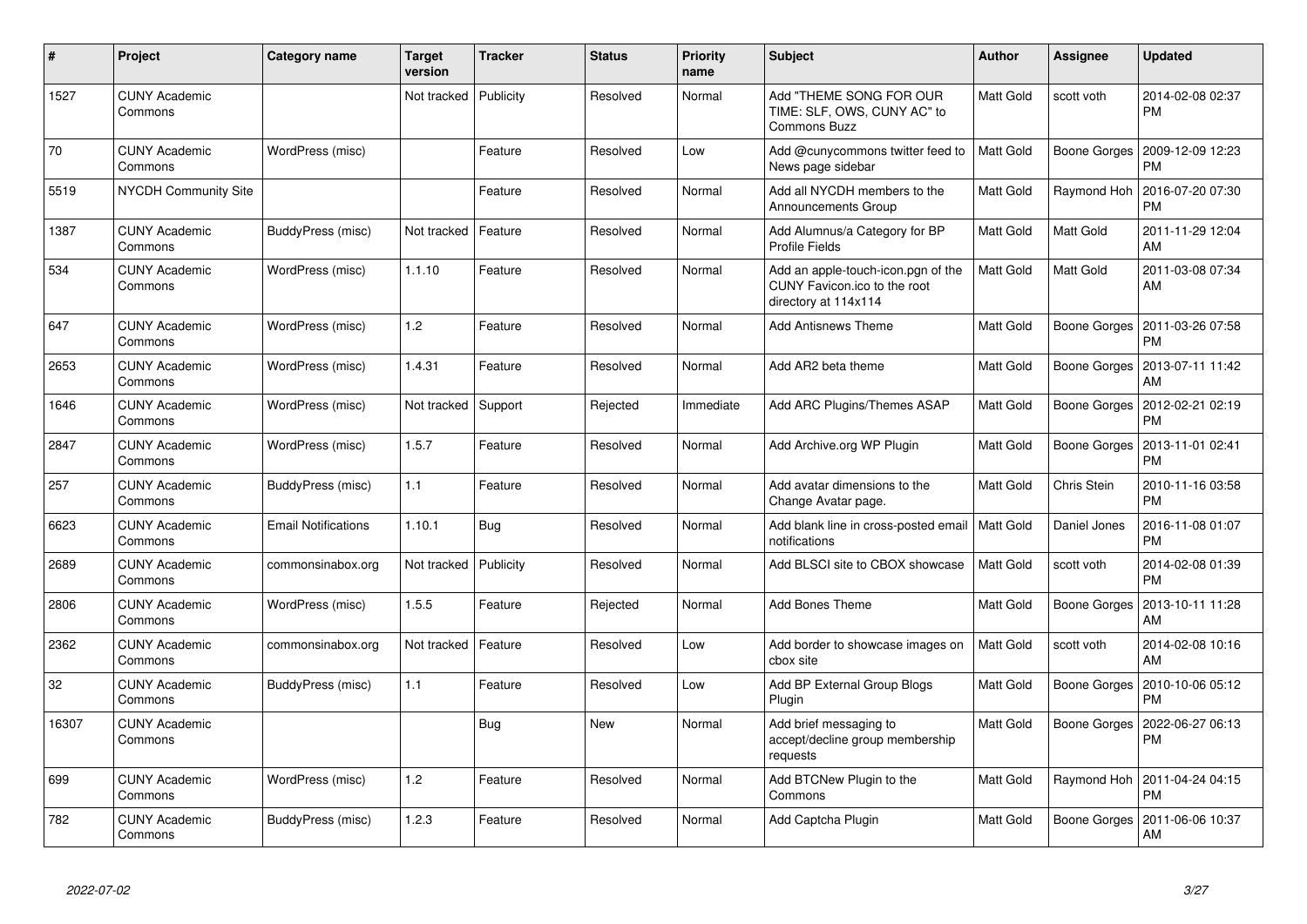| #    | Project                         | Category name           | <b>Target</b><br>version | Tracker   | <b>Status</b> | <b>Priority</b><br>name | <b>Subject</b>                                                          | <b>Author</b> | Assignee       | <b>Updated</b>                |
|------|---------------------------------|-------------------------|--------------------------|-----------|---------------|-------------------------|-------------------------------------------------------------------------|---------------|----------------|-------------------------------|
| 2645 | <b>CUNY Academic</b><br>Commons | commonsinabox.org       | Not tracked              | Bug       | Resolved      | Normal                  | Add CASCI site to Showcase                                              | Matt Gold     | scott voth     | 2014-02-08 11:07<br>AM        |
| 1809 | <b>CUNY Academic</b><br>Commons | WordPress (misc)        | 1.3.11                   | Feature   | Resolved      | Normal                  | Add CataBlog Plugin                                                     | Matt Gold     | Boone Gorges   | 2012-04-04 10:03<br>AM        |
| 2268 | <b>CUNY Academic</b><br>Commons |                         |                          | Bug       | Rejected      | Normal                  | Add CBOX icon to dashboard<br>menu?                                     | Matt Gold     | Boone Gorges   | 2012-11-18 10:58<br>PM        |
| 2967 | <b>CUNY Academic</b><br>Commons | commonsinabox.org       | Not tracked              | Feature   | Resolved      | Normal                  | Add ccss5 to CBOX showcase                                              | Matt Gold     | scott voth     | 2014-01-26 01:24<br>PM        |
| 2711 | <b>CUNY Academic</b><br>Commons | BuddyPress (misc)       | 1.5.1                    | Feature   | Resolved      | Normal                  | Add Change Avatar Link/Interface to   Matt Gold<br>Profile Editing Page |               | Boone Gorges   | 2013-08-28 12:40<br><b>PM</b> |
| 291  | <b>CUNY Academic</b><br>Commons | BuddyPress (misc)       | Future<br>release        | Feature   | Rejected      | Normal                  | Add Chat/IM functionality                                               | Matt Gold     | Boone Gorges   | 2015-11-12 01:36<br>AM        |
| 1637 | <b>CUNY Academic</b><br>Commons | WordPress (misc)        | 1.3.7.1                  | Feature   | Resolved      | Urgent                  | Add Clean Child Theme for ARC<br>Project                                | Matt Gold     | Boone Gorges   | 2012-02-21 06:13<br><b>PM</b> |
| 640  | <b>CUNY Academic</b><br>Commons | WordPress (misc)        | 1.2                      | Feature   | Resolved      | Normal                  | Add Clean Home Theme to Site                                            | Matt Gold     | Matt Gold      | 2011-04-20 06:55<br><b>PM</b> |
| 2517 | <b>CUNY Academic</b><br>Commons | WordPress (misc)        | 1.4.22                   | Bug       | Resolved      | Normal                  | <b>Add Constant Contact Plugin</b>                                      | Matt Gold     | Boone Gorges   | 2013-03-20 01:53<br><b>PM</b> |
| 1434 | <b>CUNY Academic</b><br>Commons | WordPress (misc)        | Not tracked              | Outreach  | Resolved      | Normal                  | Add Converge Article to Commons<br><b>Buzz</b>                          | Matt Gold     | scott voth     | 2011-12-31 03:54<br><b>PM</b> |
| 7112 | <b>CUNY Academic</b><br>Commons | WordPress (misc)        | 1.14                     | Feature   | Resolved      | Normal                  | Add Copyright option/question to<br>users on blog creation wizard       | Matt Gold     | Raymond Hoh    | 2018-11-14 10:34<br>AM        |
| 9801 | <b>CUNY Academic</b><br>Commons | Courses                 | 1.14                     | Feature   | Resolved      | Normal                  | Add courses item to main Commons   Matt Gold<br>nav                     |               | Boone Gorges   | 2018-11-13 02:15<br><b>PM</b> |
| 1507 | <b>CUNY Academic</b><br>Commons | BuddyPress (misc)       | 1.3.3                    | Feature   | Resolved      | Normal                  | Add Custom Sidebar Plugin                                               | Matt Gold     | Boone Gorges   | 2012-01-10 07:30<br><b>PM</b> |
| 1440 | <b>CUNY Academic</b><br>Commons | WordPress (misc)        | 1.3.1                    | Feature   | Resolved      | Normal                  | Add Custom Sidebar Plugin                                               | Matt Gold     | Boone Gorges   | 2011-12-15 02:46<br><b>PM</b> |
| 3100 | <b>CUNY Academic</b><br>Commons | <b>WordPress Themes</b> | 1.5.20                   | Bug       | Resolved      | Normal                  | <b>Add Customizr Theme</b>                                              | Matt Gold     | Boone Gorges   | 2014-03-11 10:35<br><b>PM</b> |
| 5131 | <b>CUNY Academic</b><br>Commons | Commons In A Box        |                          | Outreach  | Resolved      | Normal                  | Add digital archaeology commons to   Matt Gold<br><b>CBOX</b> showcase  |               | scott voth     | 2016-01-16 03:27<br><b>PM</b> |
| 2626 | <b>CUNY Academic</b><br>Commons | commonsinabox.org       | Not tracked              | Publicity | Resolved      | Normal                  | Add Digital Historians site to CBOX<br>Showcase                         | Matt Gold     | scott voth     | 2014-02-08 02:38<br><b>PM</b> |
| 3072 | <b>CUNY Academic</b><br>Commons | commonsinabox.org       | Not tracked              | Publicity | Resolved      | Normal                  | Add Digital Thoreau to CBOX<br>showcase                                 | Matt Gold     | scott voth     | 2014-03-01 09:48<br>AM        |
| 2060 | CUNY Academic<br>Commons        | WordPress (misc)        | 1.4.3                    | Support   | Resolved      | Normal                  | Add Digital University Theme to<br>Commons                              | Matt Gold     | Dominic Giglio | 2012-08-27 03:38<br>PM        |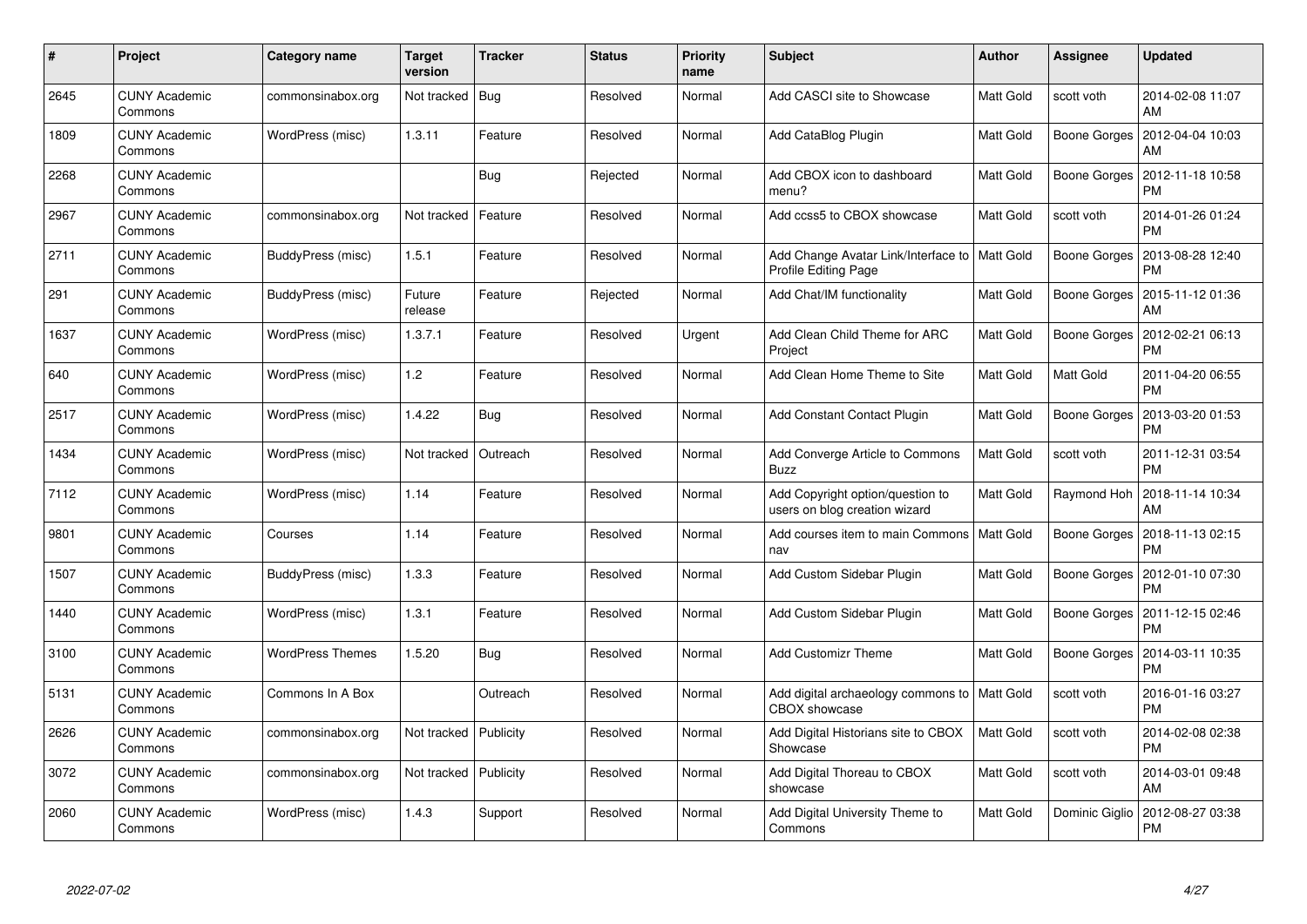| #    | Project                         | Category name            | Target<br>version | <b>Tracker</b> | <b>Status</b> | <b>Priority</b><br>name | <b>Subject</b>                                                                           | <b>Author</b> | Assignee            | <b>Updated</b>                |
|------|---------------------------------|--------------------------|-------------------|----------------|---------------|-------------------------|------------------------------------------------------------------------------------------|---------------|---------------------|-------------------------------|
| 3796 | <b>CUNY Academic</b><br>Commons | Documentation            | Not tracked       | Documentation  | Resolved      | Normal                  | Add domain mapping info to Uses<br>sites page                                            | Matt Gold     | scott voth          | 2015-02-08 10:02<br><b>PM</b> |
| 2520 | <b>CUNY Academic</b><br>Commons | WordPress (misc)         | 1.4.22            | Bug            | Resolved      | Normal                  | Add Edit Flow Plugin                                                                     | Matt Gold     | Boone Gorges        | 2013-03-20 02:01<br><b>PM</b> |
| 544  | <b>CUNY Academic</b><br>Commons | WordPress (misc)         | 1.1.8             | Feature        | Resolved      | Normal                  | Add Elegant Themes themepack to<br>site                                                  | Matt Gold     | Matt Gold           | 2011-01-25 01:40<br>AM        |
| 2346 | <b>CUNY Academic</b><br>Commons | WordPress (misc)         | 1.4.16            | Feature        | Resolved      | Normal                  | Add Enable Media Replace Plugin                                                          | Matt Gold     | Boone Gorges        | 2013-01-08 03:53<br><b>PM</b> |
| 2007 | <b>CUNY Academic</b><br>Commons | WordPress (misc)         | 1.3.17            | Feature        | Resolved      | Normal                  | Add Events Manager Plugin                                                                | Matt Gold     | Boone Gorges        | 2012-07-30 09:19<br>AM        |
| 349  | <b>CUNY Academic</b><br>Commons | BuddyPress (misc)        | 1.2               | Feature        | Resolved      | Normal                  | Add explanatory note to Group<br>Send Invites Page                                       | Matt Gold     | Boone Gorges        | 2011-03-08 08:44<br><b>PM</b> |
| 1074 | <b>CUNY Academic</b><br>Commons | WordPress (misc)         | 1.2.5             | Feature        | Resolved      | Normal                  | Add Facebook Page Photo Gallery<br>plugin                                                | Matt Gold     | Boone Gorges        | 2011-09-12 06:11<br><b>PM</b> |
| 1437 | <b>CUNY Academic</b><br>Commons | WordPress (misc)         | 1.3               | Feature        | Resolved      | Normal                  | Add FD Footnotes Plugin                                                                  | Matt Gold     | Boone Gorges        | 2011-12-14 01:00<br>PM        |
| 325  | <b>CUNY Academic</b><br>Commons | BuddyPress (misc)        | 1.3               | Feature        | Resolved      | Normal                  | Add folder hierarchies to Group<br>Documents plugin                                      | Matt Gold     | Boone Gorges        | 2011-05-23 01:33<br>AM        |
| 2323 | <b>CUNY Academic</b><br>Commons | WordPress (misc)         | 1.4.12            | Feature        | Resolved      | Normal                  | Add four themeforest themes                                                              | Matt Gold     | Dominic Giglio      | 2012-12-01 02:30<br><b>PM</b> |
| 3915 | <b>CUNY Academic</b><br>Commons | commonsinabox.org        | Not tracked       | Publicity      | Resolved      | Normal                  | Add Futures Initiative to CBOX<br>showcase                                               | Matt Gold     | scott voth          | 2015-03-19 09:34<br><b>PM</b> |
| 5925 | <b>CUNY Academic</b><br>Commons | <b>WordPress Plugins</b> | 1.9.26            | Feature        | Resolved      | High                    | Add Github Embed plugin                                                                  | Matt Gold     | Boone Gorges        | 2016-08-24 12:56<br><b>PM</b> |
| 2113 | <b>CUNY Academic</b><br>Commons | WordPress (misc)         | 1.4.6             | Support        | Resolved      | Normal                  | Add google docs shortcode<br>documentation to plugin                                     | Matt Gold     | Raymond Hoh         | 2012-09-30 10:57<br><b>PM</b> |
| 1073 | <b>CUNY Academic</b><br>Commons | WordPress (misc)         | 1.2.5             | Feature        | Resolved      | Normal                  | Add Google Plus One Plugin                                                               | Matt Gold     | Boone Gorges        | 2011-09-12 06:06<br><b>PM</b> |
| 9010 | <b>CUNY Academic</b><br>Commons | Groups (misc)            | 1.13              | Feature        | Resolved      | Normal                  | Add group email address in<br>prominent way to Group homepage                            | Matt Gold     | <b>Erik Trainer</b> | 2018-05-07 12:32<br><b>PM</b> |
| 546  | <b>CUNY Academic</b><br>Commons | BuddyPress (misc)        | 1.1.8             | Bug            | Resolved      | Normal                  | Add Group/Group Blog Author<br>Syncing on an Automated Basis to<br>the Group Blog Plugin | Matt Gold     | Boone Gorges        | 2011-02-03 08:44<br>AM        |
| 77   | <b>CUNY Academic</b><br>Commons | Upgrades                 |                   | Feature        | Resolved      | Normal                  | Add Help link to BP admin bar<br>under CUNY Academic Commons                             | Matt Gold     | <b>CIC Michael</b>  | 2009-12-02 06:46<br><b>PM</b> |
| 5521 | NYCDH Community Site            |                          |                   | Feature        | Resolved      | Normal                  | Add help text to registration process<br>re Announcement group add                       | Matt Gold     | Raymond Hoh         | 2020-11-23 08:53<br>PM        |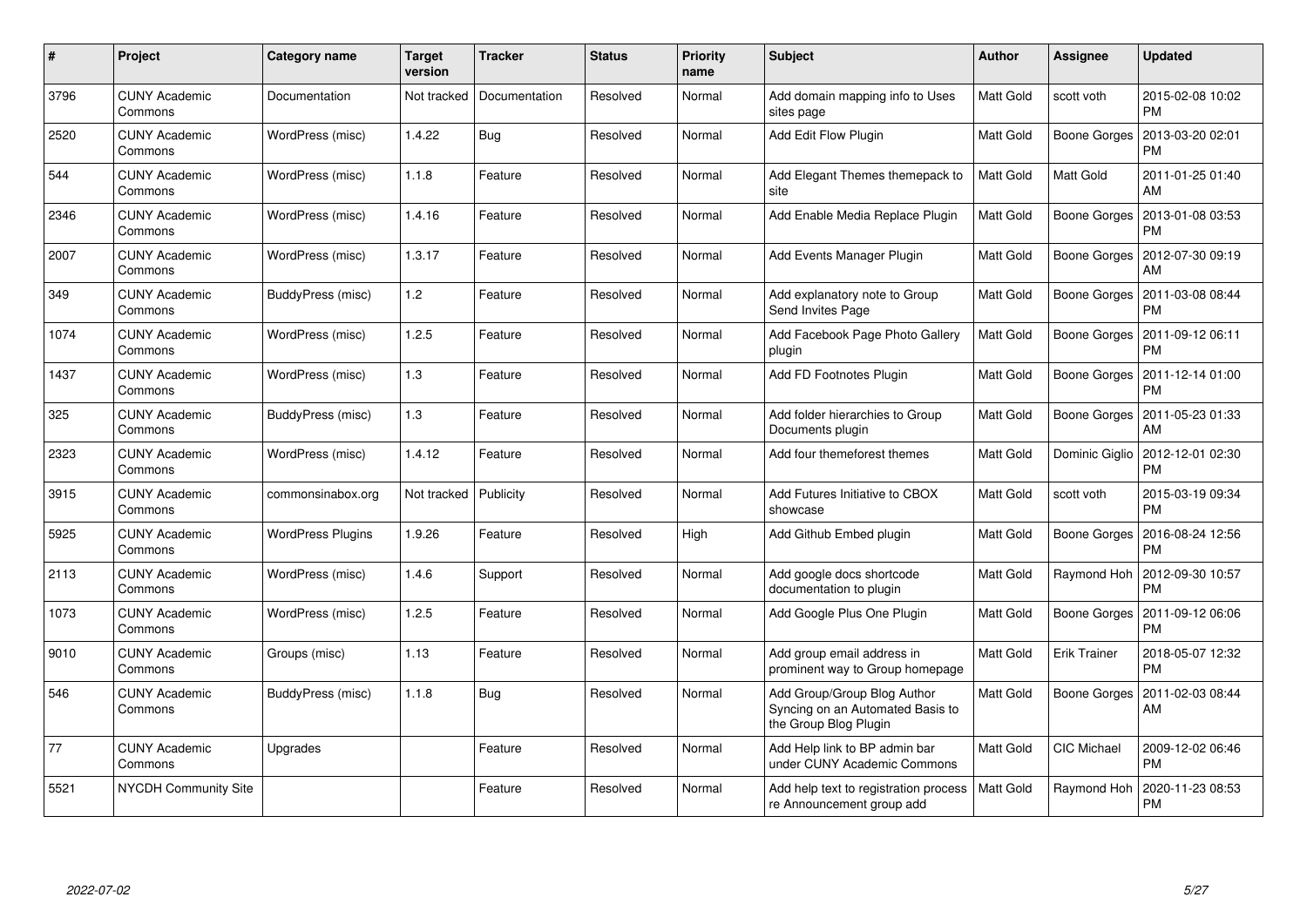| #     | Project                         | Category name           | <b>Target</b><br>version | <b>Tracker</b> | <b>Status</b> | <b>Priority</b><br>name | <b>Subject</b>                                                                         | <b>Author</b>    | <b>Assignee</b> | <b>Updated</b>                               |
|-------|---------------------------------|-------------------------|--------------------------|----------------|---------------|-------------------------|----------------------------------------------------------------------------------------|------------------|-----------------|----------------------------------------------|
| 2273  | <b>CUNY Academic</b><br>Commons | commonsinabox.org       | Not tracked              | Bug            | Resolved      | Normal                  | <b>Add Hosting</b><br>recommendations/minimum<br>requirements to CBOX<br>documentation | <b>Matt Gold</b> | scott voth      | 2014-02-09 11:37<br>AM                       |
| 3095  | <b>CUNY Academic</b><br>Commons | commonsinabox.org       | Not tracked              | Publicity      | Resolved      | Normal                  | Add Hostos site to CBOX showcase                                                       | Matt Gold        | scott voth      | 2014-08-20 07:06<br><b>PM</b>                |
| 4078  | <b>CUNY Academic</b><br>Commons | Events                  | 1.8.12                   | Feature        | Resolved      | Normal                  | Add iCal link to Event Calendar<br>notification emails                                 | Matt Gold        | Raymond Hoh     | 2015-09-25 09:39<br>РM                       |
| 4663  | <b>CUNY Academic</b><br>Commons | Events                  |                          | Feature        | Duplicate     | Normal                  | Add ICS download link to events<br>email notification                                  | Matt Gold        | Boone Gorges    | 2015-09-22 08:10<br><b>PM</b>                |
| 3220  | <b>CUNY Academic</b><br>Commons | <b>Public Portfolio</b> | Future<br>release        | Feature        | Assigned      | Normal                  | Add indent/outdent option to<br>Formatting Buttons on Profile Page                     | Matt Gold        | Boone Gorges    | 2014-05-21 10:39<br>PM                       |
| 709   | <b>CUNY Academic</b><br>Commons | WordPress (misc)        | 1.2.1                    | Feature        | Rejected      | Low                     | Add Inspiration Theme to Site                                                          | <b>Matt Gold</b> | Boone Gorges    | 2011-04-28 08:15<br><b>PM</b>                |
| 1640  | <b>CUNY Academic</b><br>Commons | WordPress (misc)        | 1.3.7                    | Feature        | Resolved      | Urgent                  | Add Jetpack plugin                                                                     | Matt Gold        | Boone Gorges    | 2012-02-21 02:30<br><b>PM</b>                |
| 1889  | <b>CUNY Academic</b><br>Commons | WordPress (misc)        | 1.3.13                   | Feature        | Resolved      | Normal                  | Add jQuery Lightbox plugin                                                             | Matt Gold        | Boone Gorges    | 2012-05-17 11:11<br>AM                       |
| 10647 | <b>CUNY Academic</b><br>Commons | Publicity               |                          | Publicity      | Resolved      | Normal                  | Add JTD to list of Publications on<br>the Commmons                                     | Matt Gold        | scott voth      | 2018-11-01 01:33<br><b>PM</b>                |
| 2361  | <b>CUNY Academic</b><br>Commons | WordPress (misc)        | 1.4.15                   | Feature        | Resolved      | Urgent                  | Add KingSize Theme                                                                     | <b>Matt Gold</b> | Boone Gorges    | 2013-01-02 11:41<br>AM                       |
| 627   | <b>CUNY Academic</b><br>Commons | BuddyPress (misc)       | $1.2$                    | Feature        | Resolved      | Normal                  | Add LaTeX support for BP Group<br>Forums                                               | Matt Gold        | Boone Gorges    | 2011-05-09 05:21<br><b>PM</b>                |
| 2775  | <b>CUNY Academic</b><br>Commons | BuddyPress (misc)       | 1.5.1.1                  | <b>Bug</b>     | Resolved      | High                    | Add Lehman College to List of<br>Colleges in Profiles                                  | <b>Matt Gold</b> | Boone Gorges    | 2013-09-06 04:40<br>PM                       |
| 777   | <b>CUNY Academic</b><br>Commons | WordPress (misc)        | Not tracked   Bug        |                | Resolved      | Normal                  | Add Library Technology Journal<br>Article to Commons Buzz                              | <b>Matt Gold</b> | scott voth      | 2011-06-19 01:00<br><b>PM</b>                |
| 1673  | <b>CUNY Academic</b><br>Commons | WordPress (misc)        | Not tracked Support      |                | Resolved      | Normal                  | Add link to redmine on help page                                                       | Matt Gold        | scott voth      | 2014-02-08 09:50<br>AM                       |
| 1258  | <b>CUNY Academic</b><br>Commons | WordPress (misc)        | Not tracked   Feature    |                | Resolved      | Normal                  | Add links to CAC Social Media<br><b>Accounts in Footer</b>                             | Matt Gold        | Boone Gorges    | 2011-11-16 12:28<br><b>PM</b>                |
| 795   | <b>CUNY Academic</b><br>Commons | Wiki                    | Not tracked   Bug        |                | Resolved      | Normal                  | Add Links to Other Articles to<br>Wikipedia Page                                       | Matt Gold        | scott voth      | 2011-06-19 01:00<br>PM                       |
| 2015  | <b>CUNY Academic</b><br>Commons | WordPress (misc)        | 1.4                      | Feature        | Resolved      | Low                     | <b>Add Minimatica Theme</b>                                                            | Matt Gold        |                 | Boone Gorges   2012-08-06 01:33<br><b>PM</b> |
| 3201  | <b>CUNY Academic</b><br>Commons | commonsinabox.org       | Not tracked   Bug        |                | Resolved      | Normal                  | Add MuseCommons to the<br>Showcase                                                     | <b>Matt Gold</b> | scott voth      | 2014-07-12 01:29<br><b>PM</b>                |
| 2262  | <b>CUNY Academic</b><br>Commons | commonsinabox.org       |                          | Feature        | Resolved      | Normal                  | Add new favicon to<br>commonsinabox.org                                                | Matt Gold        |                 | Boone Gorges   2012-11-18 10:51<br><b>PM</b> |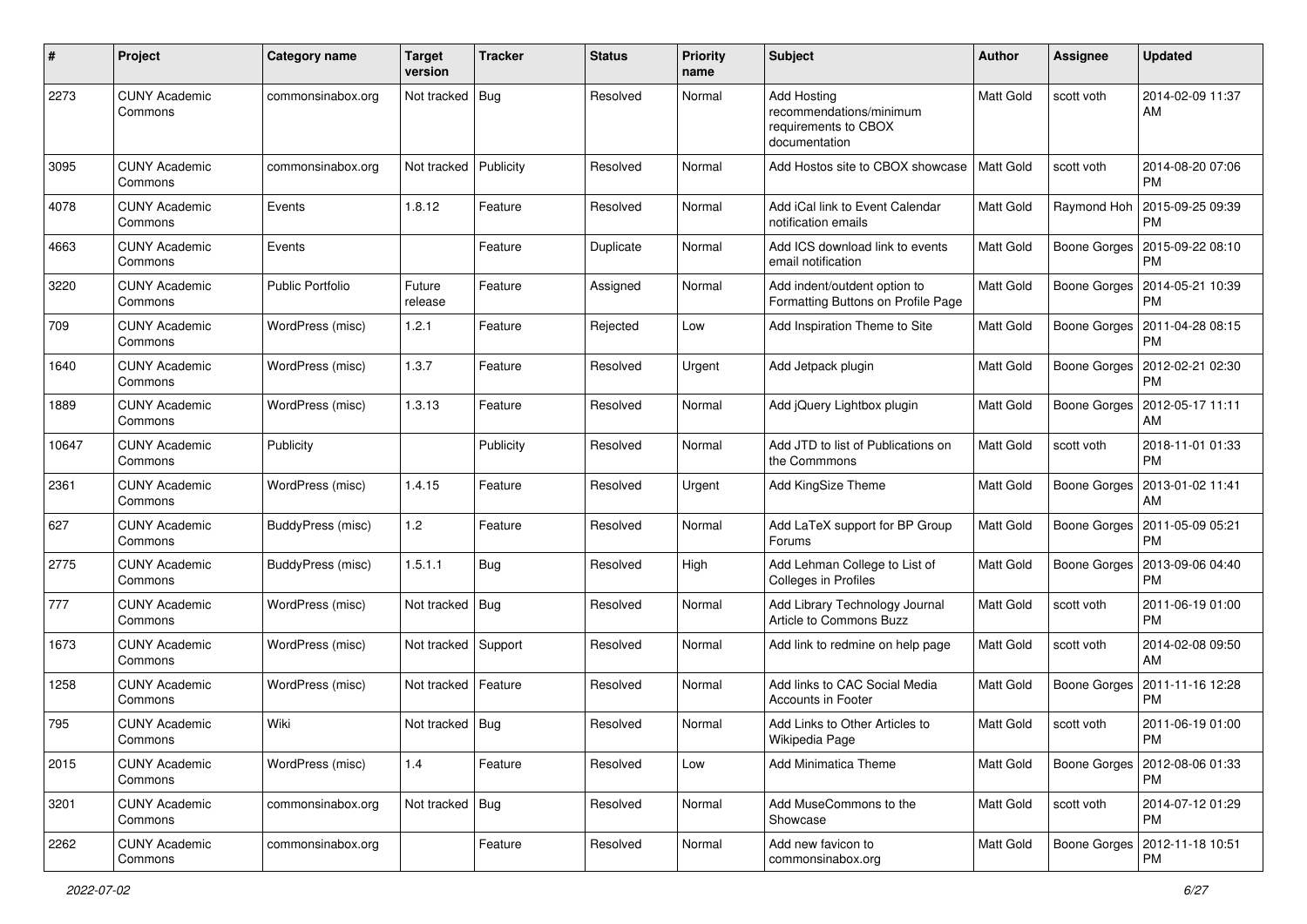| #     | Project                         | Category name            | <b>Target</b><br>version | <b>Tracker</b> | <b>Status</b> | <b>Priority</b><br>name | <b>Subject</b>                                                                      | <b>Author</b>    | Assignee            | <b>Updated</b>                |
|-------|---------------------------------|--------------------------|--------------------------|----------------|---------------|-------------------------|-------------------------------------------------------------------------------------|------------------|---------------------|-------------------------------|
| 547   | <b>CUNY Academic</b><br>Commons | WordPress (misc)         | 1.1.8                    | Feature        | Resolved      | Normal                  | Add new themes                                                                      | Matt Gold        | Matt Gold           | 2011-01-27 01:52<br><b>PM</b> |
| 380   | <b>CUNY Academic</b><br>Commons | WordPress (misc)         | 1.1                      | Feature        | Resolved      | Normal                  | Add New Themes to Site                                                              | Matt Gold        | Matt Gold           | 2010-12-03 02:13<br>AM        |
| 1818  | <b>CUNY Academic</b><br>Commons | WordPress (misc)         | 1.3.12                   | Feature        | Resolved      | High                    | Add news announcement scroll<br>plugin                                              | Matt Gold        | Boone Gorges        | 2012-04-09 03:15<br>PM        |
| 95    | <b>CUNY Academic</b><br>Commons | Upgrades                 |                          | <b>Bug</b>     | Resolved      | Normal                  | Add News/Dev Blog feeds to News<br>Page                                             | <b>Matt Gold</b> | Boone Gorges        | 2009-12-09 12:23<br><b>PM</b> |
| 1199  | <b>CUNY Academic</b><br>Commons | BuddyPress (misc)        | 1.4                      | Feature        | Resolved      | Normal                  | Add Option for Open Text Field to<br><b>BP Profile Checkbox Fields</b>              | Matt Gold        | Boone Gorges        | 2012-08-01 05:23<br>PM        |
| 2223  | <b>CUNY Academic</b><br>Commons | <b>WordPress Plugins</b> | Future<br>release        | Feature        | Assigned      | Low                     | Add Participad to the CUNY<br>Academic Commons                                      | Matt Gold        | Boone Gorges        | 2014-09-17 10:03<br>PM        |
| 1648  | <b>CUNY Academic</b><br>Commons | BuddyPress (misc)        | 1.3.9                    | Feature        | Resolved      | Urgent                  | <b>Add Password Protect WordPress</b><br>Plugin                                     | Matt Gold        |                     | 2012-02-24 10:22<br>AM        |
| 6220  | <b>CUNY Academic</b><br>Commons | Support                  | Not tracked              | Documentation  | Resolved      | Normal                  | Add password protection info to<br>privacy page                                     | Matt Gold        | scott voth          | 2016-10-16 11:36<br>AM        |
| 3561  | <b>CUNY Academic</b><br>Commons | Group Forums             | 1.7.1                    | Feature        | Resolved      | Normal                  | Add Post New Topics link to top of<br>forums                                        | Matt Gold        | <b>Boone Gorges</b> | 2014-10-21 06:48<br><b>PM</b> |
| 1393  | <b>CUNY Academic</b><br>Commons | BuddyPress (misc)        | Not tracked              | Feature        | Resolved      | Normal                  | Add Postdoc option to Profile Role                                                  | Matt Gold        | Matt Gold           | 2011-12-03 04:17<br><b>PM</b> |
| 13347 | <b>CUNY Academic</b><br>Commons | <b>Public Portfolio</b>  | 1.18.0                   | Feature        | Resolved      | Normal                  | Add Preferred Gender Pronouns to<br><b>CAC Profile</b>                              | Matt Gold        | Boone Gorges        | 2020-12-08 11:31<br>AM        |
| 1130  | <b>CUNY Academic</b><br>Commons | WordPress (misc)         | 1.2.5                    | Feature        | Resolved      | Normal                  | <b>Add PressWork Theme</b>                                                          | Matt Gold        | Boone Gorges        | 2011-11-14 08:11<br><b>PM</b> |
| 1934  | <b>CUNY Academic</b><br>Commons | WordPress (misc)         | 1.3.14                   | Feature        | Resolved      | Normal                  | Add Q and A Plugin                                                                  | Matt Gold        | Boone Gorges        | 2012-06-12 09:12<br>AM        |
| 745   | <b>CUNY Academic</b><br>Commons | WordPress (misc)         | Not tracked              | Feature        | Resolved      | Normal                  | Add Radical Teacher Article to<br><b>Commons Buzz</b>                               | Matt Gold        | scott voth          | 2011-05-12 09:40<br><b>PM</b> |
| 1382  | <b>CUNY Academic</b><br>Commons | WordPress (misc)         | Not tracked              | Outreach       | Resolved      | Normal                  | <b>Add Recent Commons</b><br>Presentations to "Campus<br>Outreach" Tab on News Blog | Matt Gold        | scott voth          | 2016-03-04 08:48<br>AM        |
| 2313  | <b>CUNY Academic</b><br>Commons | WordPress (misc)         | 1.4.12                   | Feature        | Resolved      | Normal                  | Add Recovery Theme                                                                  | Matt Gold        | Dominic Giglio      | 2012-11-29 04:01<br><b>PM</b> |
| 2380  | <b>CUNY Academic</b><br>Commons | commonsinabox.org        |                          | <b>Bug</b>     | Resolved      | High                    | Add search to Commonsinabox.org                                                     | Matt Gold        | Boone Gorges        | 2013-03-20 11:41<br>AM        |
| 2538  | <b>CUNY Academic</b><br>Commons | WordPress (misc)         | 1.4.25                   | Bug            | Resolved      | High                    | Add security plugins                                                                | Matt Gold        | Boone Gorges        | 2013-04-22 10:37<br>AM        |
| 2918  | <b>CUNY Academic</b><br>Commons | WordPress (misc)         | 1.5.11                   | Bug            | Resolved      | Normal                  | Add Sensitive WP Theme                                                              | Matt Gold        | Boone Gorges        | 2013-12-03 03:17<br>PM        |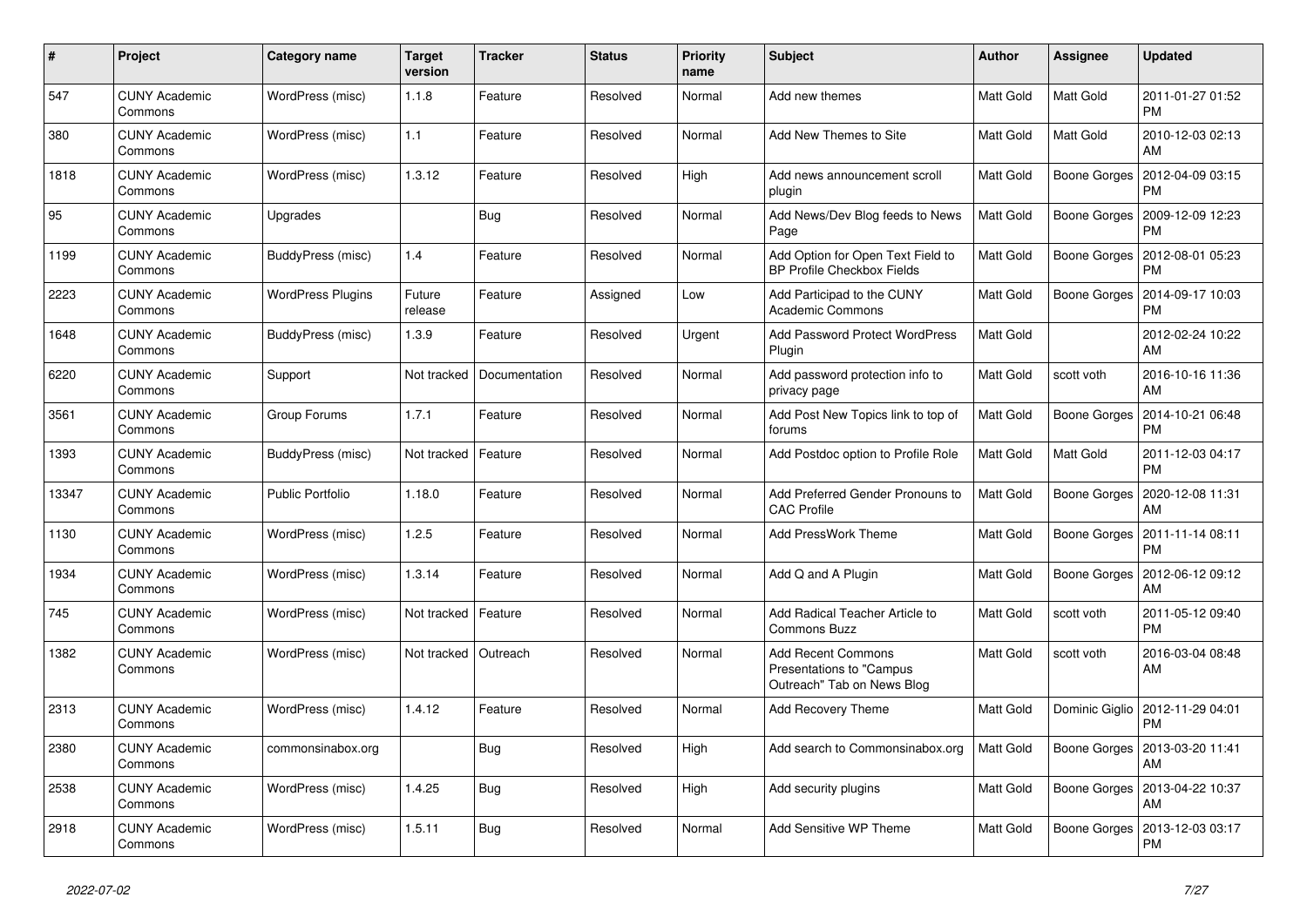| #    | Project                         | Category name     | <b>Target</b><br>version | Tracker   | <b>Status</b> | <b>Priority</b><br>name | <b>Subject</b>                                                               | <b>Author</b>    | Assignee       | <b>Updated</b>                |
|------|---------------------------------|-------------------|--------------------------|-----------|---------------|-------------------------|------------------------------------------------------------------------------|------------------|----------------|-------------------------------|
| 2299 | <b>CUNY Academic</b><br>Commons | WordPress (misc)  | 1.4.12                   | Feature   | Resolved      | Normal                  | Add Shaken Grid Premium Theme                                                | Matt Gold        | Dominic Giglio | 2012-11-29 04:01<br><b>PM</b> |
| 1146 | <b>CUNY Academic</b><br>Commons | WordPress (misc)  | 1.3                      | Feature   | Resolved      | Normal                  | Add Shaken Grid Theme to Site                                                | Matt Gold        | Matt Gold      | 2011-11-28 03:27<br><b>PM</b> |
| 208  | <b>CUNY Academic</b><br>Commons | WordPress (misc)  |                          | Feature   | Resolved      | Normal                  | Add slide to homepage                                                        | Matt Gold        | Boone Gorges   | 2010-05-05 07:07<br>PM        |
| 2003 | <b>CUNY Academic</b><br>Commons |                   | Not tracked              | Publicity | Resolved      | Low                     | Add Sloan-C award to wikipedia<br>page                                       | Matt Gold        | scott voth     | 2012-08-06 10:15<br>AM        |
| 1561 | <b>CUNY Academic</b><br>Commons | WordPress (misc)  | 1.3.12                   | Outreach  | Resolved      | Normal                  | Add Social Media Icons back to top<br>of side column of News page            | Matt Gold        | Boone Gorges   | 2012-04-12 04:39<br><b>PM</b> |
| 1560 | <b>CUNY Academic</b><br>Commons | BuddyPress (misc) | 1.3.12                   | Outreach  | Resolved      | Normal                  | Add social media icons/info to About   Matt Gold<br>page and Contact Us page |                  | Boone Gorges   | 2012-04-12 09:07<br>AM        |
| 1549 | <b>CUNY Academic</b><br>Commons | WordPress (misc)  | 1.3.5                    | Bug       | Resolved      | Normal                  | Add SOPA Protest Plugin                                                      | Matt Gold        | Boone Gorges   | 2012-01-17 06:19<br><b>PM</b> |
| 1075 | <b>CUNY Academic</b><br>Commons | WordPress (misc)  | 1.2.5                    | Feature   | Resolved      | Normal                  | Add Spam Free WordPress plugin                                               | Matt Gold        | Boone Gorges   | 2011-09-12 06:08<br><b>PM</b> |
| 2839 | <b>CUNY Academic</b><br>Commons | WordPress (misc)  | 1.5.6                    | Feature   | Resolved      | Normal                  | <b>Add Storify Plugin</b>                                                    | Matt Gold        | Boone Gorges   | 2013-10-26 07:21<br><b>PM</b> |
| 3151 | <b>CUNY Academic</b><br>Commons | Toolbar           | 1.7                      | Feature   | Resolved      | Low                     | Add submenu items in Help section<br>of WP Admin Bar                         | Matt Gold        | Daniel Jones   | 2014-07-11 08:14<br><b>PM</b> |
| 3519 | <b>CUNY Academic</b><br>Commons | commonsinabox.org | Not tracked              | Publicity | Resolved      | Normal                  | Add SUNY Geneseo English to<br>CBOX showcase & Rearrange order               | Matt Gold        | scott voth     | 2014-10-10 12:08<br>AM        |
| 3611 | <b>CUNY Academic</b><br>Commons | Publicity         | 1.7.3                    | Feature   | Resolved      | Normal                  | Add Susana's Video to a<br>Standalone page on the Commons                    | <b>Matt Gold</b> | Dominic Giglio | 2014-11-04 02:07<br><b>PM</b> |
| 3610 | <b>CUNY Academic</b><br>Commons | Home Page         | 1.7.3                    | Feature   | Resolved      | Normal                  | Add Susana's Video to the<br>Homepage                                        | Matt Gold        | Dominic Giglio | 2014-11-04 03:42<br><b>PM</b> |
| 3820 | <b>CUNY Academic</b><br>Commons | commonsinabox.org | Not tracked              | Publicity | Resolved      | Normal                  | Add Texas DH site to CBOX<br>showcase                                        | <b>Matt Gold</b> | scott voth     | 2015-03-04 09:24<br>AM        |
| 1188 | <b>CUNY Academic</b><br>Commons | WordPress (misc)  | 1.2.5                    | Feature   | Resolved      | Normal                  | Add Text Expander Plugin                                                     | Matt Gold        | Boone Gorges   | 2011-11-14 08:21<br><b>PM</b> |
| 415  | <b>CUNY Academic</b><br>Commons | WordPress (misc)  | 1.1                      | Feature   | Resolved      | Normal                  | Add text sizer plugin to Commons                                             | Matt Gold        | Boone Gorges   | 2010-12-02 03:58<br><b>PM</b> |
| 727  | <b>CUNY Academic</b><br>Commons | WordPress (misc)  | 1.2.1                    | Bug       | Resolved      | Normal                  | Add The Erudite Theme                                                        | Matt Gold        | Raymond Hoh    | 2011-05-01 05:02<br>AM        |
| 566  | <b>CUNY Academic</b><br>Commons | WordPress (misc)  | 1.1.10                   | Feature   | Resolved      | Normal                  | Add The Morning After Theme                                                  | Matt Gold        | Matt Gold      | 2011-02-06 11:40<br><b>PM</b> |
| 28   | CUNY Academic<br>Commons        | Group Forums      | 1.7                      | Feature   | Resolved      | Low                     | Add threaded replies to forum posts                                          | Matt Gold        | Raymond Hoh    | 2014-10-13 09:38<br><b>PM</b> |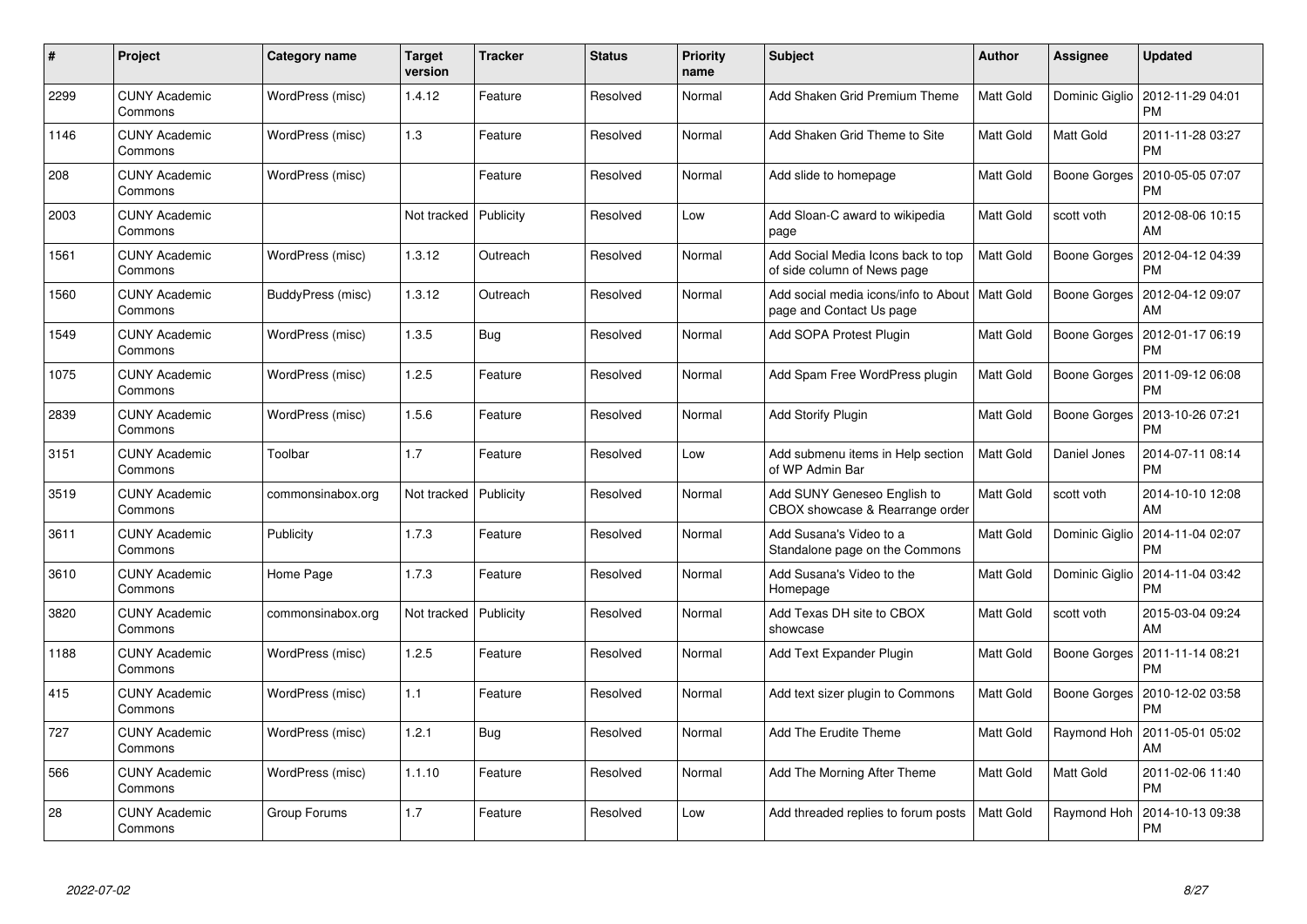| #    | Project                         | <b>Category name</b>     | <b>Target</b><br>version | <b>Tracker</b> | <b>Status</b> | <b>Priority</b><br>name | <b>Subject</b>                                                            | <b>Author</b>    | Assignee       | <b>Updated</b>                |
|------|---------------------------------|--------------------------|--------------------------|----------------|---------------|-------------------------|---------------------------------------------------------------------------|------------------|----------------|-------------------------------|
| 233  | <b>CUNY Academic</b><br>Commons | BuddyPress (misc)        | 1.0                      | Feature        | Resolved      | Low                     | Add time limit to forum post editing<br>capabilities                      | Matt Gold        | Boone Gorges   | 2010-08-29 02:09<br><b>PM</b> |
| 133  | <b>CUNY Academic</b><br>Commons |                          |                          | Feature        | Resolved      | Low                     | Add TinyMCE to BP Profiles?                                               | Matt Gold        | Boone Gorges   | 2010-01-07 01:59<br>PM        |
| 554  | <b>CUNY Academic</b><br>Commons | BuddyPress (misc)        | Future<br>release        | Feature        | Assigned      | Normal                  | Add Trackback notifications to<br>site-wide activity feed                 | Matt Gold        | Boone Gorges   | 2015-11-09 06:19<br>PM        |
| 2301 | <b>CUNY Academic</b><br>Commons | WordPress (misc)         | 1.4.12                   | Feature        | Resolved      | Normal                  | Add Twenty Twelve JP365 Child<br>Theme                                    | Matt Gold        | Dominic Giglio | 2012-11-29 03:41<br>PM        |
| 2210 | <b>CUNY Academic</b><br>Commons | WordPress (misc)         | 1.4.9                    | Bug            | Resolved      | Normal                  | Add Twenty Twelve Theme                                                   | Matt Gold        | Boone Gorges   | 2012-11-01 10:26<br>AM        |
| 711  | <b>CUNY Academic</b><br>Commons | WordPress (misc)         | 1.2.1                    | Feature        | Resolved      | Normal                  | Add Twitter Blackbird Pie Plugin                                          | Matt Gold        | Boone Gorges   | 2011-05-04 10:17<br>AM        |
| 2641 | <b>CUNY Academic</b><br>Commons | commonsinabox.org        | Not tracked              | Feature        | Resolved      | Normal                  | Add UAA to CBOX Showcase                                                  | Matt Gold        | scott voth     | 2014-02-08 10:19<br>AM        |
| 5978 | <b>CUNY Academic</b><br>Commons | BuddyPress (misc)        | Not tracked              | Feature        | Resolved      | Normal                  | Add Undergraduate Student to<br>Checkable filters on People page          | Matt Gold        | Boone Gorges   | 2016-09-04 09:48<br>PM        |
| 5977 | <b>CUNY Academic</b><br>Commons | Registration             | Not tracked              | Feature        | Resolved      | Normal                  | Add Undergraduate Student to list<br>of Profile choices upon registration | Matt Gold        | Boone Gorges   | 2016-09-04 09:47<br>PM        |
| 2429 | <b>CUNY Academic</b><br>Commons | WordPress (misc)         |                          | Bug            | Rejected      | Normal                  | Add User Switching Plugin?                                                | Matt Gold        | Boone Gorges   | 2013-02-28 10:51<br>AM        |
| 1541 | <b>CUNY Academic</b><br>Commons | WordPress (misc)         | 1.3.4                    | Feature        | Resolved      | Normal                  | Add UserVoice embed code                                                  | Matt Gold        | Boone Gorges   | 2012-01-13 10:17<br>AM        |
| 2800 | <b>CUNY Academic</b><br>Commons | BuddyPress (misc)        | 1.5.6                    | Feature        | Resolved      | Normal                  | Add Vimeo & Github social media<br>account fields to Profiles             | <b>Matt Gold</b> | Dominic Giglio | 2013-10-14 04:51<br><b>PM</b> |
| 4111 | <b>CUNY Academic</b><br>Commons | commonsinabox.org        | Not tracked              | Bug            | Resolved      | Normal                  | Add Virginia DH site to CBOX<br>showcase                                  | Matt Gold        | scott voth     | 2015-06-08 10:01<br>PM        |
| 399  | <b>CUNY Academic</b><br>Commons | WordPress (misc)         | 1.1                      | Feature        | Resolved      | Normal                  | Add Widgetize Google Plugin                                               | Matt Gold        | Boone Gorges   | 2010-11-23 05:40<br>PM        |
| 236  | <b>CUNY Academic</b><br>Commons | WordPress (misc)         | 1.1                      | Feature        | Resolved      | Normal                  | Add WooThemes to Site                                                     | Matt Gold        | Matt Gold      | 2010-12-03 08:00<br>AM        |
| 841  | <b>CUNY Academic</b><br>Commons | WordPress (misc)         | Not tracked              | Feature        | Resolved      | Normal                  | Add wordpressthemeshock<br>accolade to Commons Buzz                       | Matt Gold        | scott voth     | 2011-06-22 09:36<br>PM        |
| 2960 | <b>CUNY Academic</b><br>Commons | WordPress (misc)         | 1.5.16                   | Bug            | Resolved      | Normal                  | Add WP Accessibility Plugin                                               | Matt Gold        | Boone Gorges   | 2014-02-01 02:55<br>PM        |
| 3760 | <b>CUNY Academic</b><br>Commons | <b>WordPress Plugins</b> | 1.7.11                   | Feature        | Resolved      | Normal                  | Add WP Accessiblity Plugin                                                | Matt Gold        | Raymond Hoh    | 2015-02-02 02:30<br>AM        |
| 2697 | CUNY Academic<br>Commons        | WordPress (misc)         | 1.5                      | Feature        | Resolved      | Normal                  | <b>Add WP Document Revisions</b><br>Plugin                                | Matt Gold        | Boone Gorges   | 2013-08-22 11:28<br>AM        |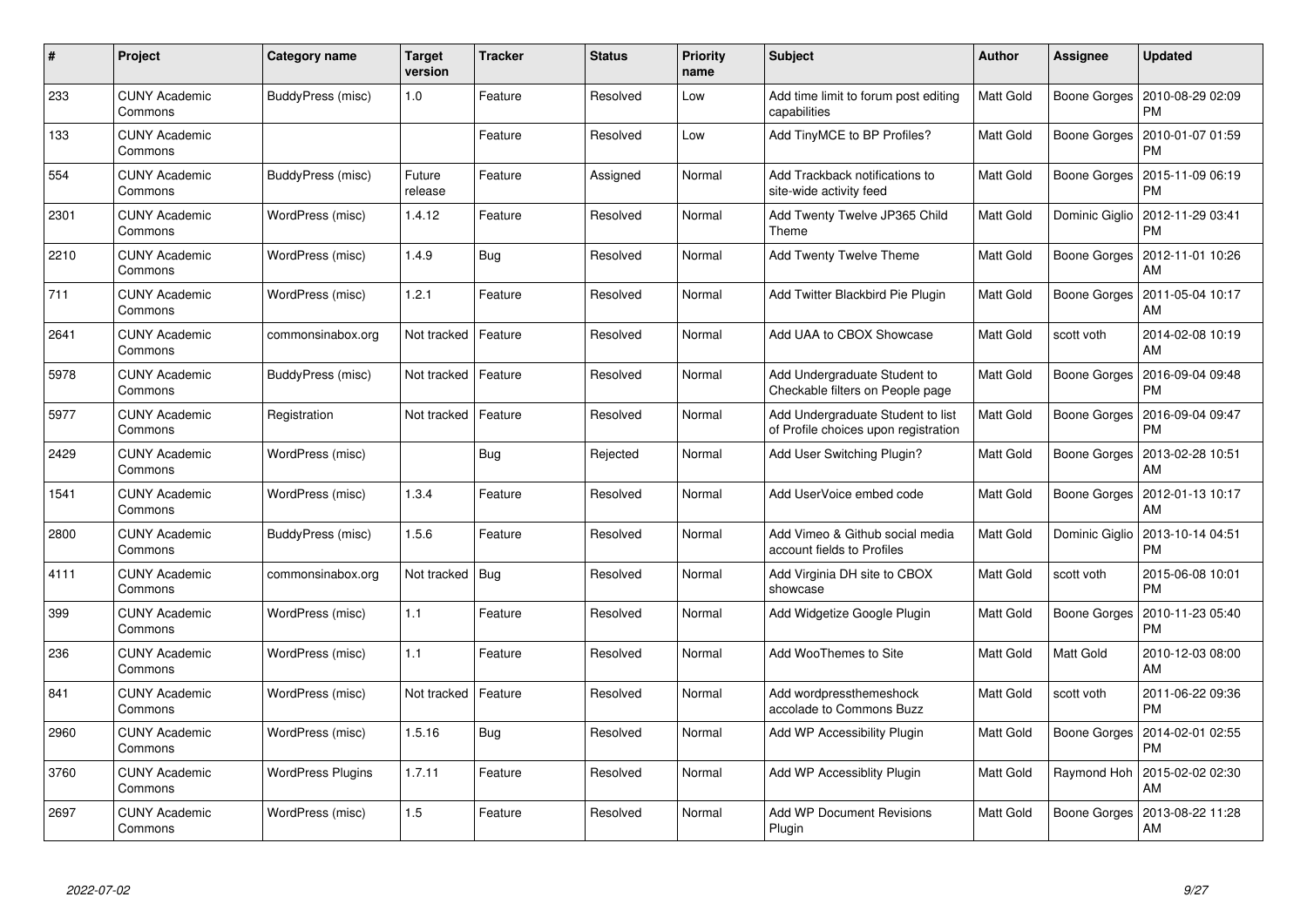| $\#$  | Project                         | <b>Category name</b>    | <b>Target</b><br>version | <b>Tracker</b> | <b>Status</b> | <b>Priority</b><br>name | <b>Subject</b>                                                     | <b>Author</b> | Assignee       | <b>Updated</b>                |
|-------|---------------------------------|-------------------------|--------------------------|----------------|---------------|-------------------------|--------------------------------------------------------------------|---------------|----------------|-------------------------------|
| 1439  | <b>CUNY Academic</b><br>Commons | WordPress (misc)        | 1.3.1                    | Feature        | Resolved      | Normal                  | Add WP Hide Post Plugin                                            | Matt Gold     | Boone Gorges   | 2011-12-15 02:50<br><b>PM</b> |
| 1863  | <b>CUNY Academic</b><br>Commons | WordPress (misc)        | 1.3.13                   | Feature        | Resolved      | Normal                  | <b>Add WP Publication Repository</b><br>plugin                     | Matt Gold     | Boone Gorges   | 2012-05-10 01:57<br>AM        |
| 2296  | <b>CUNY Academic</b><br>Commons | WordPress (misc)        | 1.4.12                   | Feature        | Resolved      | Normal                  | Add WP Retina Plugin                                               | Matt Gold     | Dominic Giglio | 2012-12-02 09:10<br>AM        |
| 2185  | <b>CUNY Academic</b><br>Commons | BuddyPress (misc)       | 1.4.8                    | Feature        | Resolved      | Normal                  | Add WP Touch plugin                                                | Matt Gold     | Dominic Giglio | 2012-10-15 01:33<br>PM        |
| 1639  | <b>CUNY Academic</b><br>Commons | WordPress (misc)        | 1.3.7                    | Feature        | Resolved      | Urgent                  | Add WP-Cumulus Plugin                                              | Matt Gold     | Boone Gorges   | 2012-02-21 02:32<br>PM        |
| 1933  | <b>CUNY Academic</b><br>Commons | WordPress (misc)        | 1.3.14                   | Feature        | Resolved      | Normal                  | Add WP-Markdown Plugin                                             | Matt Gold     | Boone Gorges   | 2012-06-12 08:56<br>AM        |
| 1438  | <b>CUNY Academic</b><br>Commons | WordPress (misc)        | 1.3.1                    | Feature        | Resolved      | Normal                  | Add WP-Print Plugin                                                | Matt Gold     | Boone Gorges   | 2011-12-15 02:49<br><b>PM</b> |
| 496   | <b>CUNY Academic</b><br>Commons | WordPress (misc)        | 1.1.5                    | Feature        | Resolved      | Normal                  | Add wp-resume Plugin to Site                                       | Matt Gold     | Boone Gorges   | 2010-12-20 10:09<br>AM        |
| 1093  | <b>CUNY Academic</b><br>Commons | WordPress (misc)        | 1.2.5                    | Feature        | Resolved      | Normal                  | Add WP-SyntaxEvolved Plugin                                        | Matt Gold     | Boone Gorges   | 2011-09-12 06:13<br><b>PM</b> |
| 567   | <b>CUNY Academic</b><br>Commons | WordPress (misc)        | 1.1.10                   | Feature        | Resolved      | Normal                  | Add WPFolio and Bibliotype<br><b>Themes</b>                        | Matt Gold     | Matt Gold      | 2011-02-21 04:16<br><b>PM</b> |
| 5516  | <b>CUNY Academic</b><br>Commons | Social Paper            | 1.9.19                   | Bug            | Rejected      | Normal                  | Adding a link to Social Paper jumps<br>position to top of page     | Matt Gold     | Boone Gorges   | 2016-06-21 09:54<br><b>PM</b> |
| 13581 | <b>CUNY Academic</b><br>Commons | Group Library           |                          | Bug            | Rejected      | Normal                  | Adding link to library didn't generate<br>notification email       | Matt Gold     | Raymond Hoh    | 2020-11-17 12:33<br><b>PM</b> |
| 56    | <b>CUNY Academic</b><br>Commons | BuddyPress (misc)       |                          | Bug            | Resolved      | Normal                  | Addition of a Profile Field Option<br>Removes Existing One         | Matt Gold     | Zach Davis     | 2009-10-27 05:14<br><b>PM</b> |
| 1830  | <b>CUNY Academic</b><br>Commons |                         | Not tracked              | Support        | Resolved      | Normal                  | Addition to Help Wanted Blog                                       | Matt Gold     | scott voth     | 2012-04-16 09:47<br><b>PM</b> |
| 10209 | <b>CUNY Academic</b><br>Commons | BuddyPress (misc)       | 1.13.8                   | Bug            | Resolved      | Normal                  | Additional login prompt                                            | Matt Gold     | Raymond Hoh    | 2018-08-29 03:23<br><b>PM</b> |
| 84    | <b>CUNY Academic</b><br>Commons | Upgrades                |                          | <b>Bug</b>     | Resolved      | Normal                  | Additional QA round                                                | Matt Gold     | Zach Davis     | 2010-05-11 04:54<br><b>PM</b> |
| 3574  | <b>CUNY Academic</b><br>Commons | My Commons              |                          | <b>Bug</b>     | Duplicate     | Normal                  | Address awkward possessive cases   Matt Gold<br>on My Commons page |               | Raymond Hoh    | 2015-04-13 04:41<br><b>PM</b> |
| 2733  | <b>CUNY Academic</b><br>Commons | <b>Public Portfolio</b> | 1.6                      | Bug            | Resolved      | Normal                  | Address UX issues in Profile<br>submenu on admin bar               | Matt Gold     | Chris Stein    | 2014-03-31 10:52<br><b>PM</b> |
| 11223 | <b>CUNY Academic</b><br>Commons | Design                  | 1.15                     | Feature        | Resolved      | Normal                  | Adjust CC licensing statement on<br>sitewide footer                | Matt Gold     | Sonja Leix     | 2019-05-07 02:31<br><b>PM</b> |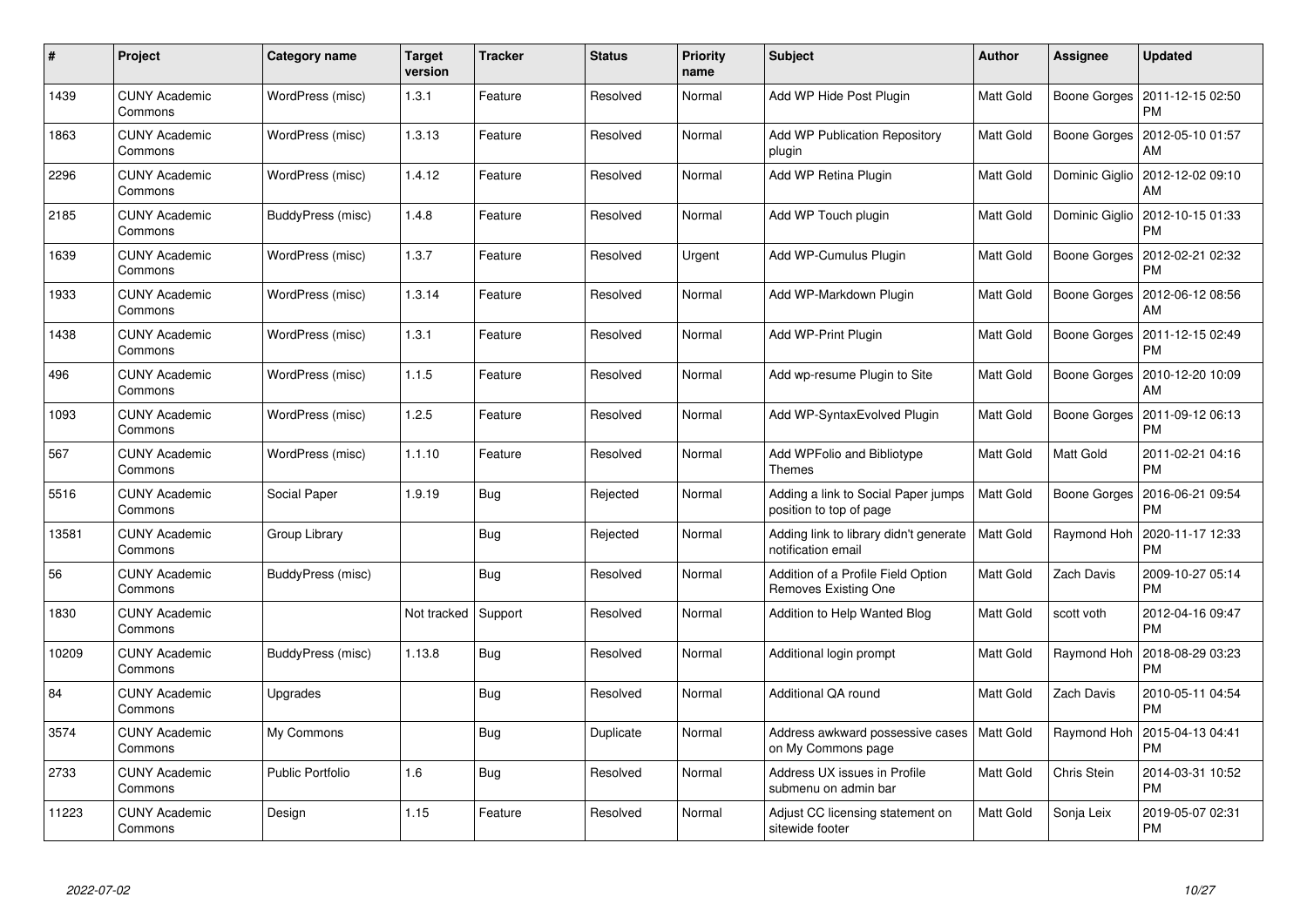| $\pmb{\#}$ | Project                         | Category name      | <b>Target</b><br>version | <b>Tracker</b> | <b>Status</b> | Priority<br>name | <b>Subject</b>                                                                        | <b>Author</b> | Assignee       | <b>Updated</b>                               |
|------------|---------------------------------|--------------------|--------------------------|----------------|---------------|------------------|---------------------------------------------------------------------------------------|---------------|----------------|----------------------------------------------|
| 12966      | <b>CUNY Academic</b><br>Commons | BuddyPress (misc)  | 1.16.15                  | Feature        | Resolved      | Normal           | Adjust export data page language to<br>indicate that you should not leave<br>the page | Matt Gold     | Raymond Hoh    | 2020-07-14 12:07<br><b>PM</b>                |
| 773        | <b>CUNY Academic</b><br>Commons | WordPress (misc)   | 1.2.4.2                  | Feature        | Resolved      | Low              | Adjust Featured Content Widget<br>Default Images                                      | Matt Gold     |                | Boone Gorges   2011-11-02 01:44<br>AM        |
| 2184       | <b>CUNY Academic</b><br>Commons | BuddyPress (misc)  | 1.4.9                    | Support        | Resolved      | Normal           | Adjust Invite Directions to include<br>info about max invites                         | Matt Gold     | Boone Gorges   | 2012-11-03 04:23<br><b>PM</b>                |
| 2483       | <b>CUNY Academic</b><br>Commons | WordPress (misc)   | 1.4.21                   | Feature        | Resolved      | Normal           | Advanced iFrame plugin request                                                        | Matt Gold     | Boone Gorges   | 2013-03-11 03:06<br><b>PM</b>                |
| 1419       | <b>CUNY Academic</b><br>Commons | Wiki               | 1.3                      | <b>Bug</b>     | Rejected      | Normal           | Ajax autosuggest on wiki tags not<br>working                                          | Matt Gold     | Boone Gorges   | 2011-12-12 03:51<br><b>PM</b>                |
| 1145       | <b>CUNY Academic</b><br>Commons | BuddyPress (misc)  | 1.2.5                    | Bug            | Resolved      | Low              | Alert Box on Group Join                                                               | Matt Gold     | Boone Gorges   | 2011-09-12 05:56<br><b>PM</b>                |
| 3267       | <b>CUNY Academic</b><br>Commons | Server             | Not tracked              | Support        | Resolved      | Normal           | Alert Domain-Mapped Blog Owners<br>about upcoming downtime                            | Matt Gold     | scott voth     | 2014-08-24 02:09<br><b>PM</b>                |
| 115        | <b>CUNY Academic</b><br>Commons | Upgrades           |                          | Bug            | Resolved      | High             | Alliw spreadsheet attachments on<br>forum posts                                       | Matt Gold     | Boone Gorges   | 2009-12-06 12:13<br>AM                       |
| 14221      | <b>CUNY Academic</b><br>Commons | Group Forums       |                          | Feature        | Rejected      | Normal           | Allow .ics files to be posted as<br>forum attachments                                 | Matt Gold     |                | Boone Gorges   2021-03-23 08:53<br><b>PM</b> |
| 5606       | <b>CUNY Academic</b><br>Commons | Group Forums       | Not tracked              | Feature        | Resolved      | Normal           | Allow .txt files as forum post<br>attachments                                         | Matt Gold     | Boone Gorges   | 2016-05-24 07:37<br>AM                       |
| 5016       | <b>CUNY Academic</b><br>Commons | Events             | Future<br>release        | Feature        | Assigned      | Low              | Allow comments to be posted on<br>events                                              | Matt Gold     | Raymond Hoh    | 2019-03-01 02:23<br><b>PM</b>                |
| 539        | <b>CUNY Academic</b><br>Commons | BuddyPress (misc)  | 1.2                      | Feature        | Rejected      | Normal           | Allow document category names to<br>be edited                                         | Matt Gold     | Boone Gorges   | 2011-01-24 12:52<br><b>PM</b>                |
| 2948       | <b>CUNY Academic</b><br>Commons | WordPress (misc)   | Not tracked              | Feature        | Resolved      | Normal           | Allow epub file uploads to blogs                                                      | Matt Gold     | Boone Gorges   | 2014-01-02 02:58<br><b>PM</b>                |
| 2322       | <b>CUNY Academic</b><br>Commons | BuddyPress (misc)  | 1.5                      | Feature        | Resolved      | Normal           | Allow File uploads to be added<br>'quietly" (without email notification)              | Matt Gold     | Dominic Giglio | 2013-08-21 05:23<br><b>PM</b>                |
| 188        | <b>CUNY Academic</b><br>Commons | BuddyPress (misc)  |                          | Feature        | Resolved      | Low              | Allow Group Documents to be<br>Sorted by Date                                         | Matt Gold     | Boone Gorges   | 2010-05-11 10:14<br><b>PM</b>                |
| 3354       | <b>CUNY Academic</b><br>Commons | <b>Group Files</b> | Future<br>release        | Feature        | Assigned      | Low              | Allow Group Download of Multiple<br><b>Selected Files</b>                             | Matt Gold     | Chris Stein    | 2014-08-01 08:50<br>AM                       |
| 827        | <b>CUNY Academic</b><br>Commons | Groups (misc)      |                          | Feature        | Deferred      | Normal           | Allow Groups to have sub-groups                                                       | Matt Gold     | Chris Stein    | 2015-04-08 05:40<br><b>PM</b>                |
| 1504       | <b>CUNY Academic</b><br>Commons | BuddyPress (misc)  | 1.4                      | Feature        | Resolved      | Normal           | Allow members to choose multiple<br>colleges on Profile pages                         | Matt Gold     | Boone Gorges   | 2012-08-01 03:34<br>PM                       |
| 1505       | <b>CUNY Academic</b><br>Commons | BuddyPress (misc)  | 1.4                      | Feature        | Duplicate     | Normal           | Allow members to clear past status<br>updates                                         | Matt Gold     | Boone Gorges   | 2012-04-06 04:42<br>PM                       |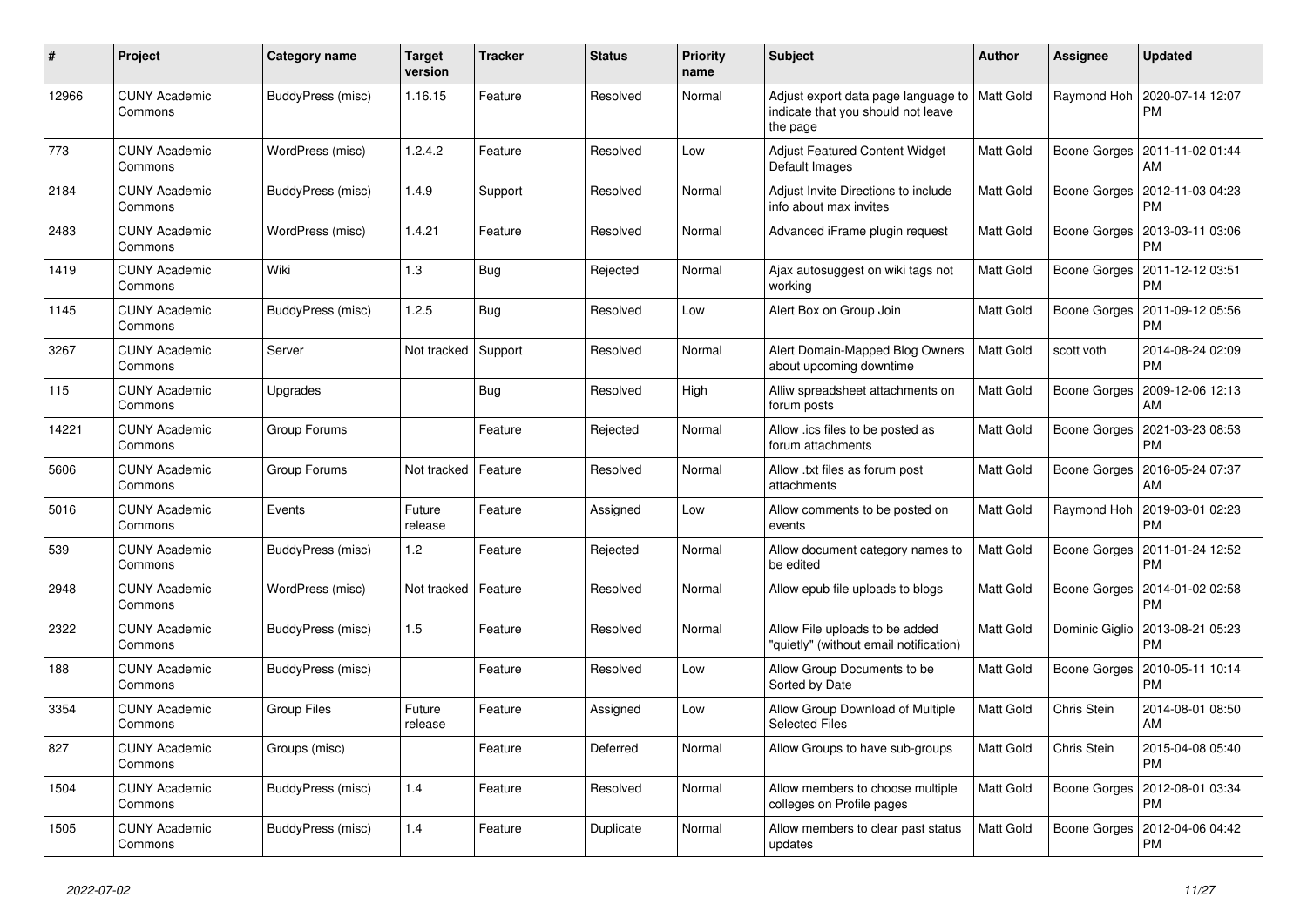| #    | Project                         | <b>Category name</b>    | <b>Target</b><br>version | <b>Tracker</b> | <b>Status</b> | <b>Priority</b><br>name | <b>Subject</b>                                                                        | <b>Author</b>    | Assignee       | <b>Updated</b>                        |
|------|---------------------------------|-------------------------|--------------------------|----------------|---------------|-------------------------|---------------------------------------------------------------------------------------|------------------|----------------|---------------------------------------|
| 177  | <b>CUNY Academic</b><br>Commons | BuddyPress (misc)       |                          | Feature        | Resolved      | Normal                  | Allow members to edit forum posts                                                     | Matt Gold        | Boone Gorges   | 2010-05-11 10:01<br>PM                |
| 532  | <b>CUNY Academic</b><br>Commons | BuddyPress (misc)       | 1.3                      | Feature        | Resolved      | Normal                  | Allow members to paste in a group<br>of email addresses when sending<br>invites       | Matt Gold        | Boone Gorges   | 2011-09-13 01:12<br>PM                |
| 2192 | <b>CUNY Academic</b><br>Commons | <b>Group Files</b>      | 1.6                      | Feature        | Resolved      | Normal                  | Allow members to replace files                                                        | Matt Gold        | Boone Gorges   | 2014-03-21 03:37<br>PM                |
| 3308 | <b>CUNY Academic</b><br>Commons | Group Invitations       | Future<br>release        | Feature        | Assigned      | Normal                  | Allow members to rescind group<br>invitations                                         | Matt Gold        | Boone Gorges   | 2015-04-01 08:53<br>РM                |
| 1457 | <b>CUNY Academic</b><br>Commons | BuddyPress (misc)       | 1.4                      | Feature        | Resolved      | Low                     | Allow people to clear old status<br>updates                                           | Matt Gold        | Dominic Giglio | 2012-04-24 10:35<br>AM                |
| 2833 | <b>CUNY Academic</b><br>Commons | <b>Group Files</b>      | 1.6                      | Bug            | Resolved      | Normal                  | Allow silent file deletions                                                           | <b>Matt Gold</b> |                | Boone Gorges   2014-03-21 03:50<br>PM |
| 2033 | <b>CUNY Academic</b><br>Commons | BuddyPress (misc)       |                          | Feature        | Rejected      | Normal                  | Allow status update to be deleted<br>directly from profile page                       | <b>Matt Gold</b> | Boone Gorges   | 2012-08-10 04:51<br><b>PM</b>         |
| 906  | <b>CUNY Academic</b><br>Commons | BuddyPress (misc)       | 1.3                      | Feature        | Resolved      | Low                     | Allow users to edit BP Doc<br>comments                                                | <b>Matt Gold</b> | Boone Gorges   | 2011-09-14 01:27<br>AM                |
| 2976 | <b>CUNY Academic</b><br>Commons | BuddyPress (misc)       | 1.5.16                   | Feature        | Resolved      | Normal                  | Allow users to permanently dismiss<br>notification of new profiles on profile<br>page | Matt Gold        | Boone Gorges   | 2014-02-01 02:56<br>PM                |
| 2523 | <b>CUNY Academic</b><br>Commons | <b>BuddyPress Docs</b>  | Future<br>release        | Feature        | Assigned      | Normal                  | Allow Users to Upload Images to BP<br>Docs                                            | <b>Matt Gold</b> | Boone Gorges   | 2015-11-09 06:14<br>PM                |
| 1462 | <b>CUNY Academic</b><br>Commons | WordPress (misc)        | 1.3.13                   | Support        | Resolved      | Normal                  | Allowing registration by cuny.tv<br>domains                                           | <b>Matt Gold</b> | Boone Gorges   | 2012-05-02 12:16<br><b>PM</b>         |
| 184  | <b>CUNY Academic</b><br>Commons | BuddyPress (misc)       |                          | Support        | Resolved      | Normal                  | Allowing Users to Delete Accounts                                                     | Matt Gold        | Boone Gorges   | 2010-05-11 09:54<br><b>PM</b>         |
| 2755 | <b>CUNY Academic</b><br>Commons | BuddyPress (misc)       | 1.5.1                    | Bug            | Resolved      | Normal                  | Alphabetize list of colleges in<br>positions drop-down                                | Matt Gold        | Boone Gorges   | 2013-08-29 09:30<br>AM                |
| 282  | <b>CUNY Academic</b><br>Commons | BuddyPress (misc)       | 1.1                      | Feature        | Resolved      | Normal                  | Alter "Kick and Ban" Group<br>Functionality                                           | Matt Gold        | Boone Gorges   | 2010-09-08 06:14<br>РM                |
| 5221 | <b>CUNY Academic</b><br>Commons | Reply By Email          | 1.10                     | Bug            | Resolved      | Normal                  | Alter Error messages for RBE                                                          | Matt Gold        | Raymond Hoh    | 2016-10-24 02:11<br>AM                |
| 3223 | <b>CUNY Academic</b><br>Commons | <b>Public Portfolio</b> | 1.7                      | Bug            | Resolved      | Low                     | Alter Profile Editing Unsaved Text<br><b>Warning Feature</b>                          | Matt Gold        | Boone Gorges   | 2014-09-22 09:18<br>PM                |
| 1412 | <b>CUNY Academic</b><br>Commons | BuddyPress (misc)       | 1.3                      | Bug            | Resolved      | Normal                  | Alter text on pop-up message about<br>role field                                      | Matt Gold        | Boone Gorges   | 2011-12-08 12:58<br>PM                |
| 2845 | <b>CUNY Academic</b><br>Commons | BuddyPress (misc)       | 1.5.7                    | Bug            | Resolved      | Normal                  | Anchor errors with bp activity items<br>created from associated blog<br>postings      | Matt Gold        | Boone Gorges   | 2013-11-01 08:15<br>PM                |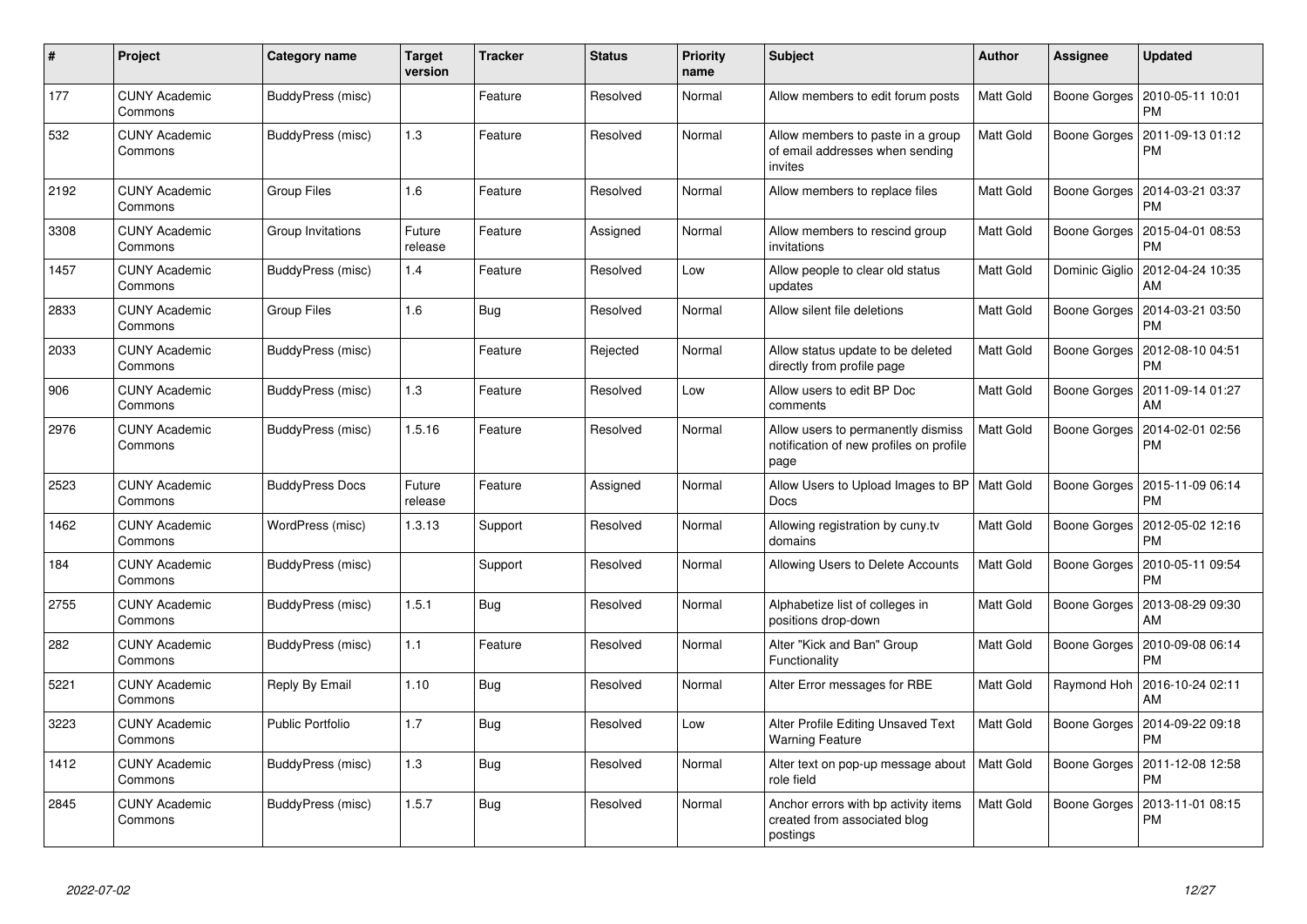| #    | Project                         | <b>Category name</b> | <b>Target</b><br>version | <b>Tracker</b> | <b>Status</b> | <b>Priority</b><br>name | <b>Subject</b>                                                       | <b>Author</b> | Assignee           | <b>Updated</b>                |
|------|---------------------------------|----------------------|--------------------------|----------------|---------------|-------------------------|----------------------------------------------------------------------|---------------|--------------------|-------------------------------|
| 7823 | <b>CUNY Academic</b><br>Commons | Home Page            |                          | Feature        | Resolved      | High                    | animated gif on frontpage                                            | Matt Gold     | Boone Gorges       | 2017-03-22 04:36<br><b>PM</b> |
| 391  | <b>CUNY Academic</b><br>Commons | BuddyPress (misc)    | Not tracked              | Feature        | Resolved      | Normal                  | Announce changes to Group<br>Interface                               | Matt Gold     | <b>Brian Foote</b> | 2010-12-09 05:18<br><b>PM</b> |
| 1922 | <b>CUNY Academic</b><br>Commons | WordPress (misc)     | Not tracked              | Support        | Resolved      | Normal                  | Archiving files from a WP blog                                       | Matt Gold     | Boone Gorges       | 2012-06-12 11:33<br>AM        |
| 374  | <b>CUNY Academic</b><br>Commons | WordPress (misc)     | Not tracked              | Support        | Resolved      | Normal                  | Ask CUNY Campuses to Whitelist<br>Commons Domain                     | Matt Gold     | Sarah<br>Morgano   | 2013-09-08 10:12<br><b>PM</b> |
| 597  | <b>CUNY Academic</b><br>Commons | WordPress (misc)     | Not tracked              | Support        | Resolved      | Normal                  | Assist Lehman Project with Account<br>Registrations                  | Matt Gold     | Matt Gold          | 2011-11-03 10:20<br><b>PM</b> |
| 470  | <b>CUNY Academic</b><br>Commons | WordPress (misc)     | 1.0.3                    | Bug            | Duplicate     | Normal                  | Atahualpa Theme problems<br>following site upgrade                   | Matt Gold     | Boone Gorges       | 2010-12-13 10:59<br>AM        |
| 506  | <b>CUNY Academic</b><br>Commons | BuddyPress (misc)    |                          | Feature        | Rejected      | Normal                  | <b>Attachments for Group</b><br><b>Announcement Posts</b>            | Matt Gold     | Boone Gorges       | 2016-10-24 11:20<br>AM        |
| 4315 | <b>CUNY Academic</b><br>Commons | WordPress (misc)     | Not tracked              | Bug            | Resolved      | Normal                  | Authentication request                                               | Matt Gold     | Boone Gorges       | 2015-07-21 05:55<br><b>PM</b> |
| 2684 | <b>CUNY Academic</b><br>Commons | WordPress (misc)     |                          | Bug            | Rejected      | Normal                  | Authentication/Cookie problems                                       | Matt Gold     | Boone Gorges       | 2013-07-25 10:09<br><b>PM</b> |
| 5520 | <b>NYCDH Community Site</b>     |                      |                          | Feature        | Resolved      | Normal                  | Auto-Add Newly Registered<br>Members to the Announcements<br>Group   | Matt Gold     | Raymond Hoh        | 2016-05-03 07:25<br><b>PM</b> |
| 606  | <b>CUNY Academic</b><br>Commons | BuddyPress (misc)    | 1.1.10                   | <b>Bug</b>     | Rejected      | Low                     | Avatars don't show up in list of<br>members on group invite tool     | Matt Gold     | Boone Gorges       | 2011-02-24 11:47<br><b>PM</b> |
| 1401 | <b>CUNY Academic</b><br>Commons | BuddyPress (misc)    | 1.4                      | Bug            | Resolved      | Low                     | Avoiding really long blog names                                      | Matt Gold     | Dominic Giglio     | 2012-07-16 01:02<br><b>PM</b> |
| 9235 | <b>CUNY Academic</b><br>Commons | Reply By Email       | 1.14                     | Bug            | Resolved      | Normal                  | Better RBE error messaging when<br>duplicate content is detected     | Matt Gold     | Raymond Hoh        | 2018-11-14 10:35<br>AM        |
| 635  | <b>CUNY Academic</b><br>Commons | BuddyPress (misc)    | Future<br>release        | Feature        | Assigned      | Normal                  | Big Blue Button - Videoconferencing<br>in Groups and Blogs           | Matt Gold     | Boone Gorges       | 2011-03-14 03:24<br><b>PM</b> |
| 173  | <b>CUNY Academic</b><br>Commons | BuddyPress (misc)    |                          | Bug            | Resolved      | Normal                  | Blockquote display cut off in mac<br>browsers                        | Matt Gold     | Boone Gorges       | 2010-05-11 04:58<br><b>PM</b> |
| 5556 | <b>CUNY Academic</b><br>Commons | WordPress (misc)     | 1.9.16                   | Bug            | Resolved      | Normal                  | Blog comment leads to<br>unauthorized post warning                   | Matt Gold     | Boone Gorges       | 2016-05-21 11:12<br><b>PM</b> |
| 342  | <b>CUNY Academic</b><br>Commons | Blogs (BuddyPress)   | 1.10.2                   | Feature        | Resolved      | Low                     | <b>Blog Listing Displays User Avatars</b><br>Instead of Blog Avatars | Matt Gold     | Boone Gorges       | 2019-12-06 11:08<br>AM        |
| 318  | <b>CUNY Academic</b><br>Commons | Upgrades             | 1.0.1                    | Feature        | Resolved      | Normal                  | Blog post on 1.01?                                                   | Matt Gold     | Boone Gorges       | 2010-08-31 09:40<br>AM        |
| 2106 | <b>CUNY Academic</b><br>Commons | BuddyPress (misc)    | Not tracked              | Support        | Resolved      | Normal                  | Blog posts part of group activity<br>feed                            | Matt Gold     | Boone Gorges       | 2016-01-26 12:30<br>AM        |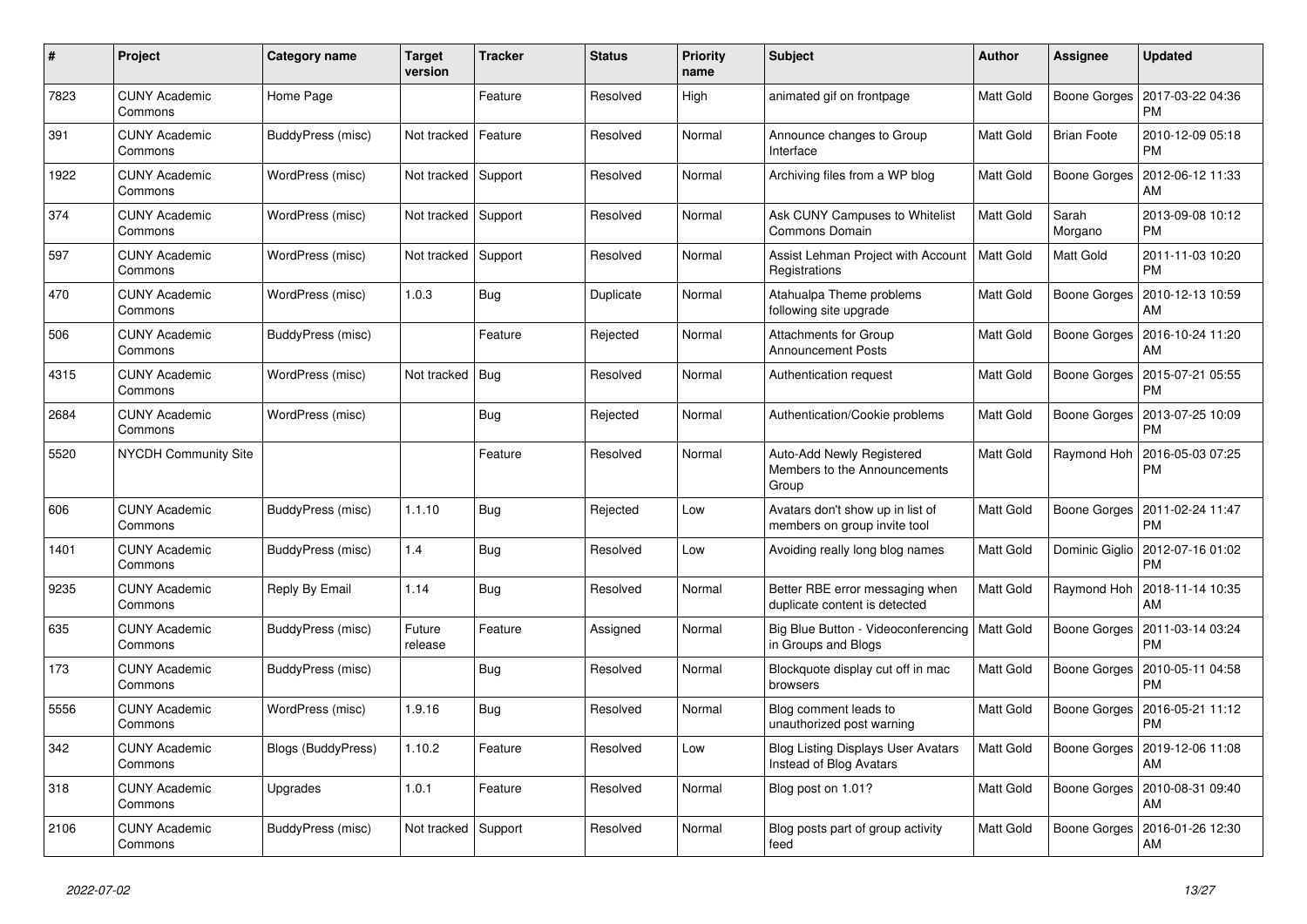| #    | Project                         | Category name            | <b>Target</b><br>version | <b>Tracker</b> | <b>Status</b> | <b>Priority</b><br>name | Subject                                                                       | Author           | <b>Assignee</b>    | <b>Updated</b>                               |
|------|---------------------------------|--------------------------|--------------------------|----------------|---------------|-------------------------|-------------------------------------------------------------------------------|------------------|--------------------|----------------------------------------------|
| 1094 | <b>CUNY Academic</b><br>Commons | WordPress (misc)         | Not tracked              | Support        | Rejected      | Normal                  | Blog privacy question                                                         | Matt Gold        | Boone Gorges       | 2011-08-04 12:01<br>PM                       |
| 419  | <b>CUNY Academic</b><br>Commons | WordPress (misc)         | 1.1.1                    | Bug            | Resolved      | Normal                  | <b>Blog/Blog Post Featured Content</b><br><b>Widget Errors</b>                | Matt Gold        | CIC Michael        | 2010-12-07 08:14<br>AM                       |
| 65   | CUNY Academic<br>Commons        | WordPress (misc)         |                          | <b>Bug</b>     | Resolved      | Normal                  | Blogs not accepting doc and docx<br>files as extensions                       | Matt Gold        | Matt Gold          | 2009-11-17 10:04<br><b>PM</b>                |
| 8793 | <b>CUNY Academic</b><br>Commons | Help/Codex               | 1.12.3                   | Bug            | Resolved      | Normal                  | Bold email address on help page                                               | Matt Gold        | Paige Dupont       | 2017-11-28 11:21<br>AM                       |
| 5128 | <b>CUNY Academic</b><br>Commons | Group Forums             | 1.9.5                    | Bug            | Resolved      | Normal                  | Botched forum display of posting to<br>multiple groups info                   | <b>Matt Gold</b> | Daniel Jones       | 2016-01-19 03:13<br><b>PM</b>                |
| 482  | <b>CUNY Academic</b><br>Commons | WordPress (misc)         | 1.1.4                    | Bug            | Resolved      | Normal                  | BP Admin Bar Display Error                                                    | Matt Gold        | Boone Gorges       | 2010-12-16 08:45<br>AM                       |
| 109  | <b>CUNY Academic</b><br>Commons | Upgrades                 |                          | Bug            | Resolved      | Normal                  | BP Admin Bar doesn't appear on<br>login screen                                | Matt Gold        | Boone Gorges       | 2010-05-11 05:21<br>PM                       |
| 527  | <b>CUNY Academic</b><br>Commons | <b>BuddyPress (misc)</b> | 1.1.7                    | <b>Bug</b>     | Resolved      | Low                     | BP Admin Bar Doesn't Show up on<br>Cityscape Theme                            | Matt Gold        | Boone Gorges       | 2011-01-04 03:39<br>PM                       |
| 796  | <b>CUNY Academic</b><br>Commons | Wiki                     | 1.2.4                    | Bug            | Resolved      | Normal                  | BP Admin Bar Header Margin                                                    | Matt Gold        |                    | Raymond Hoh   2011-06-07 02:37<br><b>PM</b>  |
| 340  | <b>CUNY Academic</b><br>Commons | BuddyPress (misc)        | 1.1                      | <b>Bug</b>     | Resolved      | High                    | BP Admin Bar Menu Mouseover<br>Areas Too Sensitive                            | <b>Matt Gold</b> | Boone Gorges       | 2010-12-01 09:48<br>AM                       |
| 235  | <b>CUNY Academic</b><br>Commons | BuddyPress (misc)        |                          | Bug            | Resolved      | Normal                  | BP Admin Bar Not Appearing on<br>Help Blog                                    | <b>Matt Gold</b> | Boone Gorges       | 2010-05-20 06:15<br><b>PM</b>                |
| 82   | <b>CUNY Academic</b><br>Commons | Upgrades                 |                          | <b>Bug</b>     | Resolved      | Normal                  | BP Admin Styles/Subdomain blogs                                               | <b>Matt Gold</b> | <b>CIC Michael</b> | 2010-05-20 03:10<br><b>PM</b>                |
| 1321 | <b>CUNY Academic</b><br>Commons | BuddyPress (misc)        | 1.2.5                    | Bug            | Duplicate     | Normal                  | BP Doc Comment Doesn't Show Up<br>on Doc (but does appear in group<br>stream) | Matt Gold        | Boone Gorges       | 2011-11-04 08:04<br>AM                       |
| 2651 | <b>NYCDH Community Site</b>     |                          |                          | Bug            | Rejected      | Normal                  | BP Doc save button returns users to<br>doc directory instead of to group      | <b>Matt Gold</b> | Boone Gorges       | 2013-08-02 12:47<br><b>PM</b>                |
| 9105 | <b>CUNY Academic</b><br>Commons | <b>BuddyPress Docs</b>   | 1.12.7                   | Bug            | Resolved      | Urgent                  | BP doc titles/dates messed up                                                 | <b>Matt Gold</b> | Boone Gorges       | 2018-01-23 11:00<br>AM                       |
| 735  | <b>CUNY Academic</b><br>Commons | BuddyPress (misc)        | 1.2.5                    | Feature        | Resolved      | Normal                  | BP Docs - Include Check-Box to<br>Avoid Email Notifications of Minor<br>Edits | Matt Gold        | Boone Gorges       | 2011-07-24 11:34<br>AM                       |
| 905  | <b>CUNY Academic</b><br>Commons | BuddyPress (misc)        | 1.2.4                    | <b>Bug</b>     | Resolved      | Low                     | BP Docs Authentication Issue                                                  | Matt Gold        |                    | Boone Gorges   2011-07-12 01:39<br>PM        |
| 992  | <b>CUNY Academic</b><br>Commons | BuddyPress (misc)        | 1.2.5                    | Bug            | Resolved      | Normal                  | BP Docs comments show up on WP   Matt Gold<br>Dashboard                       |                  |                    | Boone Gorges   2011-07-19 02:17<br><b>PM</b> |
| 993  | <b>CUNY Academic</b><br>Commons | BuddyPress (misc)        | 1.2.5                    | <b>Bug</b>     | Resolved      | Low                     | <b>BP Docs Notification Issue</b>                                             | Matt Gold        |                    | Boone Gorges   2011-07-20 12:10<br>AM        |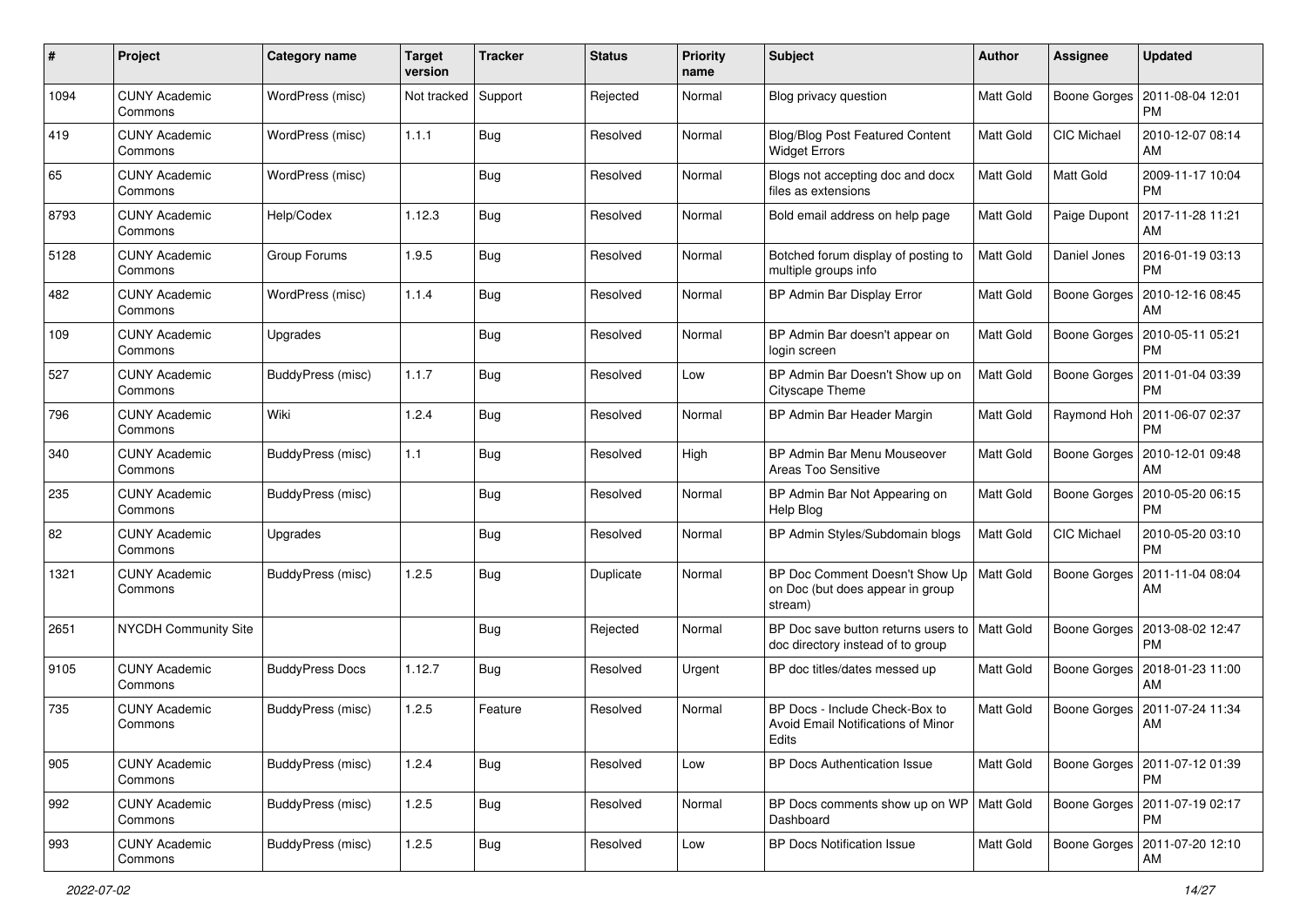| $\#$           | Project                         | Category name           | <b>Target</b><br>version | <b>Tracker</b> | <b>Status</b> | <b>Priority</b><br>name | <b>Subject</b>                                                                         | Author    | Assignee     | <b>Updated</b>                        |
|----------------|---------------------------------|-------------------------|--------------------------|----------------|---------------|-------------------------|----------------------------------------------------------------------------------------|-----------|--------------|---------------------------------------|
| 806            | <b>CUNY Academic</b><br>Commons | BuddyPress (misc)       | 1.2.4                    | Bug            | Resolved      | Normal                  | <b>BP Docs Notification Throttling</b><br>Issues                                       | Matt Gold | Boone Gorges | 2011-06-08 12:17<br><b>PM</b>         |
| 3289           | <b>NYCDH Community Site</b>     |                         |                          | <b>Bug</b>     | Resolved      | Normal                  | BP Docs revision overflowing div<br>containers                                         | Matt Gold | Raymond Hoh  | 2014-06-26 05:19<br><b>PM</b>         |
| 1616           | CUNY Academic<br>Commons        | BuddyPress (misc)       | 1.3.7                    | <b>Bug</b>     | Resolved      | Low                     | <b>BP Docs timeout issue</b>                                                           | Matt Gold | Boone Gorges | 2012-02-21 03:23<br><b>PM</b>         |
| 2528           | <b>CUNY Academic</b><br>Commons | BuddyPress (misc)       | 1.4.31                   | Feature        | Resolved      | Low                     | BP emails sent from secondary<br>sites should use main site headers                    | Matt Gold | Raymond Hoh  | 2013-07-11 11:14<br>AM                |
| 3265           | <b>CUNY Academic</b><br>Commons | Reply By Email          | Not tracked              | <b>Bug</b>     | Resolved      | Normal                  | BPE Duplicate message issue                                                            | Matt Gold | Matt Gold    | 2014-06-11 10:59<br><b>PM</b>         |
| 783            | <b>CUNY Academic</b><br>Commons | BuddyPress (misc)       | 1.2.4                    | Bug            | Resolved      | Normal                  | <b>Broken Avatar Images</b>                                                            | Matt Gold | Boone Gorges | 2011-06-06 02:49<br><b>PM</b>         |
| 138            | <b>CUNY Academic</b><br>Commons | BuddyPress (misc)       |                          | Bug            | Resolved      | Normal                  | Broken Links in Forum Notification<br>Emails                                           | Matt Gold | Boone Gorges | 2010-03-02 07:59<br><b>PM</b>         |
| 15228          | <b>CUNY Academic</b><br>Commons | BuddyPress (misc)       | 1.19.3                   | Bug            | Resolved      | Normal                  | Broken site icon in "Sites Across<br><b>CUNY Listing</b>                               | Matt Gold | Raymond Hoh  | 2022-01-26 07:48<br><b>PM</b>         |
| 3042           | <b>CUNY Academic</b><br>Commons | <b>Public Portfolio</b> | Future<br>release        | Feature        | Assigned      | Normal                  | Browsing member interests                                                              | Matt Gold | Boone Gorges | 2015-03-21 09:04<br><b>PM</b>         |
| 3581           | <b>CUNY Academic</b><br>Commons | <b>BuddyPress Docs</b>  | 1.7.1                    | Bug            | Resolved      | Normal                  | <b>BuddyPress Docs Line Break issue</b>                                                | Matt Gold | Boone Gorges | 2014-10-20 02:56<br><b>PM</b>         |
| 623            | <b>CUNY Academic</b><br>Commons | BuddyPress (misc)       | 1.2                      | Feature        | Resolved      | Normal                  | <b>BuddyPress Docs: Move</b><br>Paste-from-Word Icon Into Top Row<br>of Tiny-MCE icons | Matt Gold | Boone Gorges | 2011-02-28 06:33<br>PM                |
| 3809           | <b>CUNY Academic</b><br>Commons | BuddyPress (misc)       | 1.7.17                   | Bug            | Resolved      | Normal                  | BuddyPress member filters not<br>working correctly                                     | Matt Gold | Matt Gold    | 2015-03-22 01:03<br>AM                |
| 2622           | NYCDH Community Site            |                         |                          | Support        | Resolved      | Normal                  | BuddyPress Members Widget on<br>Homepage doesn't show new<br>members                   | Matt Gold | Raymond Hoh  | 2013-06-19 09:37<br>AM                |
| $\overline{7}$ | <b>CUNY Academic</b><br>Commons | BuddyPress (misc)       |                          | <b>Bug</b>     | Resolved      | Normal                  | BuddyPress theme error on iPhone                                                       | Matt Gold | Boone Gorges | 2009-09-15 07:39<br><b>PM</b>         |
| 5989           | NYCDH Community Site            |                         |                          | Support        | Resolved      | Normal                  | Buddypress/WP question                                                                 | Matt Gold | Raymond Hoh  | 2018-02-21 07:16<br><b>PM</b>         |
| 1487           | <b>CUNY Academic</b><br>Commons | BuddyPress (misc)       | 1.3.3                    | Feature        | Resolved      | Normal                  | Bug when using Featured Widget to<br>display a page                                    | Matt Gold | Boone Gorges | 2012-01-10 10:05<br><b>PM</b>         |
| 1134           | <b>CUNY Academic</b><br>Commons | WordPress (misc)        | 1.3                      | Feature        | Resolved      | Normal                  | <b>Build Flexibility for Image Choices</b><br>into Featured Content Widget             | Matt Gold |              | Boone Gorges   2011-11-30 02:27<br>AM |
| 2293           | <b>CUNY Academic</b><br>Commons | commonsinabox.org       |                          | Bug            | Resolved      | Normal                  | Building community on<br>commonsinabox.org - add members<br>page                       | Matt Gold | Chris Stein  | 2012-11-25 03:43<br><b>PM</b>         |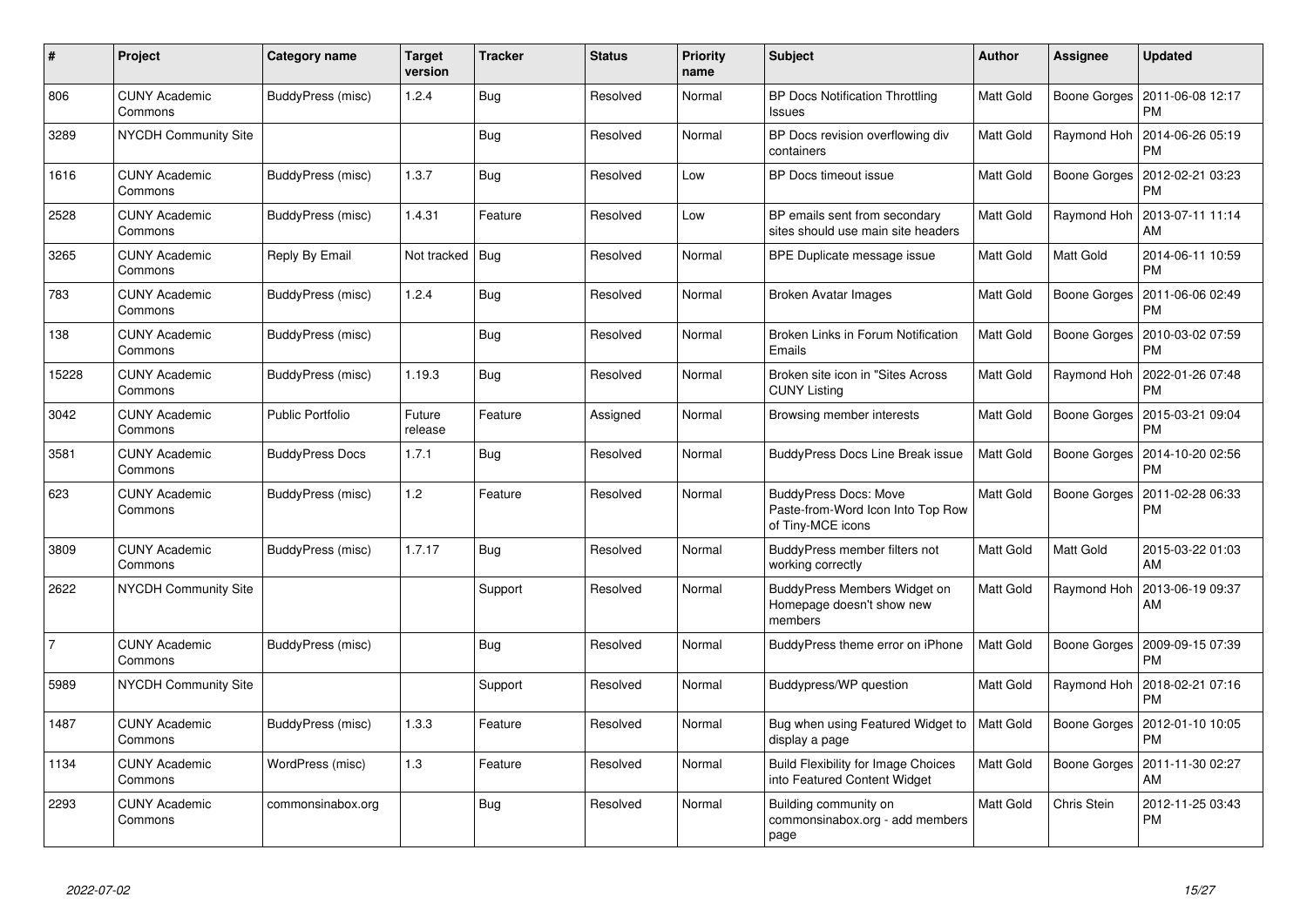| #     | Project                         | <b>Category name</b>      | <b>Target</b><br>version | <b>Tracker</b> | <b>Status</b> | <b>Priority</b><br>name | <b>Subject</b>                                                      | <b>Author</b>    | Assignee     | <b>Updated</b>                          |
|-------|---------------------------------|---------------------------|--------------------------|----------------|---------------|-------------------------|---------------------------------------------------------------------|------------------|--------------|-----------------------------------------|
| 5097  | <b>CUNY Academic</b><br>Commons | Registration              | Not tracked              | Support        | Resolved      | Normal                  | Bulk account creation                                               | Matt Gold        | Boone Gorges | 2016-04-07 11:14<br>AM                  |
| 364   | <b>CUNY Academic</b><br>Commons | <b>WordPress Plugins</b>  | Future<br>release        | Feature        | New           | Normal                  | <b>Bulletin Board</b>                                               | Matt Gold        |              | 2015-01-05 08:50<br>PM                  |
| 2021  | <b>CUNY Academic</b><br>Commons | WordPress (misc)          | 1.5                      | Feature        | Rejected      | Low                     | Buy gravity forms                                                   | <b>Matt Gold</b> | Matt Gold    | 2012-08-07 05:00<br>PM                  |
| 467   | <b>CUNY Academic</b><br>Commons | BuddyPress (misc)         | Not tracked              | Bug            | Resolved      | Low                     | CAC Blog no longer listed on<br>BP-Admin Bar "My Blogs" list        | Matt Gold        | Boone Gorges | 2010-12-21 12:38<br>PM                  |
| 4980  | <b>CUNY Academic</b><br>Commons | Home Page                 | Future<br>release        | Feature        | Assigned      | Normal                  | CAC Featured Content -- Adding<br>Randomization                     | Matt Gold        | Boone Gorges | 2016-12-12 03:01<br>PM                  |
| 2737  | <b>CUNY Academic</b><br>Commons | BuddyPress (misc)         | 1.5.0.2                  | Bug            | Resolved      | Urgent                  | CAC Not allowing CUNY Addresses<br>to Register                      | Matt Gold        | Boone Gorges | 2013-08-26 05:43<br>PM                  |
| 9148  | <b>CUNY Academic</b><br>Commons | Layout                    | 1.12.11                  | Bug            | Resolved      | Normal                  | CAC on Microsoft Edge                                               | Matt Gold        | Matt Gold    | 2018-03-27 11:34<br>AM                  |
| 4180  | <b>CUNY Academic</b><br>Commons | WordPress (misc)          | Not tracked              | Bug            | Resolved      | High                    | Cache issues: site deletion process                                 | Matt Gold        | Boone Gorges | 2016-02-07 10:05<br>PM                  |
| 1657  | <b>CUNY Academic</b><br>Commons | BuddyPress (misc)         | 1.3.10                   | Bug            | Resolved      | Normal                  | Caching Issues                                                      | Matt Gold        |              | 2012-04-04 10:17<br>AM                  |
| 4802  | <b>CUNY Academic</b><br>Commons | Events                    | Not tracked              | Feature        | Resolved      | Normal                  | Calendar Display                                                    | Matt Gold        | Boone Gorges | 2015-10-25 01:38<br>PM                  |
| 6143  | <b>CUNY Academic</b><br>Commons | Events                    | 1.10.1                   | Documentation  | Resolved      | Normal                  | Calendar Embed documentation                                        | Matt Gold        | scott voth   | 2016-11-11 11:02<br>AM                  |
| 11864 | <b>CUNY Academic</b><br>Commons | Events                    | Not tracked              | Support        | Resolved      | Normal                  | Calendar notification question                                      | Matt Gold        | Boone Gorges | 2019-09-16 05:39<br>PM                  |
| 3654  | <b>CUNY Academic</b><br>Commons | Group Forums              | 1.7.4                    | Bug            | Resolved      | Normal                  | can only attached one file to a forum   Matt Gold<br>post           |                  | Boone Gorges | 2014-11-21 10:42<br>AM                  |
| 9107  | <b>CUNY Academic</b><br>Commons | Non-CUNY sign up<br>codes | 1.12.7                   | Bug            | Resolved      | Normal                  | Can't add group to non-CUNY<br>sign-up code                         | Matt Gold        | Boone Gorges | 2018-01-23 04:15<br>PM                  |
| 2114  | <b>CUNY Academic</b><br>Commons | WordPress (misc)          |                          | Bug            | Rejected      | Low                     | Can't find config settings for Simpler   Matt Gold<br>iPaper plugin |                  |              | Dominic Giglio   2012-12-18 09:54<br>AM |
| 1841  | <b>CUNY Academic</b><br>Commons | WordPress (misc)          | Not tracked              | Support        | Resolved      | Normal                  | Can't find network admin menu                                       | Matt Gold        | Boone Gorges | 2012-04-19 10:30<br><b>PM</b>           |
| 9875  | <b>CUNY Academic</b><br>Commons | Messages                  | 1.13.3                   | Bug            | Resolved      | Low                     | Can't mark message as read                                          | Matt Gold        | Boone Gorges | 2018-06-01 07:54<br><b>PM</b>           |
| 810   | <b>CUNY Academic</b><br>Commons | BuddyPress (misc)         | 1.2.4                    | Bug            | Resolved      | Normal                  | Can't see all blogs in "My Blogs"                                   | Matt Gold        | Boone Gorges | 2011-07-12 10:51<br>PM                  |
| 315   | CUNY Academic<br>Commons        | WordPress (misc)          | 1.0.3                    | Bug            | Resolved      | Normal                  | Can't upload images to gallery                                      | Matt Gold        | Boone Gorges | 2010-09-08 02:24<br>PM                  |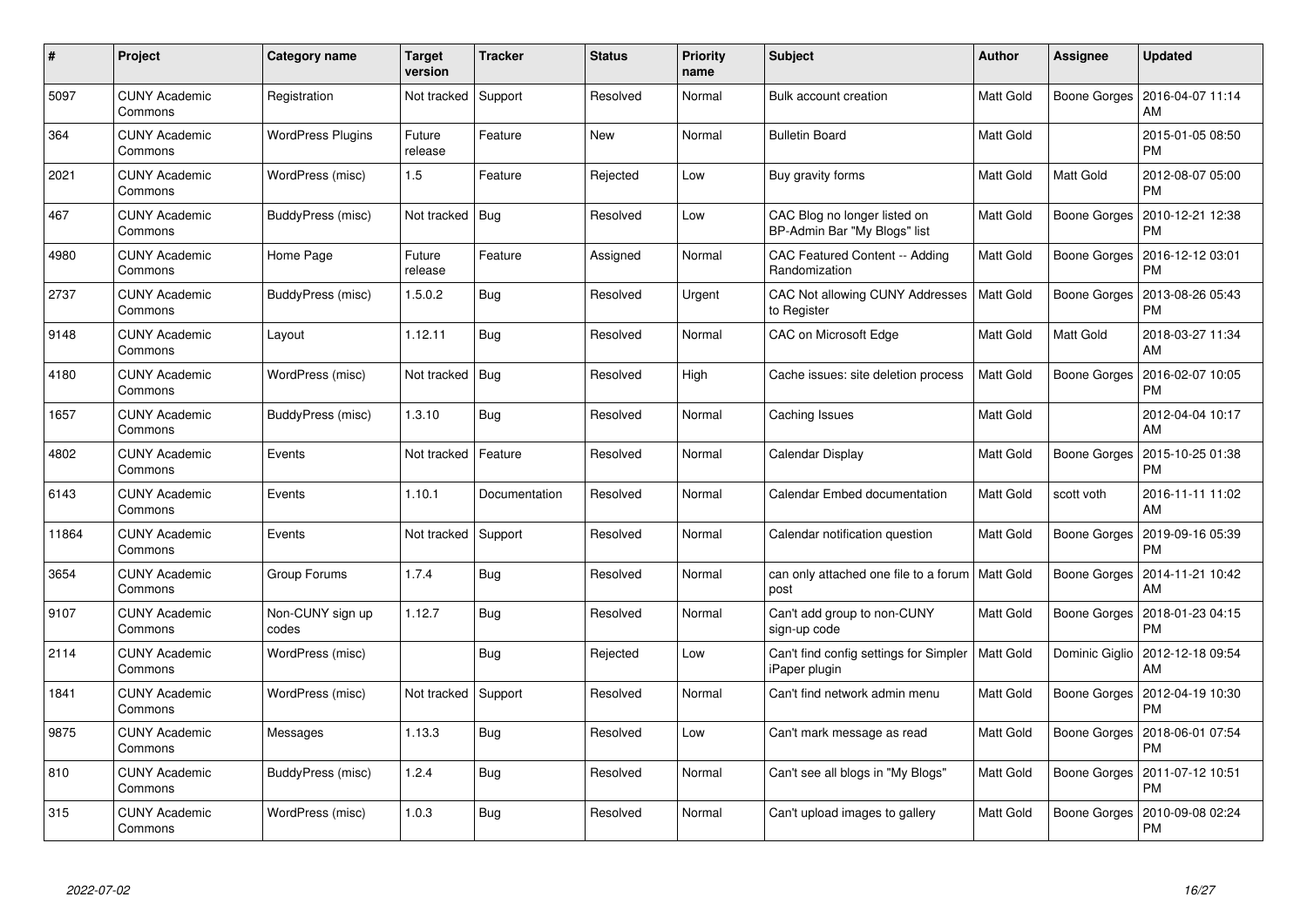| #    | Project                         | <b>Category name</b>   | <b>Target</b><br>version | <b>Tracker</b> | <b>Status</b> | <b>Priority</b><br>name | <b>Subject</b>                                                     | <b>Author</b>    | Assignee                | <b>Updated</b>                |
|------|---------------------------------|------------------------|--------------------------|----------------|---------------|-------------------------|--------------------------------------------------------------------|------------------|-------------------------|-------------------------------|
| 4057 | <b>CUNY Academic</b><br>Commons | <b>BuddyPress Docs</b> | 1.8.1                    | Bug            | Resolved      | Normal                  | Canceling edit mode of BP Doc<br>reloads editing screen            | Matt Gold        | Boone Gorges            | 2015-06-01 03:08<br>PM        |
| 205  | <b>CUNY Academic</b><br>Commons | BuddyPress (misc)      |                          | <b>Bug</b>     | Resolved      | High                    | <b>Cannot Create Account</b>                                       | Matt Gold        | Boone Gorges            | 2010-05-20 03:18<br>PM        |
| 2274 | <b>CUNY Academic</b><br>Commons | commonsinabox.org      | Not tracked              | Bug            | Rejected      | Normal                  | CBOX - group names on group<br>pages                               | Matt Gold        | Boone Gorges            | 2012-11-20 02:05<br>PM        |
| 2694 | <b>CUNY Academic</b><br>Commons | commonsinabox.org      | Not tracked              | Feature        | Resolved      | Normal                  | CBOX - Redirect to previous page<br>on login                       | Matt Gold        | Boone Gorges            | 2013-08-11 12:32<br>PM        |
| 2383 | <b>CUNY Academic</b><br>Commons | commonsinabox.org      | Not tracked              | Documentation  | Resolved      | Normal                  | CBOX documentation: site features                                  | Matt Gold        | scott voth              | 2014-03-01 09:46<br>AM        |
| 2271 | <b>CUNY Academic</b><br>Commons | commonsinabox.org      | Not tracked              | Feature        | Resolved      | Normal                  | CBOX forum posts include "notify by   Matt Gold<br>email" checkbox |                  | Boone Gorges            | 2016-01-26 12:33<br>AM        |
| 2270 | <b>CUNY Academic</b><br>Commons | commonsinabox.org      | Not tracked              | Bug            | Rejected      | Normal                  | CBOX group sign up - default email<br>setting                      | Matt Gold        | Boone Gorges            | 2012-11-20 03:51<br>PM        |
| 2349 | <b>CUNY Academic</b><br>Commons | commonsinabox.org      |                          | <b>Bug</b>     | Resolved      | High                    | CBOX header image position off                                     | Matt Gold        | Boone Gorges            | 2012-12-15 10:21<br>PM        |
| 2354 | <b>CUNY Academic</b><br>Commons | commonsinabox.org      |                          | Bug            | Rejected      | Low                     | CBOX header mouseover issue                                        | Matt Gold        | <b>Bowe</b><br>Frankema | 2014-05-01 08:02<br>PM        |
| 2279 | <b>CUNY Academic</b><br>Commons | commonsinabox.org      | Not tracked              | Bug            | Resolved      | Low                     | CBOX mention system rewrites<br>twitter links                      | Matt Gold        | Boone Gorges            | 2012-11-20 07:41<br>РM        |
| 3706 | <b>CUNY Academic</b><br>Commons | commonsinabox.org      | Not tracked              | Feature        | Resolved      | Normal                  | CBOX nav bar                                                       | Matt Gold        | scott voth              | 2016-01-26 05:26<br>PM        |
| 2389 | <b>CUNY Academic</b><br>Commons | commonsinabox.org      | Not tracked              | Documentation  | Resolved      | Normal                  | CBOX slider documentation                                          | Matt Gold        | scott voth              | 2019-09-23 03:03<br><b>PM</b> |
| 3823 | <b>CUNY Academic</b><br>Commons | commonsinabox.org      | Not tracked              | Bug            | Resolved      | Normal                  | CBOX styling issue                                                 | Matt Gold        | Boone Gorges            | 2015-02-23 03:33<br><b>PM</b> |
| 2275 | <b>CUNY Academic</b><br>Commons | commonsinabox.org      | Not tracked              | Bug            | Resolved      | Normal                  | <b>CBOX</b> support requests                                       | Matt Gold        | Boone Gorges            | 2012-11-20 02:05<br>РM        |
| 2971 | JustPublics@365<br>MediaCamp    |                        |                          | <b>Bug</b>     | Resolved      | Normal                  | <b>CBOX Theme Error</b>                                            | Matt Gold        | Raymond Hoh             | 2014-01-24 09:00<br>PM        |
| 2625 | <b>CUNY Academic</b><br>Commons | commonsinabox.org      | Not tracked              | Support        | Resolved      | Normal                  | <b>CBOX Widget Documentation Page</b>                              | <b>Matt Gold</b> | scott voth              | 2013-06-23 12:50<br>PM        |
| 2284 | <b>CUNY Academic</b><br>Commons | commonsinabox.org      |                          | Bug            | Rejected      | Normal                  | cbox.org forum link error from profile   Matt Gold<br>page         |                  | Boone Gorges            | 2012-11-20 08:02<br>РM        |
| 1853 | <b>CUNY Academic</b><br>Commons | WordPress (misc)       | Not tracked              | Bug            | Resolved      | Normal                  | CDev public?                                                       | Matt Gold        |                         | 2012-04-24 06:20<br><b>PM</b> |
| 1902 | CUNY Academic<br>Commons        | WordPress (misc)       | Not tracked   Bug        |                | Resolved      | Normal                  | CF access to home page slide<br>creation                           | Matt Gold        | Boone Gorges            | 2012-05-22 09:04<br>AM        |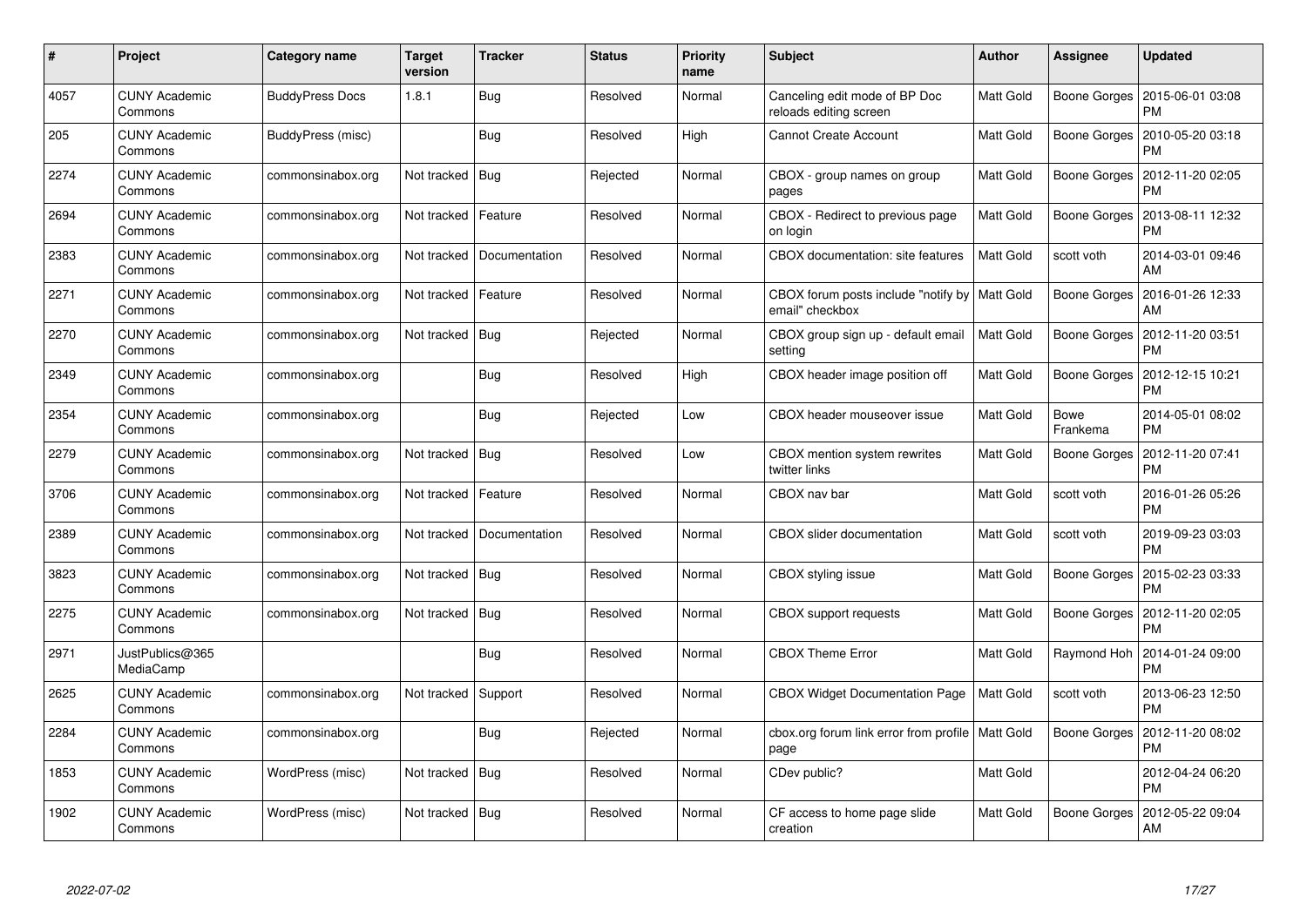| #    | Project                         | <b>Category name</b>       | <b>Target</b><br>version | <b>Tracker</b> | <b>Status</b> | <b>Priority</b><br>name | <b>Subject</b>                                                                                        | Author           | <b>Assignee</b>     | <b>Updated</b>                              |
|------|---------------------------------|----------------------------|--------------------------|----------------|---------------|-------------------------|-------------------------------------------------------------------------------------------------------|------------------|---------------------|---------------------------------------------|
| 2029 | <b>CUNY Academic</b><br>Commons | WordPress (misc)           | 1.4.11                   | Bug            | Resolved      | Normal                  | CForms error                                                                                          | Matt Gold        | Dominic Giglio      | 2012-11-17 02:15<br>PM                      |
| 2267 | <b>CUNY Academic</b><br>Commons |                            |                          | Bug            | Resolved      | Normal                  | Change "Cbox" to "CBOX" in<br>Dashboard Menu                                                          | Matt Gold        | Boone Gorges        | 2012-11-18 11:01<br><b>PM</b>               |
| 281  | <b>CUNY Academic</b><br>Commons | BuddyPress (misc)          | $1.1$                    | Feature        | Resolved      | Low                     | Change "Kick and Ban" terminology<br>in Group Interface                                               | Matt Gold        | Boone Gorges        | 2010-09-08 06:14<br><b>PM</b>               |
| 2206 | <b>CUNY Academic</b><br>Commons | BuddyPress (misc)          | 1.4.9                    | Support        | Resolved      | Normal                  | Change anchor location for "Post<br>New Topic" in group forums                                        | Matt Gold        | Dominic Giglio      | 2012-11-01 11:16<br>AM                      |
| 2771 | <b>CUNY Academic</b><br>Commons | BuddyPress (misc)          | 1.5.2                    | Feature        | Resolved      | Normal                  | Change Brief Descriptor Text Color<br>Again                                                           | <b>Matt Gold</b> | Boone Gorges        | 2013-09-10 06:07<br>AM                      |
| 4404 | <b>CUNY Academic</b><br>Commons | <b>Public Portfolio</b>    | Future<br>release        | Design/UX      | Assigned      | Normal                  | Change color of permissions info on<br>portfolio editing interface                                    | <b>Matt Gold</b> | Samantha<br>Raddatz | 2015-08-11 05:28<br>PM                      |
| 426  | <b>CUNY Academic</b><br>Commons | WordPress (misc)           | Not tracked              | Feature        | Resolved      | Normal                  | Change default blog theme once<br>WooThemes are installed                                             | Matt Gold        | Matt Gold           | 2010-12-21 12:42<br><b>PM</b>               |
| 5222 | <b>CUNY Academic</b><br>Commons | <b>Email Notifications</b> | Not tracked              | Feature        | Resolved      | Normal                  | Change email address in the footer<br>of email notifications                                          | Matt Gold        | Matt Gold           | 2016-04-08 11:49<br>AM                      |
| 646  | <b>CUNY Academic</b><br>Commons | BuddyPress (misc)          | $1.2$                    | Bug            | Resolved      | Low                     | Change Error Message Non<br>Logged-In Users See When<br>Authorized Page is Requested<br>Without Login | Matt Gold        | Boone Gorges        | 2011-03-22 10:28<br>AM                      |
| 510  | <b>CUNY Academic</b><br>Commons | BuddyPress (misc)          | 1.2                      | Feature        | Resolved      | Normal                  | Change group slug placement on<br>group admin menu                                                    | Matt Gold        | Boone Gorges        | 2011-02-21 04:51<br><b>PM</b>               |
| 4079 | <b>CUNY Academic</b><br>Commons | Events                     | 1.8.6                    | Bug            | Resolved      | Normal                  | Change ical label for Events<br>Calendar                                                              | Matt Gold        |                     | Raymond Hoh   2015-07-22 04:16<br><b>PM</b> |
| 1324 | <b>CUNY Academic</b><br>Commons | WordPress (misc)           | 1.2.5                    | Feature        | Resolved      | Normal                  | Change link on main nav bar for<br>"Help"                                                             | Matt Gold        | Boone Gorges        | 2011-11-04 12:08<br><b>PM</b>               |
| 2776 | <b>CUNY Academic</b><br>Commons | BuddyPress (misc)          | 1.5.2                    | Bug            | Resolved      | Normal                  | Change Name of SPS in College list   Matt Gold                                                        |                  | Boone Gorges        | 2013-09-11 08:19<br><b>PM</b>               |
| 237  | <b>CUNY Academic</b><br>Commons | BuddyPress (misc)          |                          | Feature        | Resolved      | Low                     | Change Subject Line of Emailed<br><b>Group Updates</b>                                                | Matt Gold        | Boone Gorges        | 2010-05-12 11:24<br>AM                      |
| 238  | <b>CUNY Academic</b><br>Commons | BuddyPress (misc)          |                          | Feature        | Resolved      | Low                     | Change Subject Line of Group<br>Document Emails                                                       | Matt Gold        | Boone Gorges        | 2010-05-12 11:27<br>AM                      |
| 29   | <b>CUNY Academic</b><br>Commons | Group Forums               |                          | Bug            | Resolved      | Low                     | Change user name display on<br><b>BbPress</b>                                                         | Matt Gold        | Boone Gorges        | 2009-10-19 03:27<br>PM                      |
| 129  | <b>CUNY Academic</b><br>Commons | Wiki                       |                          | Feature        | Resolved      | Normal                  | Change wiki admin                                                                                     | Matt Gold        | Lucas<br>Thurston   | 2010-05-11 09:57<br><b>PM</b>               |
| 361  | <b>CUNY Academic</b><br>Commons | BuddyPress (misc)          | 1.1                      | Feature        | Resolved      | Normal                  | Change Wording of Options on<br><b>Friend Request Responses</b>                                       | Matt Gold        | Chris Stein         | 2010-11-24 01:42<br><b>PM</b>               |
| 314  | <b>CUNY Academic</b><br>Commons | BuddyPress (misc)          | 1.0.2                    | <b>Bug</b>     | Resolved      | Normal                  | Changing Blog Title in BuddyPress<br>Menus                                                            | Matt Gold        | Boone Gorges        | 2010-09-02 10:59<br>AM                      |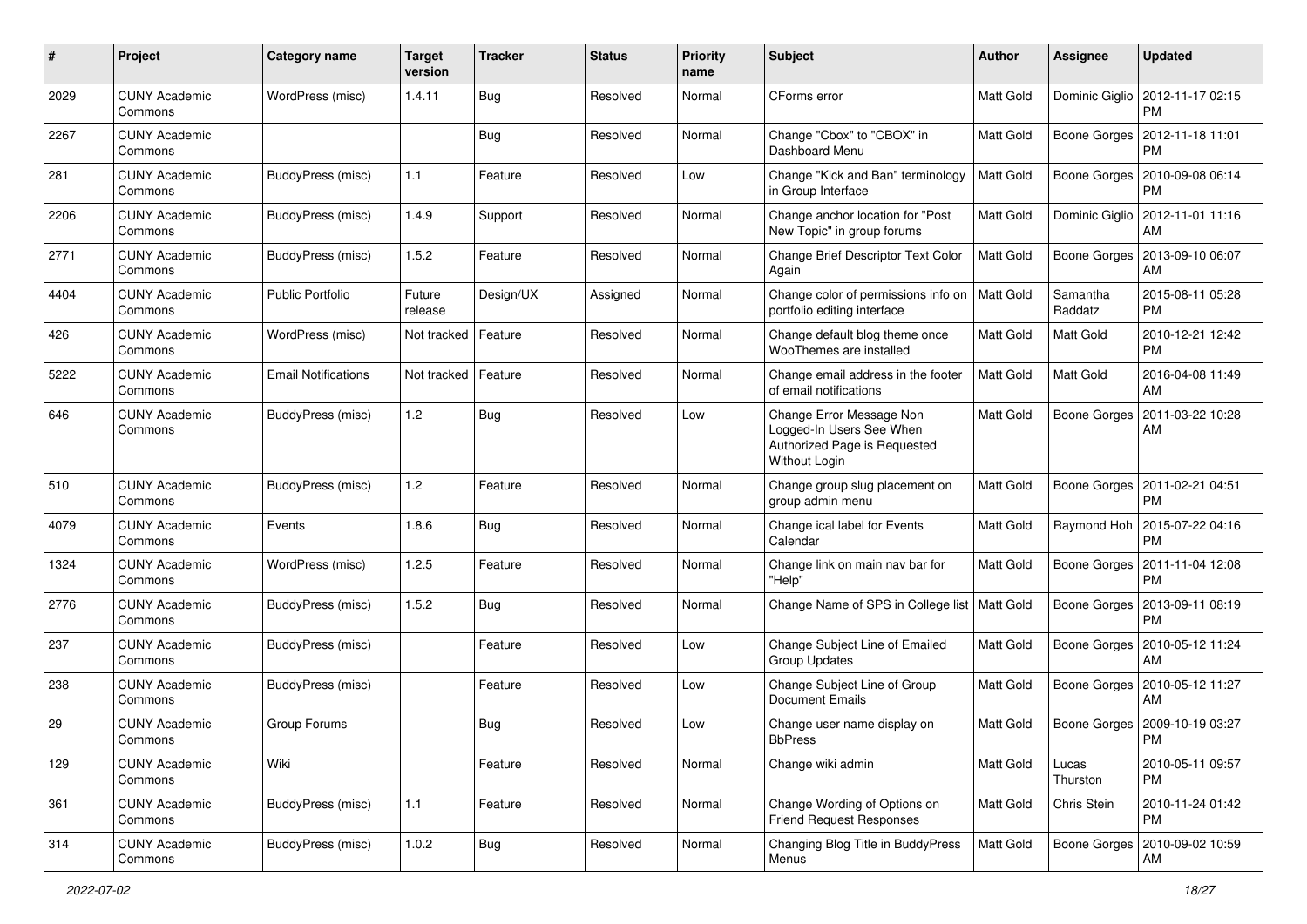| #     | Project                         | Category name           | <b>Target</b><br>version | Tracker               | <b>Status</b> | <b>Priority</b><br>name | <b>Subject</b>                                          | <b>Author</b> | Assignee          | <b>Updated</b>                |
|-------|---------------------------------|-------------------------|--------------------------|-----------------------|---------------|-------------------------|---------------------------------------------------------|---------------|-------------------|-------------------------------|
| 1117  | <b>CUNY Academic</b><br>Commons | BuddyPress (misc)       | 1.2.5                    | Bug                   | Resolved      | Normal                  | Character Display Error in Feed                         | Matt Gold     | Boone Gorges      | 2011-09-12 06:29<br><b>PM</b> |
| 147   | <b>CUNY Academic</b><br>Commons | Group Forums            |                          | Bug                   | Resolved      | Normal                  | <b>Character Limit on Forum Post</b><br>Titles          | Matt Gold     | Boone Gorges      | 2009-12-22 10:38<br><b>PM</b> |
| 285   | <b>CUNY Academic</b><br>Commons | WordPress (misc)        | Not tracked              | Bug                   | Rejected      | Normal                  | <b>Check Commons mailserver</b><br>configuration        | Matt Gold     |                   | 2010-12-21 11:58<br>AM        |
| 91    | <b>CUNY Academic</b><br>Commons | Upgrades                |                          | Bug                   | Resolved      | Normal                  | Check Plugin Styling                                    | Matt Gold     | Chris Stein       | 2010-05-11 05:02<br><b>PM</b> |
| 1951  | <b>CUNY Academic</b><br>Commons | WordPress (misc)        | Not tracked   Bug        |                       | Resolved      | Normal                  | Check RSS feed of GCDI site                             | Matt Gold     | Boone Gorges      | 2012-07-19 10:00<br><b>PM</b> |
| 456   | <b>CUNY Academic</b><br>Commons | BuddyPress (misc)       | Not tracked              | Bug                   | Resolved      | Normal                  | <b>Check Sitewide Plugins</b>                           | Matt Gold     | Boone Gorges      | 2010-12-21 12:31<br><b>PM</b> |
| 5411  | <b>CUNY Academic</b><br>Commons | <b>WordPress Themes</b> | 1.10                     | Feature               | Resolved      | Normal                  | Child theme for the MALS program                        | Matt Gold     | Daniel Jones      | 2016-05-09 08:51<br><b>PM</b> |
| 98    | <b>CUNY Academic</b><br>Commons | Wiki                    |                          | Bug                   | Resolved      | High                    | CICDev Authentication request on<br>wiki                | Matt Gold     | Lucas<br>Thurston | 2009-12-03 11:45<br>AM        |
| 10563 | <b>CUNY Academic</b><br>Commons |                         | 1.13.12                  | Bug                   | Resolved      | Urgent                  | cllicking on links from site menu<br>leads to 500 error | Matt Gold     | Boone Gorges      | 2018-10-23 10:48<br>AM        |
| 174   | <b>CUNY Academic</b><br>Commons | BuddyPress (misc)       |                          | Bug                   | Resolved      | Normal                  | College names no longer active<br>links on profiles     | Matt Gold     | Boone Gorges      | 2010-05-11 05:00<br>PM        |
| 2044  | <b>CUNY Academic</b><br>Commons | WordPress (misc)        | 1.4.7                    | Bug                   | Resolved      | Normal                  | Comment field asks for name info<br>when user logged in | Matt Gold     | Dominic Giglio    | 2012-10-11 08:34<br><b>PM</b> |
| 116   | <b>CUNY Academic</b><br>Commons | Upgrades                |                          | Bug                   | Resolved      | Low                     | Comment Out Popular Listing of<br>Members on Homepage   | Matt Gold     | Boone Gorges      | 2009-12-09 12:51<br>PM        |
| 4923  | <b>CUNY Academic</b><br>Commons | WordPress (misc)        | Not tracked              | Support               | Resolved      | Normal                  | Comment posting censoring                               | Matt Gold     | Boone Gorges      | 2015-11-20 10:37<br><b>PM</b> |
| 14951 | <b>CUNY Academic</b><br>Commons |                         | Not tracked              | <b>Bug</b>            | Resolved      | Normal                  | Commons down                                            | Matt Gold     | Boone Gorges      | 2021-11-23 04:21<br>PM        |
| 12341 | <b>CUNY Academic</b><br>Commons |                         |                          | Bug                   | Abandoned     | High                    | Commons down                                            | Matt Gold     |                   | 2020-02-11 10:45<br>AM        |
| 3898  | <b>CUNY Academic</b><br>Commons | Server                  |                          | <b>System Upgrade</b> | Resolved      | Urgent                  | commons down                                            | Matt Gold     | Boone Gorges      | 2015-03-11 09:50<br>AM        |
| 1901  | <b>CUNY Academic</b><br>Commons | WordPress (misc)        | Not tracked              | Bug                   | Rejected      | Normal                  | <b>Commons Down</b>                                     | Matt Gold     |                   | 2012-05-22 09:59<br>AM        |
| 2016  | <b>CUNY Academic</b><br>Commons | Server                  | Not tracked              | <b>Bug</b>            | Resolved      | Immediate               | Commons Down for a moment                               | Matt Gold     |                   | 2012-08-06 02:14<br><b>PM</b> |
| 2892  | CUNY Academic<br>Commons        | BuddyPress (misc)       |                          | Bug                   | Rejected      | High                    | Commons homepage - blog column                          | Matt Gold     | Boone Gorges      | 2013-11-14 01:00<br><b>PM</b> |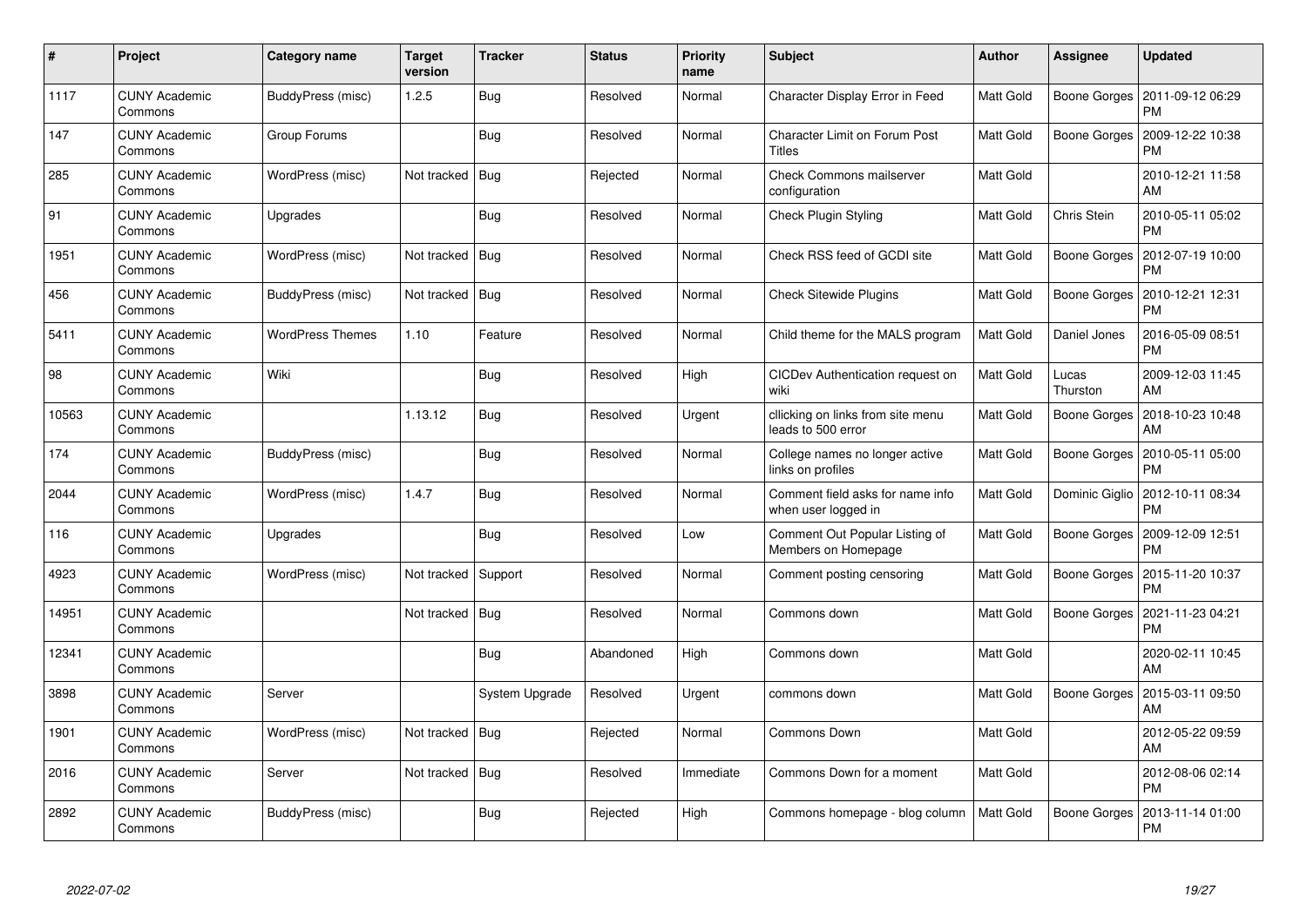| #     | Project                         | Category name           | <b>Target</b><br>version | <b>Tracker</b> | <b>Status</b> | <b>Priority</b><br>name | <b>Subject</b>                                                                          | <b>Author</b>    | Assignee           | <b>Updated</b>                |
|-------|---------------------------------|-------------------------|--------------------------|----------------|---------------|-------------------------|-----------------------------------------------------------------------------------------|------------------|--------------------|-------------------------------|
| 8380  | <b>CUNY Academic</b><br>Commons | commonsinabox.org       | Not tracked              | Support        | Resolved      | Normal                  | Commons In a Box login issue                                                            | Matt Gold        | Raymond Hoh        | 2017-06-29 03:44<br><b>PM</b> |
| 7689  | <b>CUNY Academic</b><br>Commons |                         |                          | Bug            | Duplicate     | Immediate               | Commons in Blank State                                                                  | Matt Gold        | Boone Gorges       | 2017-02-15 10:19<br><b>PM</b> |
| 1531  | <b>CUNY Academic</b><br>Commons | WordPress (misc)        | 1.3.4                    | Bug            | Resolved      | Urgent                  | Commons Only Viewable to<br>Logged-In Viewers                                           | Matt Gold        | Boone Gorges       | 2012-01-12 12:50<br>AM        |
| 3075  | <b>CUNY Academic</b><br>Commons | Server                  | Not tracked              | Bug            | Rejected      | Normal                  | Commons running slow?                                                                   | Matt Gold        | Boone Gorges       | 2014-05-06 01:45<br><b>PM</b> |
| 5890  | <b>CUNY Academic</b><br>Commons | <b>Commons Profile</b>  | 1.9.24                   | <b>Bug</b>     | Resolved      | Normal                  | Commons user profile erroneously<br>indicates a group for a member                      | Matt Gold        | Boone Gorges       | 2016-08-11 11:53<br><b>PM</b> |
| 940   | <b>CUNY Academic</b><br>Commons | Redmine                 | Future<br>release        | Feature        | Assigned      | Low                     | Communication with users after<br>releases                                              | Matt Gold        | Dominic Giglio     | 2012-09-09 04:36<br><b>PM</b> |
| 3769  | <b>CUNY Academic</b><br>Commons | <b>Public Portfolio</b> | 1.7.12                   | Bug            | Resolved      | Normal                  | Completion mouseover on editing<br>version of profile is blank                          | Matt Gold        | Boone Gorges       | 2015-02-12 09:13<br>AM        |
| 10658 | <b>CUNY Academic</b><br>Commons | Design                  | 1.14.8                   | Design/UX      | Resolved      | Normal                  | Condense sitewide footer                                                                | Matt Gold        | Sonja Leix         | 2019-03-12 11:20<br>AM        |
| 157   | <b>CUNY Academic</b><br>Commons | BuddyPress (misc)       | Not tracked              | Feature        | Rejected      | Normal                  | Conduct a review of BuddyPress<br>plugins                                               | Matt Gold        | Boone Gorges       | 2016-01-26 12:16<br>AM        |
| 2360  | <b>CUNY Academic</b><br>Commons | BuddyPress (misc)       | 1.5                      | Feature        | Resolved      | Low                     | Confirmation before File Deletion                                                       | Matt Gold        | Boone Gorges       | 2013-08-01 09:08<br><b>PM</b> |
| 305   | <b>CUNY Academic</b><br>Commons | WordPress (misc)        | Not tracked              | <b>Bug</b>     | Resolved      | Normal                  | Confirmation emails not received                                                        | Matt Gold        | Boone Gorges       | 2010-09-08 11:00<br>AM        |
| 1557  | <b>CUNY Academic</b><br>Commons | WordPress (misc)        | 1.4                      | Feature        | Resolved      | Normal                  | Confirmation Message on Adding<br>New Users to Blog                                     | Matt Gold        | Boone Gorges       | 2012-05-31 01:53<br>AM        |
| 440   | <b>CUNY Academic</b><br>Commons | WordPress (misc)        | 1.1.1                    | Bug            | Resolved      | Normal                  | Conflict between Image Uploader<br>and CAC Featured Content Plugin                      | <b>Matt Gold</b> | <b>CIC Michael</b> | 2010-12-08 02:25<br><b>PM</b> |
| 656   | <b>CUNY Academic</b><br>Commons | BuddyPress (misc)       | 1.2                      | <b>Bug</b>     | Resolved      | Low                     | <b>Conflicting Email Subscription</b><br>Messages                                       | Matt Gold        | Boone Gorges       | 2011-04-10 10:10<br><b>PM</b> |
| 16306 | <b>CUNY Academic</b><br>Commons | Messages                | 2.0.2                    | <b>Bug</b>     | Resolved      | Normal                  | Confusing messaging on send<br>message page                                             | Matt Gold        | Raymond Hoh        | 2022-06-29 11:31<br>AM        |
| 2111  | <b>CUNY Academic</b><br>Commons | Redmine                 | 1.5                      | Feature        | Duplicate     | Low                     | Connect Commons updates to<br><b>Redmine Tickets</b>                                    | <b>Matt Gold</b> | Boone Gorges       | 2012-09-09 08:09<br>AM        |
| 8756  | <b>CUNY Academic</b><br>Commons | Group Blogs             | Future<br>release        | Feature        | Hold          | Normal                  | Connect multiple blogs to one<br>group?                                                 | Matt Gold        | Boone Gorges       | 2017-09-30 10:42<br>AM        |
| 1132  | <b>CUNY Academic</b><br>Commons | WordPress (misc)        | 1.3                      | Feature        | Rejected      | Normal                  | Consider adding a forum plugin for<br>blogs                                             | Matt Gold        | Boone Gorges       | 2011-11-17 10:51<br><b>PM</b> |
| 1345  | <b>CUNY Academic</b><br>Commons | BuddyPress (misc)       | 1.3                      | Bug            | Resolved      | Normal                  | Consider Adding BuddyPress Group   Matt Gold<br>for Community Admins and Mods<br>Plugin |                  | Boone Gorges       | 2011-11-28 03:17<br><b>PM</b> |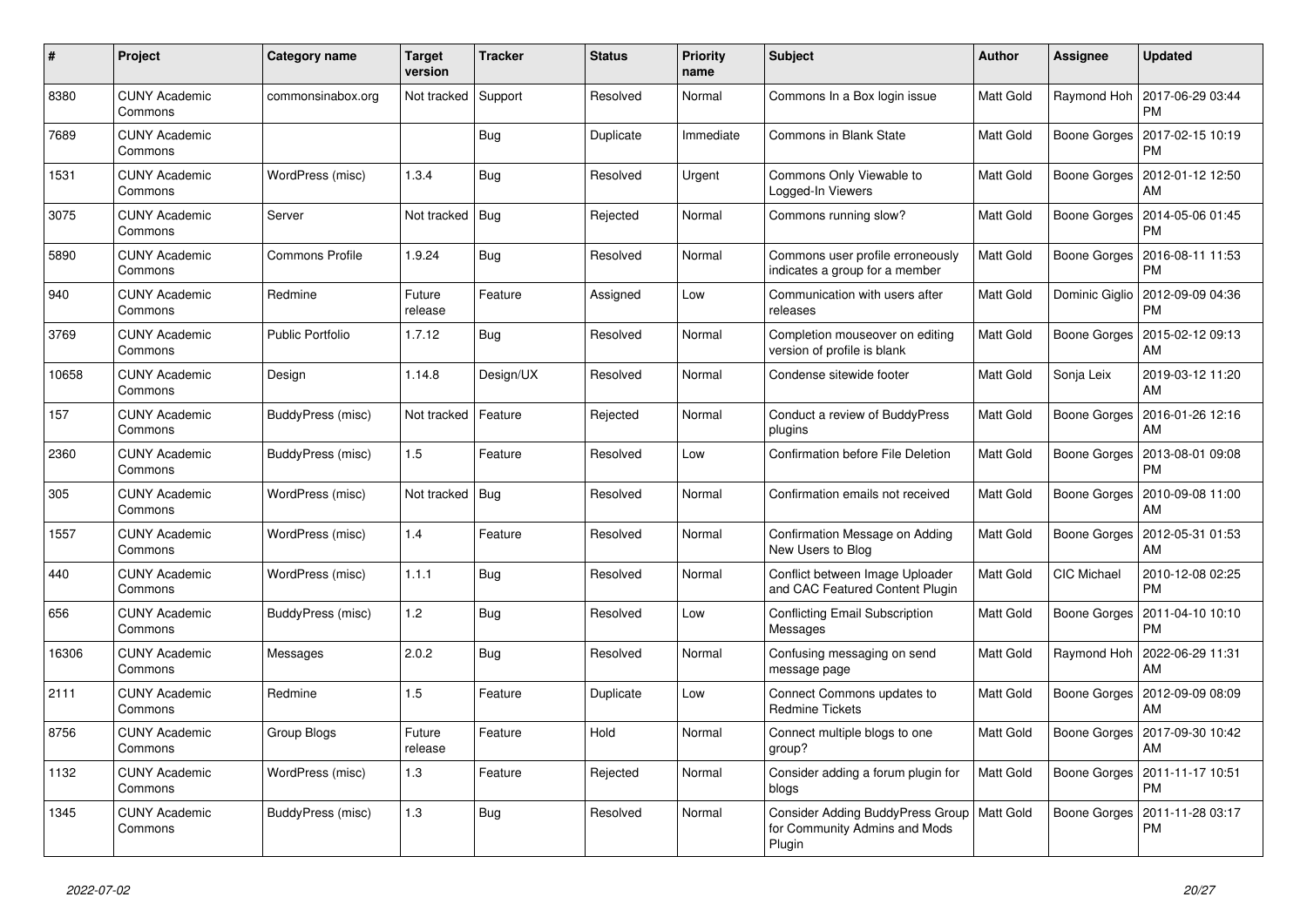| $\#$  | Project                         | <b>Category name</b>    | <b>Target</b><br>version | <b>Tracker</b> | <b>Status</b> | <b>Priority</b><br>name | Subject                                                                            | Author           | <b>Assignee</b> | <b>Updated</b>                               |
|-------|---------------------------------|-------------------------|--------------------------|----------------|---------------|-------------------------|------------------------------------------------------------------------------------|------------------|-----------------|----------------------------------------------|
| 428   | <b>CUNY Academic</b><br>Commons | BuddyPress (misc)       | 1.2                      | Feature        | Resolved      | Normal                  | Consider adding Log Out button to<br><b>BP Admin Bar</b>                           | Matt Gold        | Boone Gorges    | 2010-12-22 12:12<br>PM                       |
| 120   | <b>CUNY Academic</b><br>Commons | BuddyPress (misc)       | 1.4                      | Feature        | Resolved      | Normal                  | <b>Consider Adding Privacy Options</b><br>Plugin for Profiles                      | Matt Gold        | Boone Gorges    | 2015-11-12 01:02<br>AM                       |
| 599   | <b>CUNY Academic</b><br>Commons | BuddyPress (misc)       | Future<br>release        | Feature        | Assigned      | Normal                  | Consider adding rating plugins for<br>BuddyPress/BBPress                           | Matt Gold        | Boone Gorges    | 2011-08-22 06:50<br>PM                       |
| 176   | <b>CUNY Academic</b><br>Commons | Documentation           | Not tracked              | Feature        | Rejected      | Normal                  | Consider adding submenu to Help<br>section                                         | Matt Gold        | Matt Gold       | 2016-01-26 05:12<br><b>PM</b>                |
| 774   | <b>CUNY Academic</b><br>Commons | BuddyPress (misc)       | 1.3                      | Feature        | Resolved      | Normal                  | Consider Allowing Email to Be Sent<br><b>Between Unfriended Members</b>            | <b>Matt Gold</b> | Boone Gorges    | 2011-06-16 04:06<br><b>PM</b>                |
| 1215  | <b>CUNY Academic</b><br>Commons | <b>WordPress Themes</b> |                          | Feature        | Rejected      | Normal                  | Consider Buying Viva Themes Pack                                                   | <b>Matt Gold</b> | Matt Gold       | 2016-10-24 11:41<br>AM                       |
| 3564  | <b>CUNY Academic</b><br>Commons | User Experience         |                          | Design/UX      | Rejected      | Normal                  | Consider repositioning Forum link in   Matt Gold<br>group nav                      |                  | Chris Stein     | 2015-04-13 04:32<br><b>PM</b>                |
| 639   | <b>CUNY Academic</b><br>Commons | WordPress (misc)        | 1.1.11                   | Feature        | Resolved      | Low                     | <b>Consider WP Comment Remix</b><br>Plugin                                         | Matt Gold        | Boone Gorges    | 2011-03-17 05:43<br>PM                       |
| 3176  | <b>CUNY Academic</b><br>Commons | Group Library           | 1.17.0                   | Design/UX      | Resolved      | Normal                  | Consolidate Doc/File/Forum<br>Attachment interface                                 | <b>Matt Gold</b> | Boone Gorges    | 2020-07-14 01:06<br><b>PM</b>                |
| 8161  | <b>CUNY Academic</b><br>Commons |                         |                          | <b>Bug</b>     | Rejected      | Normal                  | Contact form info sent to Commons<br>email                                         | Matt Gold        | Boone Gorges    | 2017-05-21 10:52<br>PM                       |
| 13949 | <b>CUNY Academic</b><br>Commons |                         | Not tracked              | Bug            | <b>New</b>    | Normal                  | Continued debugging of runaway<br>MySQL connections                                | Matt Gold        | Boone Gorges    | 2021-09-14 10:42<br>AM                       |
| 8463  | <b>CUNY Academic</b><br>Commons | <b>Public Portfolio</b> | 1.11.9                   | Bug            | Resolved      | Normal                  | Continued issues with portfolio view<br>on mobile device                           | <b>Matt Gold</b> | Daniel Jones    | 2017-08-13 07:44<br><b>PM</b>                |
| 3152  | <b>CUNY Academic</b><br>Commons | WordPress (misc)        |                          | Bug            | Rejected      | Normal                  | Cookie/Session weirdness                                                           | Matt Gold        | Boone Gorges    | 2014-04-27 02:41<br><b>PM</b>                |
| 4238  | <b>CUNY Academic</b><br>Commons | Events                  | Future<br>release        | Feature        | Assigned      | Normal                  | Copy Events to Other Groups?                                                       | Matt Gold        | Boone Gorges    | 2015-07-02 10:08<br>AM                       |
| 561   | <b>CUNY Academic</b><br>Commons | BuddyPress (misc)       |                          | Bug            | Resolved      | Normal                  | Copyright Violation                                                                | Matt Gold        | Matt Gold       | 2011-02-05 03:10<br><b>PM</b>                |
| 3045  | <b>CUNY Academic</b><br>Commons | <b>Public Portfolio</b> | 1.7                      | Feature        | Resolved      | Normal                  | Create 'clear formatting' button for<br>profile editor                             | Matt Gold        | Boone Gorges    | 2014-10-08 03:53<br><b>PM</b>                |
| 2757  | <b>CUNY Academic</b><br>Commons | <b>Group Files</b>      | 1.7                      | Feature        | Resolved      | Normal                  | Create "Download All" Capabilities<br>for Files in a Folder                        | Matt Gold        |                 | Boone Gorges   2014-10-14 03:09<br><b>PM</b> |
| 1459  | <b>CUNY Academic</b><br>Commons | WordPress (misc)        | 1.3.1                    | Feature        | Resolved      | Normal                  | Create "no image" option for<br>featured blog posts on featured<br>homepage widget | Matt Gold        | Boone Gorges    | 2011-12-19 11:25<br>AM                       |
| 8935  | <b>CUNY Academic</b><br>Commons | Public Portfolio        | 1.13                     | Feature        | Resolved      | Normal                  | Create a better-looking null state for<br>Portfolios without About You<br>sections | <b>Matt Gold</b> | Boone Gorges    | 2018-03-23 04:37<br><b>PM</b>                |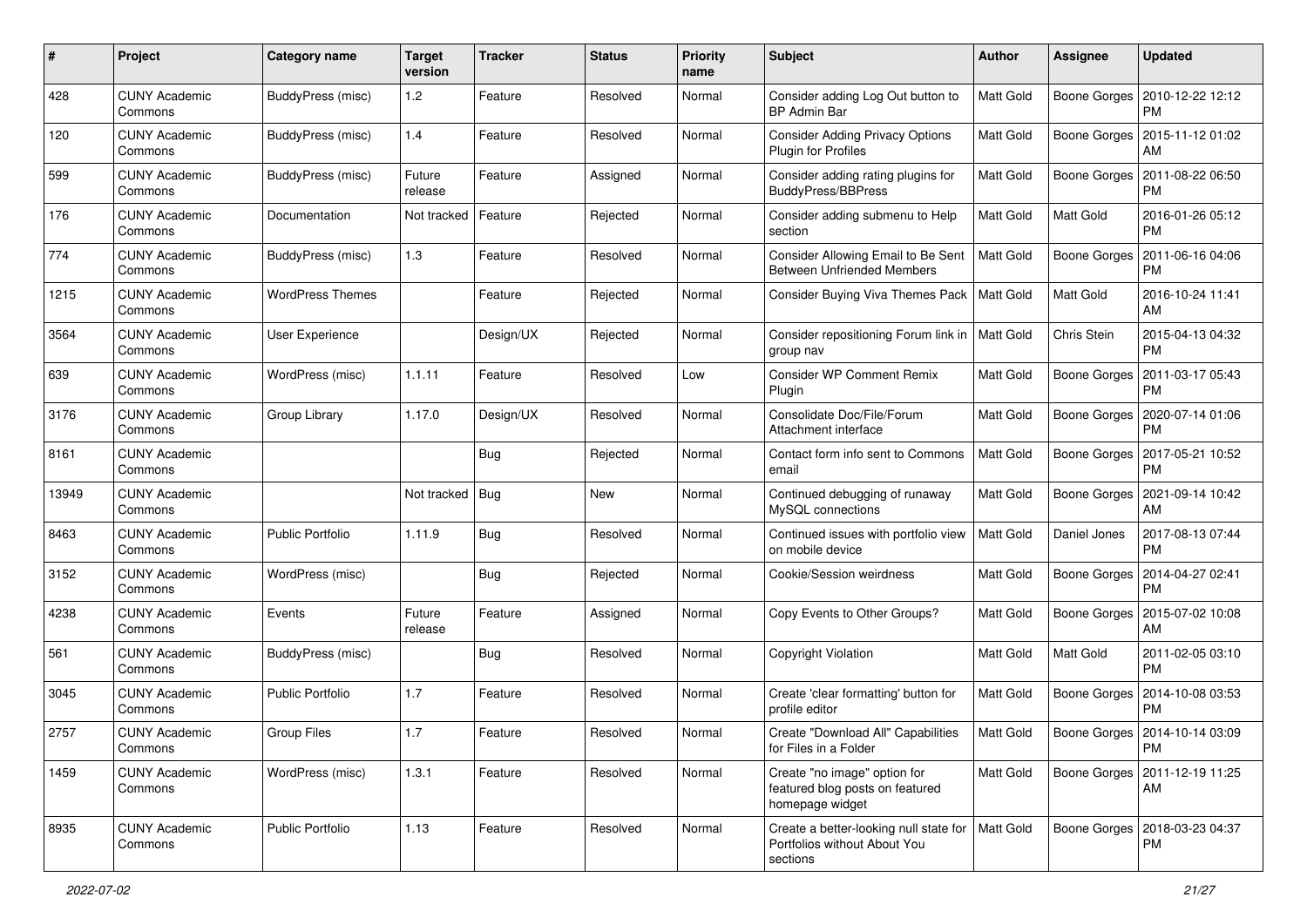| $\#$ | Project                         | <b>Category name</b> | <b>Target</b><br>version | <b>Tracker</b> | <b>Status</b> | <b>Priority</b><br>name | <b>Subject</b>                                                                        | Author           | Assignee           | <b>Updated</b>                               |
|------|---------------------------------|----------------------|--------------------------|----------------|---------------|-------------------------|---------------------------------------------------------------------------------------|------------------|--------------------|----------------------------------------------|
| 81   | <b>CUNY Academic</b><br>Commons | Upgrades             |                          | Bug            | Resolved      | Normal                  | Create a blog template                                                                | Matt Gold        | <b>CIC Michael</b> | 2009-12-02 08:17<br>PM                       |
| 8837 | <b>CUNY Academic</b><br>Commons |                      | Not tracked              | Feature        | Assigned      | Normal                  | Create a form to request info from<br>people requesting premium themes<br>and plugins | Matt Gold        | Marilyn Weber      | 2017-11-14 03:35<br><b>PM</b>                |
| 1920 | <b>CUNY Academic</b><br>Commons | WordPress (misc)     | Not tracked              | Feature        | Resolved      | Normal                  | Create A Page on the Commons --<br>Landing Page for email                             | Matt Gold        | scott voth         | 2012-06-08 11:02<br><b>PM</b>                |
| 504  | <b>CUNY Academic</b><br>Commons | WordPress (misc)     | Not tracked              | Feature        | Resolved      | Normal                  | Create a page on the news blog to<br>highlight stories about the<br>Commons           | Matt Gold        | scott voth         | 2011-03-14 10:07<br><b>PM</b>                |
| 3080 | <b>CUNY Academic</b><br>Commons | <b>Group Files</b>   | Future<br>release        | Feature        | Assigned      | Low                     | Create a system to keep track of file<br>changes                                      | Matt Gold        | Boone Gorges       | 2014-02-26 10:04<br><b>PM</b>                |
| 212  | <b>CUNY Academic</b><br>Commons | BuddyPress (misc)    |                          | Feature        | Resolved      | High                    | Create a way for group members to<br>send out email announcements                     | Matt Gold        | Boone Gorges       | 2010-05-12 10:11<br>AM                       |
| 1981 | <b>CUNY Academic</b><br>Commons | WordPress (misc)     |                          | Feature        | Rejected      | Normal                  | Create a WordPress-based<br>alternative to UserVoice                                  | Matt Gold        | Boone Gorges       | 2015-11-09 02:50<br><b>PM</b>                |
| 3178 | <b>CUNY Academic</b><br>Commons | Group Forums         | 1.8                      | Design/UX      | Resolved      | Normal                  | Create ability to repost forums posts<br>to other forums                              | <b>Matt Gold</b> | Daniel Jones       | 2015-05-21 12:55<br><b>PM</b>                |
| 498  | <b>CUNY Academic</b><br>Commons | BuddyPress (misc)    |                          | Feature        | Duplicate     | Normal                  | Create ability to respond to forum<br>posts by email                                  | Matt Gold        | Boone Gorges       | 2010-12-20 11:34<br>AM                       |
| 2770 | <b>CUNY Academic</b><br>Commons | WordPress (misc)     |                          | <b>Bug</b>     | Resolved      | Normal                  | Create Access to Network Admin<br>from new Admin Bar                                  | Matt Gold        |                    | Boone Gorges   2013-09-10 12:31<br><b>PM</b> |
| 3657 | <b>CUNY Academic</b><br>Commons | WordPress (misc)     | Not tracked              | Feature        | <b>New</b>    | Normal                  | Create alert for GC email addresses                                                   | Matt Gold        | Matt Gold          | 2016-04-14 11:29<br><b>PM</b>                |
| 2787 | <b>CUNY Academic</b><br>Commons |                      | Not tracked              | Bug            | Resolved      | Normal                  | Create annotated screenshot for<br>portfolio codex page                               | Matt Gold        | scott voth         | 2014-02-08 02:38<br><b>PM</b>                |
| 5342 | <b>CUNY Academic</b><br>Commons | Registration         | 1.10                     | Feature        | Resolved      | Normal                  | Create auto-emails to people on<br>Unconfirmed list to nudge towards<br>completion    | Matt Gold        | Boone Gorges       | 2016-10-31 01:48<br><b>PM</b>                |
| 5955 | <b>CUNY Academic</b><br>Commons | Outreach             | Future<br>release        | Feature        | Assigned      | Normal                  | Create auto-newsletter for<br>commons members                                         | Matt Gold        | Luke Waltzer       | 2016-08-30 10:34<br>AM                       |
| 3012 | <b>CUNY Academic</b><br>Commons | Public Portfolio     | 1.7                      | Design/UX      | Resolved      | Low                     | Create automated nudges for<br>people who have not filled in profiles                 | Matt Gold        | Boone Gorges       | 2014-10-09 02:51<br><b>PM</b>                |
| 330  | <b>CUNY Academic</b><br>Commons | BuddyPress (misc)    | Not tracked              | Feature        | Resolved      | Low                     | Create avatar/gravatar for<br>Commons WP profile page                                 | Matt Gold        | Boone Gorges       | 2010-09-10 03:36<br><b>PM</b>                |
| 446  | <b>CUNY Academic</b><br>Commons | WordPress (misc)     | 1.8                      | Feature        | Resolved      | Normal                  | Create better account activation<br>error messages                                    | Matt Gold        | Daniel Jones       | 2015-03-05 11:23<br>AM                       |
| 491  | CUNY Academic<br>Commons        | WordPress (misc)     | Not tracked              | Support        | Resolved      | Normal                  | Create better/more visible<br>documentation for WooThemes                             | <b>Matt Gold</b> | scott voth         | 2011-03-12 12:27<br><b>PM</b>                |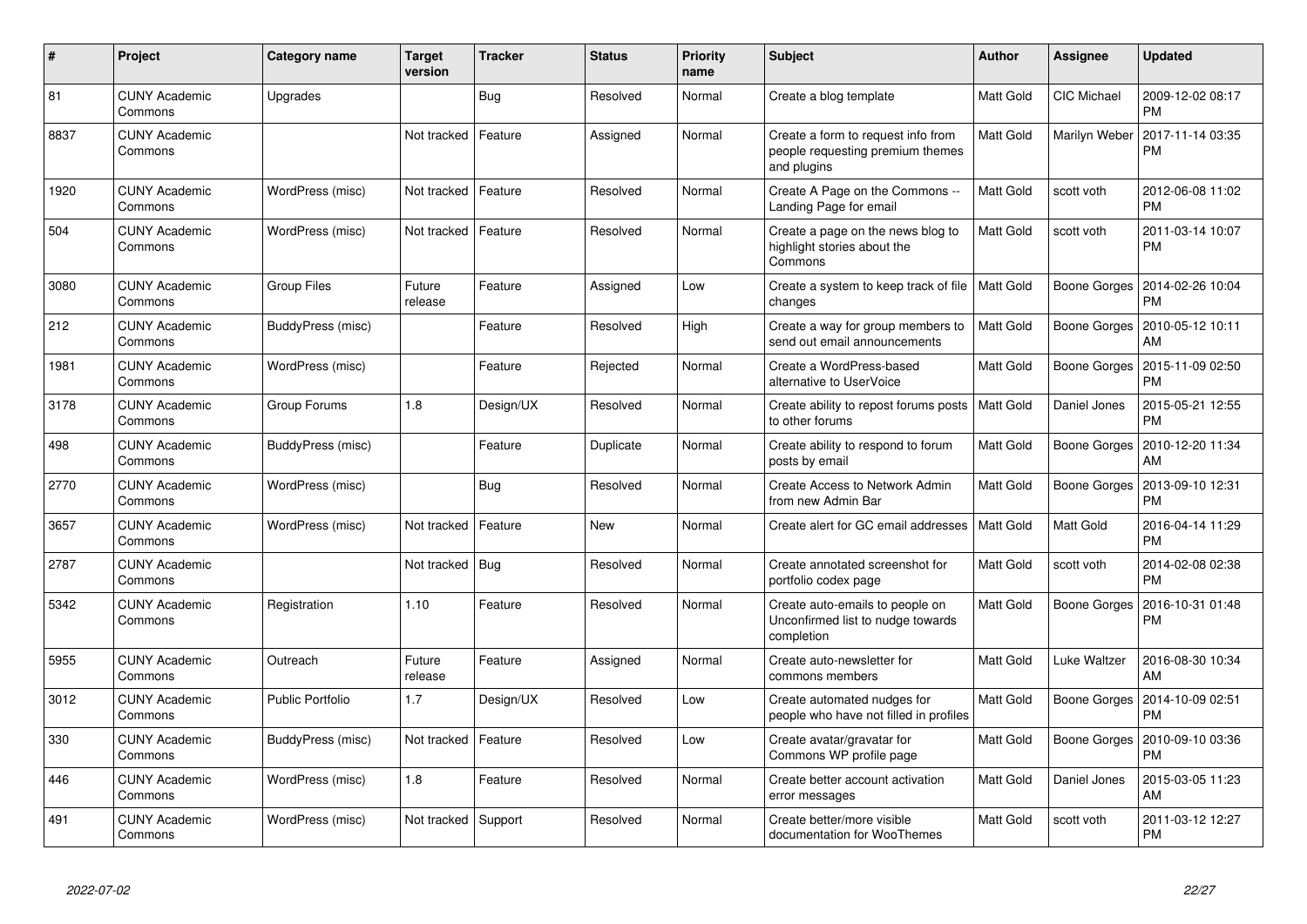| $\#$ | Project                         | Category name     | <b>Target</b><br>version | <b>Tracker</b> | <b>Status</b> | Priority<br>name | <b>Subject</b>                                                                   | Author           | Assignee           | <b>Updated</b>                        |
|------|---------------------------------|-------------------|--------------------------|----------------|---------------|------------------|----------------------------------------------------------------------------------|------------------|--------------------|---------------------------------------|
| 75   | <b>CUNY Academic</b><br>Commons | Upgrades          |                          | Feature        | Resolved      | Normal           | Create buttons for join/login/tour                                               | Matt Gold        | <b>CIC Michael</b> | 2009-12-03 04:29<br><b>PM</b>         |
| 909  | <b>CUNY Academic</b><br>Commons | BuddyPress (misc) |                          | Feature        | Duplicate     | Normal           | Create Calendar Feature for Groups                                               | <b>Matt Gold</b> | Boone Gorges       | 2012-07-16 12:38<br><b>PM</b>         |
| 1200 | <b>CUNY Academic</b><br>Commons | WordPress (misc)  | Not tracked              | Feature        | Rejected      | Normal           | Create Changelog for the Commons                                                 | Matt Gold        | Boone Gorges       | 2017-11-15 05:06<br><b>PM</b>         |
| 1395 | <b>CUNY Academic</b><br>Commons | WordPress (misc)  | Not tracked              | Feature        | Resolved      | Normal           | Create Commons Buzz Post about<br>Digital Campus Episode                         | Matt Gold        | scott voth         | 2012-06-08 10:31<br><b>PM</b>         |
| 649  | <b>CUNY Academic</b><br>Commons | BuddyPress (misc) | 1.3                      | Feature        | Resolved      | Normal           | Create Copy All button for<br><b>BuddyPress Docs</b>                             | Matt Gold        | Boone Gorges       | 2011-09-13 11:59<br>AM                |
| 2090 | <b>CUNY Academic</b><br>Commons | BuddyPress (misc) |                          | Feature        | Rejected      | Normal           | Create Course Group Template that<br>includes notifications of new blog<br>posts | Matt Gold        | Boone Gorges       | 2012-12-18 10:59<br>AM                |
| 829  | <b>CUNY Academic</b><br>Commons | WordPress (misc)  | Not tracked              | Feature        | Resolved      | Normal           | Create CUNY Job Postings Blog                                                    | Matt Gold        | scott voth         | 2011-07-04 11:20<br>AM                |
| 3046 | <b>CUNY Academic</b><br>Commons | cuny.is           | Not tracked              | Bug            | Resolved      | Urgent           | Create CUNY.IS                                                                   | Matt Gold        | Boone Gorges       | 2014-02-18 06:55<br><b>PM</b>         |
| 2942 | <b>CUNY Academic</b><br>Commons | WordPress (misc)  | Not tracked              | Feature        | Resolved      | Normal           | Create cuny is redirect for Digital<br><b>GC</b> site                            | Matt Gold        |                    | Boone Gorges   2013-12-20 08:54<br>AM |
| 6115 | <b>CUNY Academic</b><br>Commons | Publicity         | Not tracked              | Feature        | Assigned      | Normal           | create digital signage for GC                                                    | Matt Gold        | scott voth         | 2016-10-11 10:09<br><b>PM</b>         |
| 121  | <b>CUNY Academic</b><br>Commons | Upgrades          |                          | Feature        | Resolved      | Normal           | Create Domain Aliasing for<br><b>UserVoice Account</b>                           | Matt Gold        |                    | 2010-03-01 12:34<br><b>PM</b>         |
| 2039 | <b>CUNY Academic</b><br>Commons | BuddyPress (misc) | 1.4.3                    | Support        | Resolved      | Normal           | Create Failure function for RBE                                                  | Matt Gold        | Raymond Hoh        | 2012-08-27 09:44<br>AM                |
| 158  | <b>CUNY Academic</b><br>Commons | WordPress (misc)  |                          | Feature        | Resolved      | High             | Create Featured Group Widget for<br>Homepage                                     | Matt Gold        | Boone Gorges       | 2010-06-22 06:53<br><b>PM</b>         |
| 72   | <b>CUNY Academic</b><br>Commons | Upgrades          |                          | Feature        | Resolved      | Low              | Create Fifth Slide for News Post on<br>New Design and Features                   | Matt Gold        | CIC Michael        | 2009-12-02 08:16<br><b>PM</b>         |
| 6584 | <b>CUNY Academic</b><br>Commons | cuny.is           | Not tracked              | Feature        | Resolved      | Normal           | Create form for requesting cuny.is<br>links                                      | Matt Gold        | scott voth         | 2018-09-12 02:07<br><b>PM</b>         |
| 1551 | <b>CUNY Academic</b><br>Commons | WordPress (misc)  | 1.3.5                    | <b>Bug</b>     | Resolved      | Normal           | Create Front-Page SOPA Protest<br>page                                           | Matt Gold        | Boone Gorges       | 2012-01-17 09:32<br><b>PM</b>         |
| 5736 | <b>CUNY Academic</b><br>Commons | WordPress (misc)  | Not tracked              | Support        | Resolved      | Normal           | Create GCDI dev site                                                             | Matt Gold        | Boone Gorges       | 2016-06-27 04:23<br><b>PM</b>         |
| 3327 | <b>CUNY Academic</b><br>Commons | Publicity         |                          | Publicity      | Resolved      | Normal           | Create hero slide for publications<br>page                                       | Matt Gold        | scott voth         | 2014-07-26 05:03<br><b>PM</b>         |
| 3014 | <b>CUNY Academic</b><br>Commons |                   | Not tracked              | Outreach       | Resolved      | Normal           | Create homepage slide for CUE<br>conference                                      | Matt Gold        | scott voth         | 2014-02-08 01:40<br><b>PM</b>         |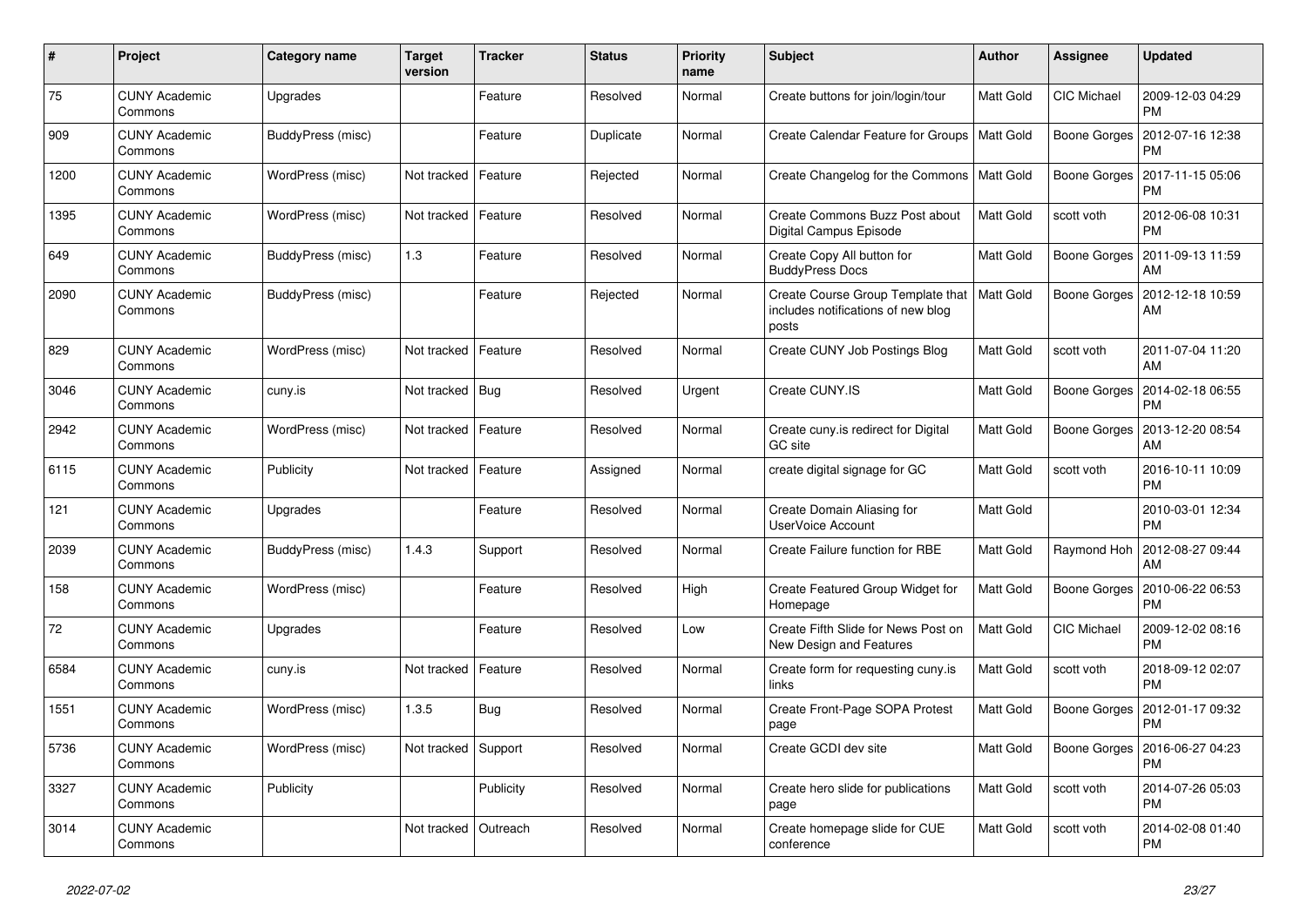| $\#$ | Project                         | Category name     | <b>Target</b><br>version | <b>Tracker</b> | <b>Status</b> | <b>Priority</b><br>name | <b>Subject</b>                                                                            | Author           | Assignee      | <b>Updated</b>                        |
|------|---------------------------------|-------------------|--------------------------|----------------|---------------|-------------------------|-------------------------------------------------------------------------------------------|------------------|---------------|---------------------------------------|
| 1870 | <b>CUNY Academic</b><br>Commons |                   | Not tracked              | Publicity      | Resolved      | Normal                  | Create Homepage Slide for Fashion<br><b>Studies Conference</b>                            | <b>Matt Gold</b> | scott voth    | 2014-02-08 02:37<br><b>PM</b>         |
| 3368 | <b>CUNY Academic</b><br>Commons | Publicity         | Not tracked              | Publicity      | Resolved      | Normal                  | Create homepage slide for ITP<br>projects site                                            | Matt Gold        | scott voth    | 2014-08-20 07:05<br><b>PM</b>         |
| 3349 | <b>CUNY Academic</b><br>Commons | Homepage Slides   | Not tracked              | Publicity      | Resolved      | Normal                  | create homepage slide for new JITP<br>issue                                               | Matt Gold        | scott voth    | 2014-08-20 07:05<br><b>PM</b>         |
| 2980 | <b>CUNY Academic</b><br>Commons |                   |                          | Support        | Resolved      | Normal                  | Create Instructions for Inviting<br>People to Groups and Blogs                            | Matt Gold        | scott voth    | 2014-02-08 02:12<br><b>PM</b>         |
| 593  | <b>CUNY Academic</b><br>Commons | WordPress (misc)  | Future<br>release        | Feature        | Duplicate     | Normal                  | Create intuitive interface for adding<br>site members to subdomain blogs                  | Matt Gold        |               | Boone Gorges   2011-11-21 07:55<br>AM |
| 64   | <b>CUNY Academic</b><br>Commons | BuddyPress (misc) |                          | Feature        | Resolved      | Normal                  | Create links to file attachments in<br>BP Forum Subscription Plugin                       | Matt Gold        | Boone Gorges  | 2009-12-10 01:29<br><b>PM</b>         |
| 2002 | <b>CUNY Academic</b><br>Commons | WordPress (misc)  | 1.4.6                    | Feature        | Resolved      | Normal                  | Create Livestream video<br>space/channel for the Commons                                  | Matt Gold        | Michael Smith | 2012-09-30 05:52<br><b>PM</b>         |
| 636  | <b>CUNY Academic</b><br>Commons | WordPress (misc)  | Not tracked Support      |                | Assigned      | Normal                  | Create Lynda.com-like Table of<br><b>Contents for Prospective Tutorial</b><br>Screencasts | Matt Gold        | scott voth    | 2016-02-23 03:12<br><b>PM</b>         |
| 3479 | <b>CUNY Academic</b><br>Commons | Outreach          | Not tracked              | Outreach       | Resolved      | Normal                  | Create MailChimp draft of CBOX<br>email                                                   | Matt Gold        | scott voth    | 2014-10-04 09:50<br><b>PM</b>         |
| 643  | CUNY Academic<br>Commons        | BuddyPress (misc) | 1.3                      | Feature        | Resolved      | Normal                  | Create Mechanism to Require<br>People to Fill Out New Identity<br>Profile Field           | Matt Gold        | Boone Gorges  | 2011-10-19 01:50<br><b>PM</b>         |
| 365  | <b>CUNY Academic</b><br>Commons | WordPress (misc)  | Future<br>release        | Feature        | Assigned      | Normal                  | <b>Create Mouseover Tooltips</b><br>throughout Site                                       | Matt Gold        | Chris Stein   | 2015-11-09 06:18<br><b>PM</b>         |
| 1220 | <b>CUNY Academic</b><br>Commons | BuddyPress (misc) |                          | Feature        | Duplicate     | Normal                  | Create native WordPress version of<br>UserVoice integrated into the<br>Commons            | Matt Gold        | Boone Gorges  | 2012-08-15 01:15<br><b>PM</b>         |
| 642  | <b>CUNY Academic</b><br>Commons | BuddyPress (misc) | Not tracked              | Feature        | Resolved      | Normal                  | Create new BuddyPress Profile<br>Field to Designate Role                                  | Matt Gold        | Matt Gold     | 2011-09-24 03:22<br><b>PM</b>         |
| 94   | <b>CUNY Academic</b><br>Commons | Upgrades          |                          | Feature        | Deferred      | Normal                  | Create new favicon                                                                        | Matt Gold        | Matt Gold     | 2015-04-01 09:20<br><b>PM</b>         |
| 4053 | <b>CUNY Academic</b><br>Commons | Events            | Future<br>release        | Feature        | Assigned      | Normal                  | Create new tab for past events                                                            | Matt Gold        | Boone Gorges  | 2015-05-12 02:10<br><b>PM</b>         |
| 1473 | <b>CUNY Academic</b><br>Commons | WordPress (misc)  | 1.3.7                    | Outreach       | Resolved      | Normal                  | Create News Blog Post on Akismet<br>for CUNY                                              | Matt Gold        | Matt Gold     | 2012-02-08 08:31<br><b>PM</b>         |
| 3325 | <b>CUNY Academic</b><br>Commons | Publicity         | Not tracked              | Publicity      | Resolved      | Low                     | Create page documenting CAC<br>contributions to WP/BP core                                | Matt Gold        | Boone Gorges  | 2014-09-26 06:37<br><b>PM</b>         |
| 4648 | <b>CUNY Academic</b><br>Commons | Wiki              | 1.10                     | Feature        | Duplicate     | Normal                  | Create plan for deprecating the wiki                                                      | Matt Gold        | Stephen Real  | 2016-01-06 12:35<br>PM                |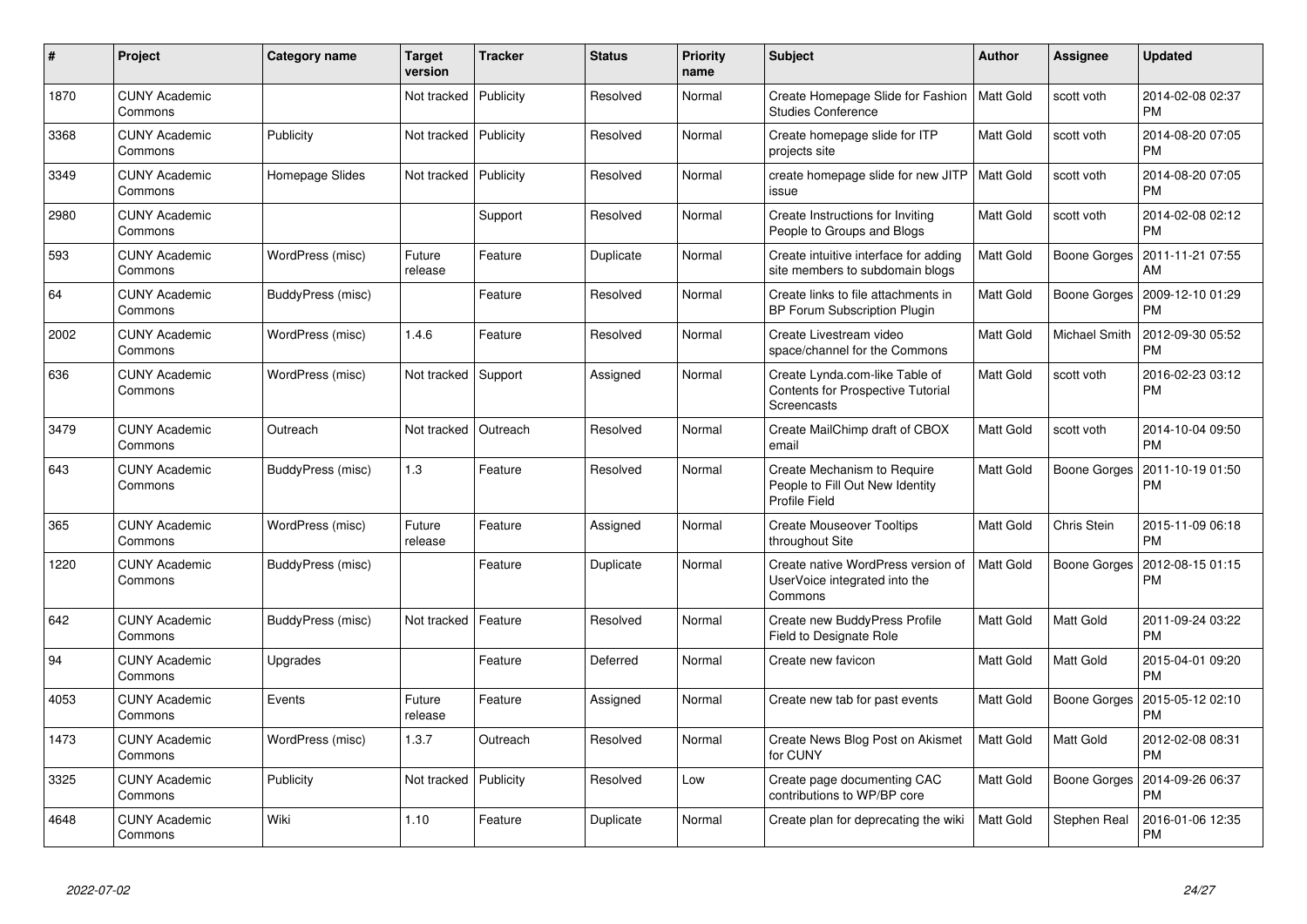| $\pmb{\#}$ | Project                         | <b>Category name</b>    | <b>Target</b><br>version | <b>Tracker</b> | <b>Status</b> | <b>Priority</b><br>name | <b>Subject</b>                                                                                     | Author           | Assignee     | <b>Updated</b>                                 |
|------------|---------------------------------|-------------------------|--------------------------|----------------|---------------|-------------------------|----------------------------------------------------------------------------------------------------|------------------|--------------|------------------------------------------------|
| 1329       | <b>CUNY Academic</b><br>Commons | WordPress (misc)        | 1.3                      | Feature        | Resolved      | Normal                  | Create Plugin to Make it Easier to<br>Add Users to a Blog                                          | Matt Gold        | Boone Gorges | 2011-12-15 08:43<br>AM                         |
| 313        | <b>CUNY Academic</b><br>Commons | WordPress (misc)        | $1.1$                    | Feature        | Resolved      | Normal                  | Create Plugin/Widget for Hero<br>Image Space on Commons<br>Homepage                                | Matt Gold        | Ron Rennick  | 2010-10-06 12:41<br><b>PM</b>                  |
| 746        | <b>CUNY Academic</b><br>Commons | BuddyPress (misc)       | 1.3                      | <b>Bug</b>     | Resolved      | Normal                  | Create Pop-Up Login Overlay                                                                        | Matt Gold        | Raymond Hoh  | 2011-05-16 06:32<br><b>PM</b>                  |
| 648        | <b>CUNY Academic</b><br>Commons | BuddyPress (misc)       | 1.3                      | Feature        | Resolved      | Normal                  | Create Print functionality for<br><b>BuddyPress Docs</b>                                           | Matt Gold        | Boone Gorges | 2011-07-19 11:46<br>AM                         |
| 34         | <b>CUNY Academic</b><br>Commons | BuddyPress (misc)       |                          | Feature        | Resolved      | Low                     | Create Privacy Settings for Profile<br>Data                                                        | Matt Gold        | Boone Gorges | 2010-05-11 06:52<br><b>PM</b>                  |
| 2695       | <b>CUNY Academic</b><br>Commons | WordPress (misc)        | 1.10                     | Feature        | Resolved      | Normal                  | Create Private File Uploads for<br><b>Blogs</b>                                                    | Matt Gold        | Boone Gorges | 2016-10-18 09:45<br>AM                         |
| 2248       | <b>CUNY Academic</b><br>Commons | BuddyPress (misc)       | 1.4.11                   | Feature        | Resolved      | Low                     | Create Profile link to academia.edu<br>profile                                                     | Matt Gold        |              | Dominic Giglio   2012-11-21 11:55<br><b>PM</b> |
| 3291       | <b>CUNY Academic</b><br>Commons | Publicity               | Not tracked              | Publicity      | Resolved      | Normal                  | Create Publications page for the<br>Commons                                                        | <b>Matt Gold</b> | scott voth   | 2014-07-02 02:30<br><b>PM</b>                  |
| 288        | <b>CUNY Academic</b><br>Commons | Redmine                 |                          | Feature        | Rejected      | Normal                  | Create related ticket feature for<br>Redmine                                                       | Matt Gold        | Boone Gorges | 2010-07-27 09:59<br>AM                         |
| 629        | <b>CUNY Academic</b><br>Commons | BuddyPress (misc)       | $1.2$                    | Feature        | Resolved      | Normal                  | Create Required Profile Field to<br>Define User Status                                             | Matt Gold        | Matt Gold    | 2011-03-17 06:34<br><b>PM</b>                  |
| 5231       | <b>CUNY Academic</b><br>Commons | Registration            | 1.9.8                    | Feature        | Resolved      | Normal                  | Create role that allows community<br>facilitators to access the<br>Unconfirmed tool                | Matt Gold        | Boone Gorges | 2016-02-19 01:31<br>AM                         |
| 1641       | <b>CUNY Academic</b><br>Commons | WordPress (misc)        | 1.3.7                    | Feature        | Resolved      | Urgent                  | Create shortcode to embed fora.tv<br>videos                                                        | Matt Gold        | Boone Gorges | 2012-02-21 05:22<br><b>PM</b>                  |
| 122        | <b>CUNY Academic</b><br>Commons | Upgrades                | Not tracked              | Feature        | Rejected      | Normal                  | Create Single Sign on for UserVoice   Matt Gold                                                    |                  | Zach Davis   | 2016-01-26 10:50<br>AM                         |
| 502        | <b>CUNY Academic</b><br>Commons | <b>WordPress Themes</b> | 1.14                     | Feature        | Duplicate     | High                    | <b>Create Site Templates</b>                                                                       | Matt Gold        | Chris Stein  | 2018-10-24 12:34<br><b>PM</b>                  |
| 10950      | <b>CUNY Academic</b><br>Commons |                         |                          | Support        | Resolved      | High                    | Create slide for system<br>maintenance                                                             | Matt Gold        | scott voth   | 2019-01-12 10:23<br>AM                         |
| 1869       | <b>CUNY Academic</b><br>Commons |                         | Not tracked Support      |                | Resolved      | Normal                  | Create Slide for Victorian<br>Conference                                                           | Matt Gold        | scott voth   | 2012-06-08 10:29<br>PM                         |
| 3124       | <b>CUNY Academic</b><br>Commons | Design                  | 1.6                      | Bug            | Resolved      | Normal                  | Create small version of horizontal<br>logo image to include in HTML<br>Emails                      | Matt Gold        | Boone Gorges | 2014-04-01 03:40<br>PM                         |
| 348        | <b>CUNY Academic</b><br>Commons | BuddyPress (misc)       | 1.2                      | Feature        | Resolved      | Normal                  | Create status marker to show which<br>invited group members have<br>already received group invites | Matt Gold        |              | Boone Gorges   2011-03-08 09:08<br>PM          |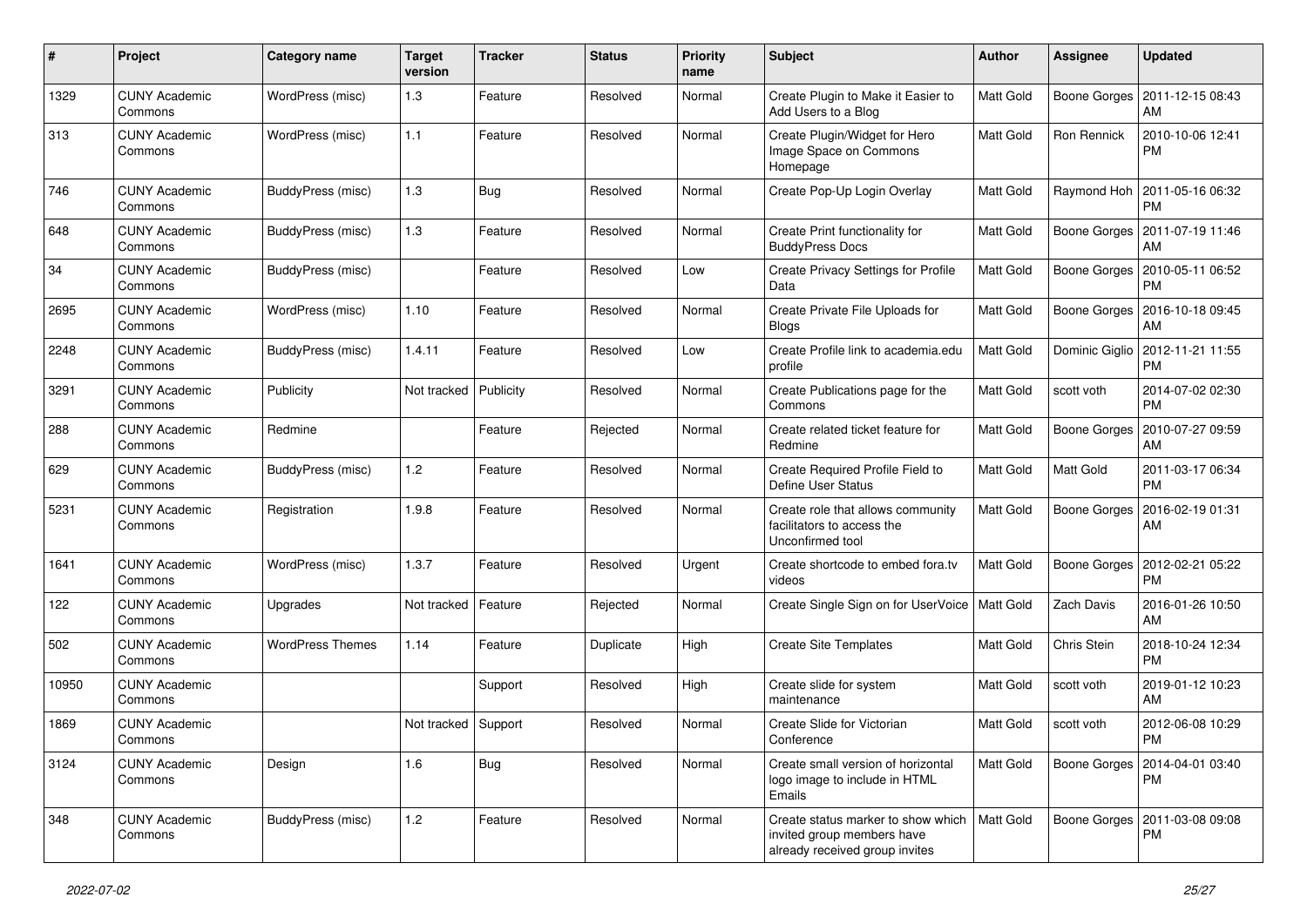| #    | Project                         | <b>Category name</b>      | <b>Target</b><br>version | <b>Tracker</b> | <b>Status</b> | <b>Priority</b><br>name | <b>Subject</b>                                                        | <b>Author</b>    | Assignee       | <b>Updated</b>                |
|------|---------------------------------|---------------------------|--------------------------|----------------|---------------|-------------------------|-----------------------------------------------------------------------|------------------|----------------|-------------------------------|
| 637  | <b>CUNY Academic</b><br>Commons | WordPress (misc)          | Not tracked              | Outreach       | Resolved      | Normal                  | Create Table of Contents for<br>Hour-Long Commons presentation        | Matt Gold        | Michael Smith  | 2016-01-26 10:55<br>AM        |
| 8666 | <b>CUNY Academic</b><br>Commons | Teaching                  | Not tracked              | Documentation  | Assigned      | Normal                  | Create Teaching on the Commons<br>Resource Page                       | Matt Gold        | Laurie Hurson  | 2019-09-23 03:16<br>PM        |
| 1334 | <b>CUNY Academic</b><br>Commons | Analytics                 | Future<br>release        | Feature        | Abandoned     | Normal                  | Create Tool To Count Email<br>Notifications                           | Matt Gold        | Matt Gold      | 2015-11-12 12:56<br>AM        |
| 771  | <b>CUNY Academic</b><br>Commons | WordPress (misc)          | 1.3                      | Feature        | Rejected      | Normal                  | Create Tool to Display Users in<br>Order of ID# in Dashboard          | Matt Gold        | Boone Gorges   | 2011-05-24 08:57<br>AM        |
| 287  | <b>CUNY Academic</b><br>Commons | WordPress (misc)          | Future<br>release        | Feature        | Assigned      | Normal                  | Create troubleshooting tool for<br>account sign-up                    | <b>Matt Gold</b> | Boone Gorges   | 2015-11-09 06:17<br><b>PM</b> |
| 6365 | <b>CUNY Academic</b><br>Commons | BuddyPress (misc)         | Not tracked              | Feature        | Duplicate     | Normal                  | Create Undergraduate Student<br>status/role on the CAC                | Matt Gold        | Boone Gorges   | 2016-10-20 11:38<br>AM        |
| 1098 | <b>CUNY Academic</b><br>Commons | <b>Blogs (BuddyPress)</b> | 1.6                      | Feature        | Resolved      | Low                     | Create way for people to search<br>through authors on blog listings   | Matt Gold        | Boone Gorges   | 2014-03-31 07:01<br>PM        |
| 1386 | <b>CUNY Academic</b><br>Commons | BuddyPress (misc)         | 1.5                      | Feature        | Resolved      | Low                     | Create way to create custom order<br>BP Profile Field checklist items | Matt Gold        | Dominic Giglio | 2012-12-18 10:38<br>AM        |
| 701  | <b>CUNY Academic</b><br>Commons | Wiki                      | Not tracked              | Feature        | Resolved      | Normal                  | Create Wikipedia Page for the<br><b>CUNY Academic Commons</b>         | Matt Gold        | scott voth     | 2011-06-05 10:39<br>AM        |
| 1742 | <b>CUNY Academic</b><br>Commons | WordPress (misc)          | Not tracked              | Support        | Resolved      | Normal                  | Create zip file of PDFs from JITP<br>directory                        | Matt Gold        | Boone Gorges   | 2012-03-16 10:53<br>AM        |
| 2135 | <b>CUNY Academic</b><br>Commons | Group Blogs               | 1.6                      | Feature        | Resolved      | Normal                  | Creating a Blog, Creating a Group                                     | Matt Gold        | Chris Stein    | 2014-04-01 11:59<br>AM        |
| 4660 | <b>CUNY Academic</b><br>Commons | Events                    | Not tracked              | Bug            | Resolved      | High                    | Creating new event leads to<br>whitescreen                            | Matt Gold        | Boone Gorges   | 2015-09-22 05:56<br>РM        |
| 1559 | <b>CUNY Academic</b><br>Commons | BuddyPress (misc)         |                          | Feature        | Rejected      | Normal                  | Crop Text Length Field on Featured<br>Homepage Widget Doesn't Work    | <b>Matt Gold</b> | Dominic Giglio | 2012-07-02 12:10<br>PM        |
| 9144 | <b>CUNY Academic</b><br>Commons | <b>WordPress Themes</b>   | Not tracked              | Support        | Resolved      | Normal                  | CSS question                                                          | <b>Matt Gold</b> | Boone Gorges   | 2018-01-30 10:23<br>PM        |
| 381  | <b>CUNY Academic</b><br>Commons | WordPress (misc)          | 1.1                      | Bug            | Resolved      | Normal                  | Cull old themes from site                                             | Matt Gold        | Matt Gold      | 2010-12-03 02:06<br>AM        |
| 2959 | <b>CUNY Academic</b><br>Commons | WordPress (misc)          | Not tracked              | Bug            | Resolved      | Normal                  | <b>CUNY Academic Commons SEO</b><br>issues                            | Matt Gold        | Boone Gorges   | 2014-05-06 01:43<br><b>PM</b> |
| 6126 | <b>CUNY Academic</b><br>Commons | Wiki                      | Not tracked              | Bug            | Resolved      | Normal                  | <b>CUNY DHI Guide</b>                                                 | Matt Gold        | Boone Gorges   | 2016-10-09 02:59<br>PM        |
| 4151 | <b>CUNY Academic</b><br>Commons | <b>WordPress Themes</b>   | Not tracked              | Support        | Resolved      | Normal                  | CUNY GCDI homepage image links<br>broken                              | <b>Matt Gold</b> | Daniel Jones   | 2015-08-10 02:43<br>PM        |
| 3714 | <b>CUNY Academic</b><br>Commons | cuny.is                   | 1.7.7                    | Feature        | Resolved      | Normal                  | cuny.is access                                                        | Matt Gold        | Boone Gorges   | 2014-12-22 02:19<br>PM        |